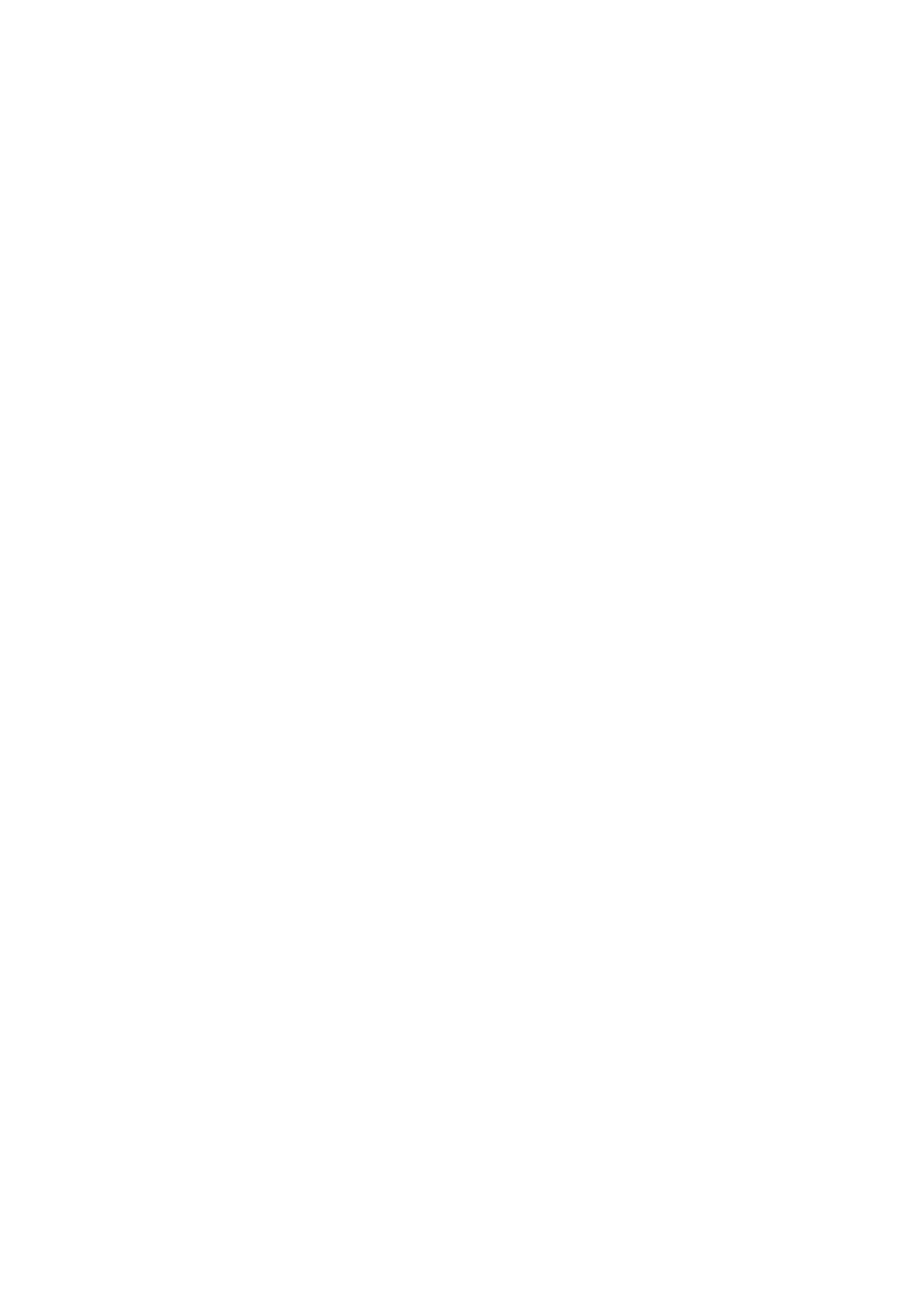

### **The Greater Perspective**

Protocol and Guidelines for the Production of Film and Television on Aboriginal and Torres Strait Islander Communities.

> **Researched and compiled by Lester Bostock**

> **Special Broadcasting Service**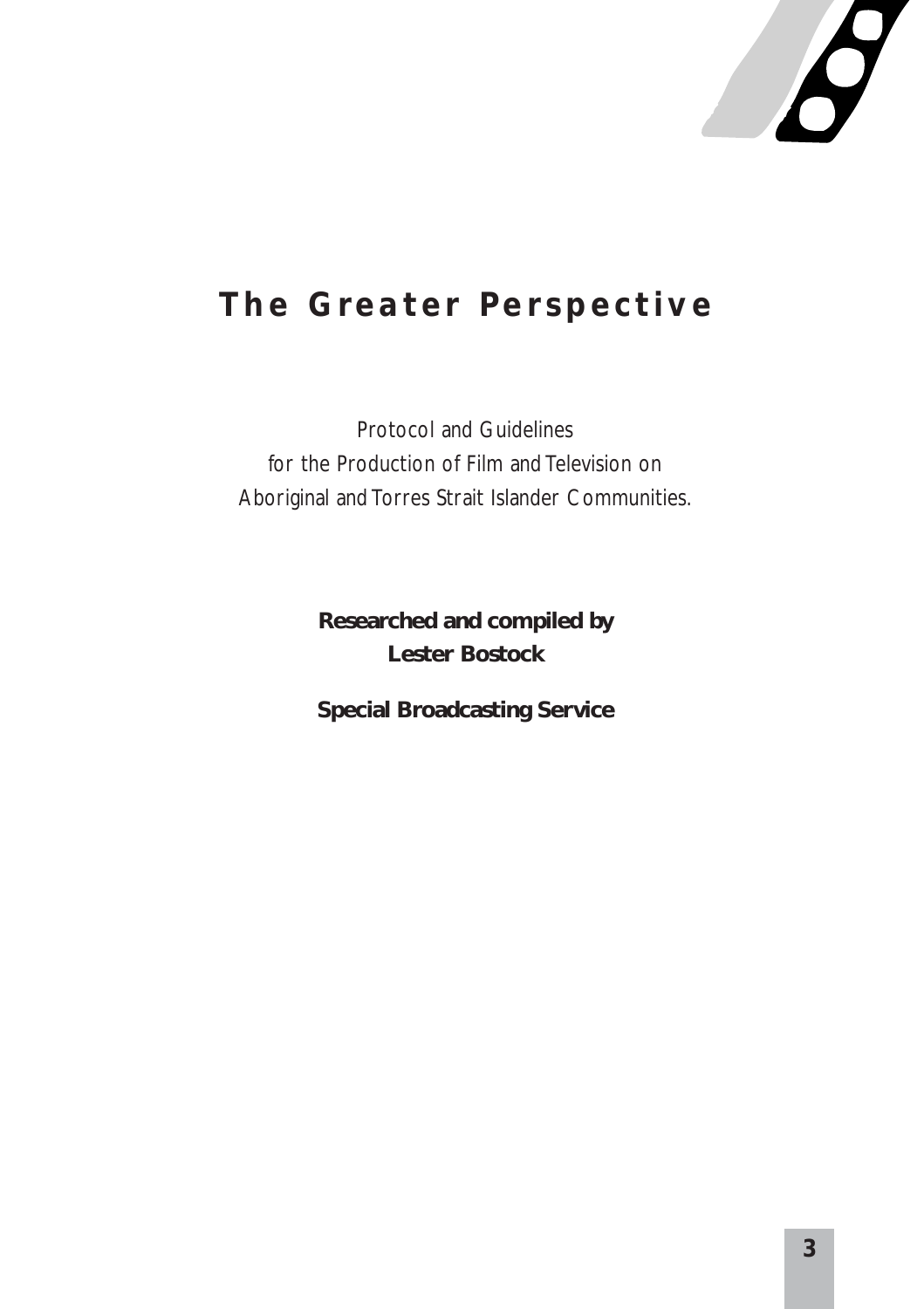

Second Edition, Fully Revised © Copyright SBS 1997 ISBN 0 646 26454 6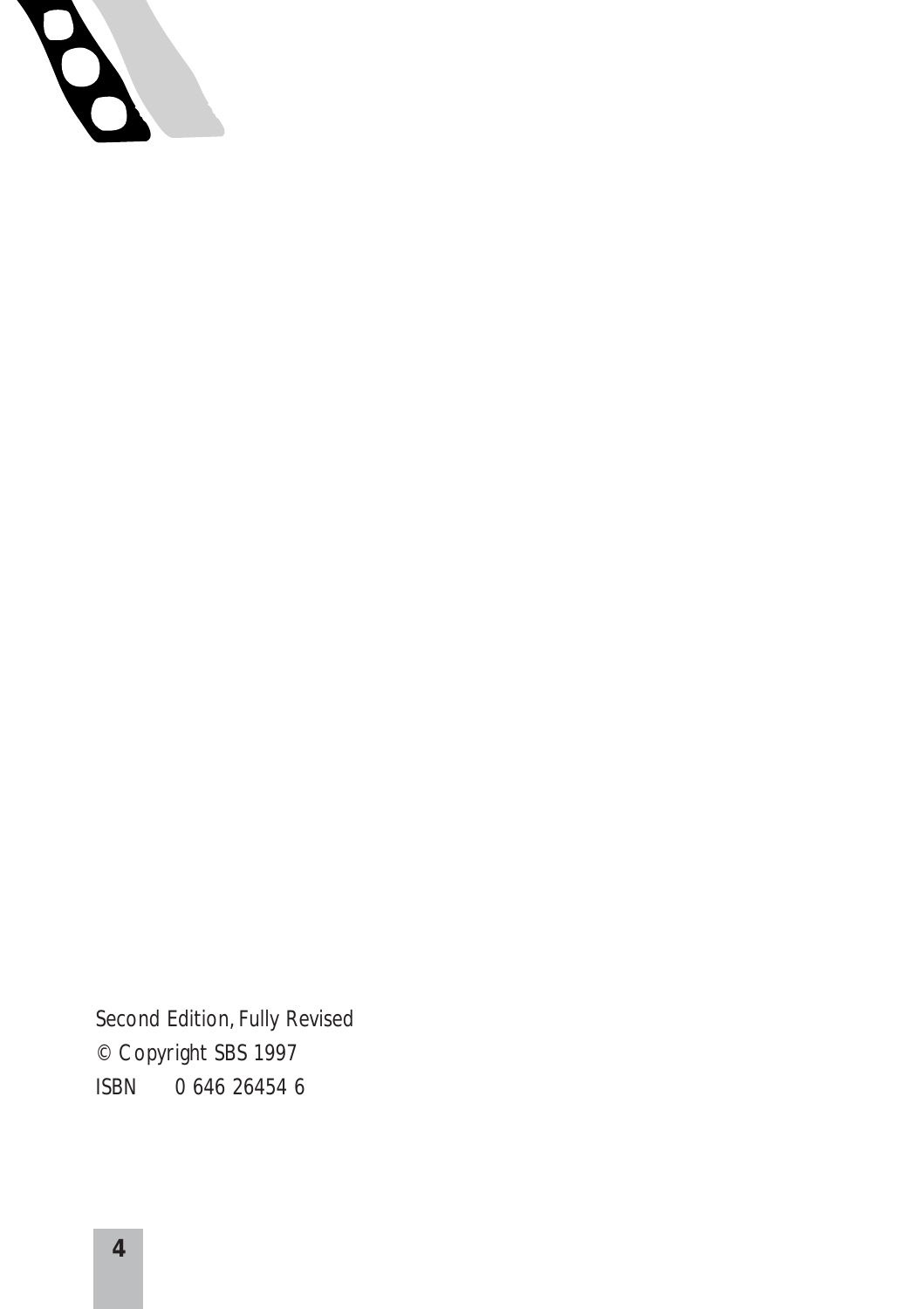

### **Table of Contents**

| <b>Guidelines</b>                                                         |
|---------------------------------------------------------------------------|
|                                                                           |
| • Basic Protocol When Working in and Among Aboriginal                     |
|                                                                           |
| • Aboriginal and Torres Strait Islander Terminology, Glossary, Acronyms39 |
|                                                                           |
|                                                                           |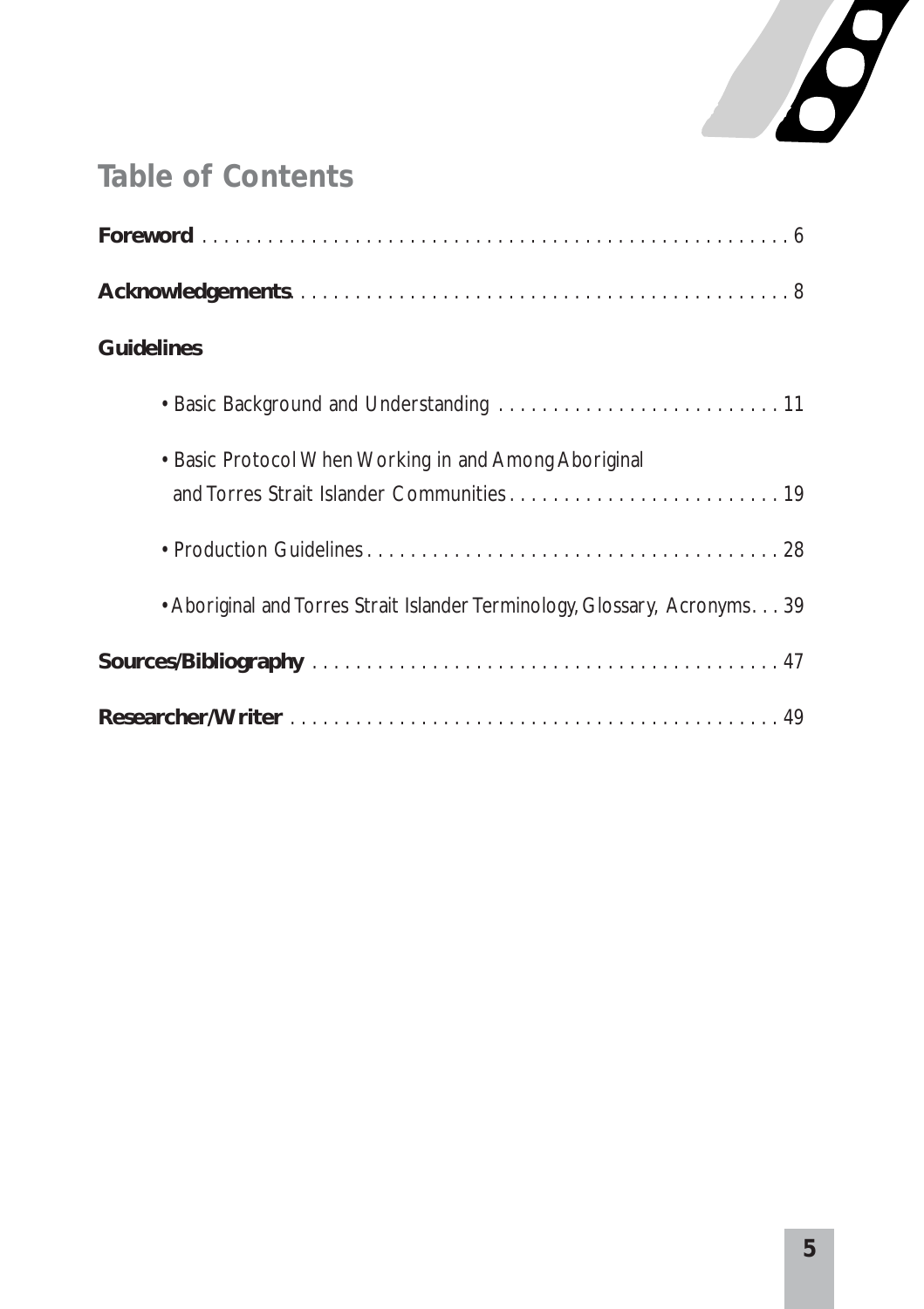

This booklet has been developed to assist filmmakers, television programmers, and other media practitioners in the production of programs about Aboriginal and Torres Strait Islander issues, or programs made on lands of indigenous people. It is also intended to act as a guide for production crews and other media practitioners when they enter Aboriginal or Torres Strait Islander communities or travel within indigenous lands as part of their project.

Film, and especially television, has the potential to influence positively the attitudes of their audiences. As Gough Whitlam pointed out in 1973: 'Australia's treatment of her Aboriginal people will be the thing upon which the rest of the world will judge Australia and Australians not just now, but in the greater perspective of history.' These guidelines, therefore, have been written to assist in the achievement of that greater perspective.

This is the second edition of the guidelines, first published by the SBS in 1990. Since then the progress of history and the occurrence of a number of special events have provided us with the opportunity to update the work. These significant events include the following:

- The enactment of the **Council for Aboriginal Reconciliation**, 1991.
- The Report of the **Royal Commission of Inquiry into Aboriginal Deaths in Custody**, 1992 and in particular its recommendations in regard to the media.
- The establishment of the **National Indigenous Media Association of Australia (NIMAA)**, 1992.
- The 1993 enactment of the **Native Title Act** based on the 1991 *Mabo & others vs the State of Queensland* court case and subsequent 1992 High Court decision that overturned the legal doctrine of *Terra Nullius*.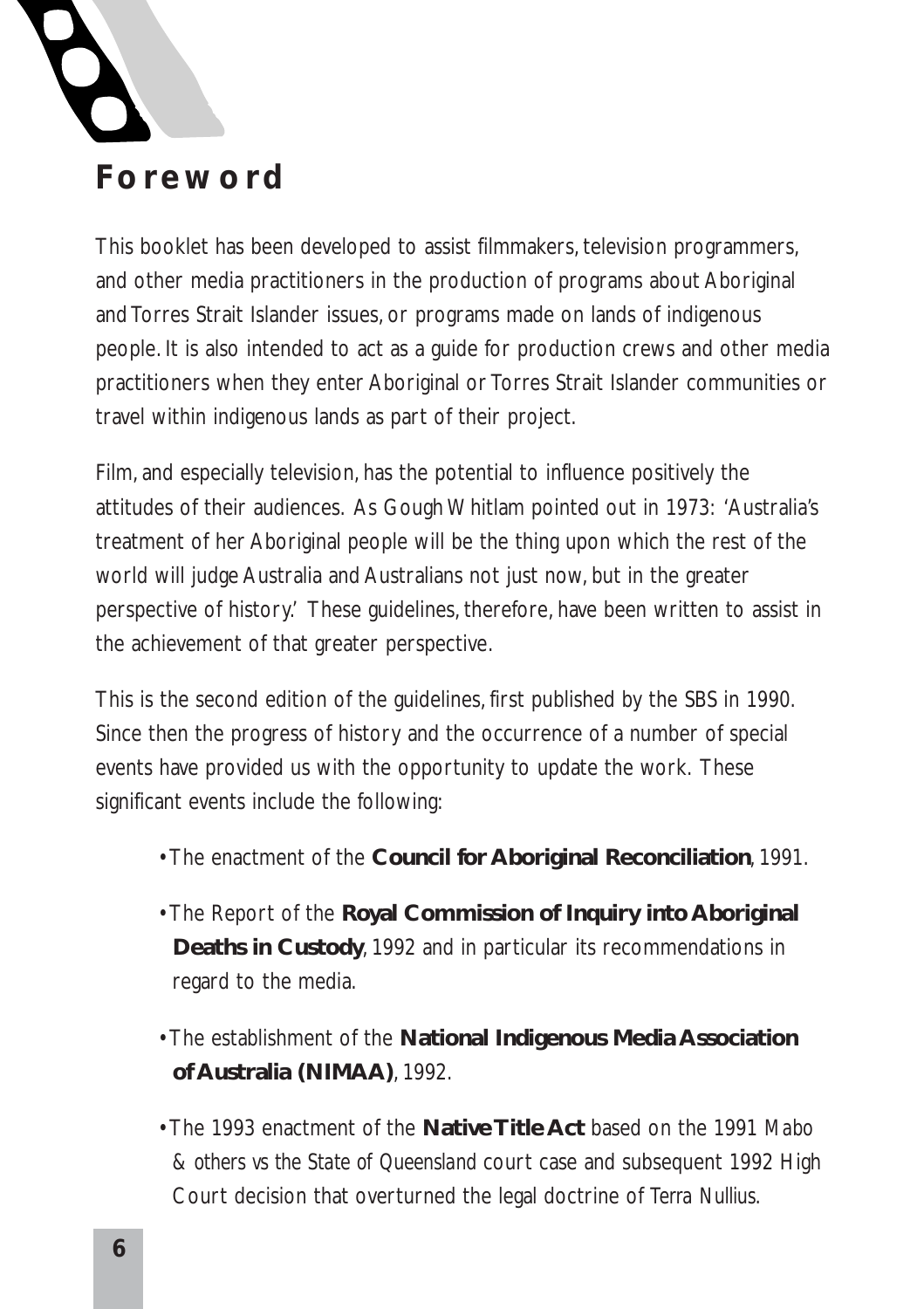

Two of these events, the **Royal Commission into Aboriginal Deaths in Custody** and its recommendations on the media, and the **Native Title Act, 1993**, are fast becoming major watersheds in Australian history. Both have caused much debate in Australian society, fuelled by mixed but often diligent media reporting, creating an impact on the Australian social and political landscape.

Even so, media coverage has at times caused concern. In a small number of cases, media practitioners and television and radio broadcasters have failed to accept their responsibilities and have come under fire for the way in which they handled these issues.

The guidelines presented here are designed for day-to-day use by program makers. They provide a basic background, some of the protocol required when working with Aboriginal and Torres Strait Islander communities, some of the concerns about the media by Aboriginal groups, and checklists on various aspects of working on productions with and about indigenous people and while working on lands of indigenous people, and to ensure program makers will take all the appropriate steps at each stage of a production.

To our knowledge, this second edition of the guidelines still remains the first of its type produced in the English-speaking world. I commend its use by all who are involved in the presentation of Aboriginal and Torres Strait Islander people.

### **MALCOLM LONG Managing Director, SBS**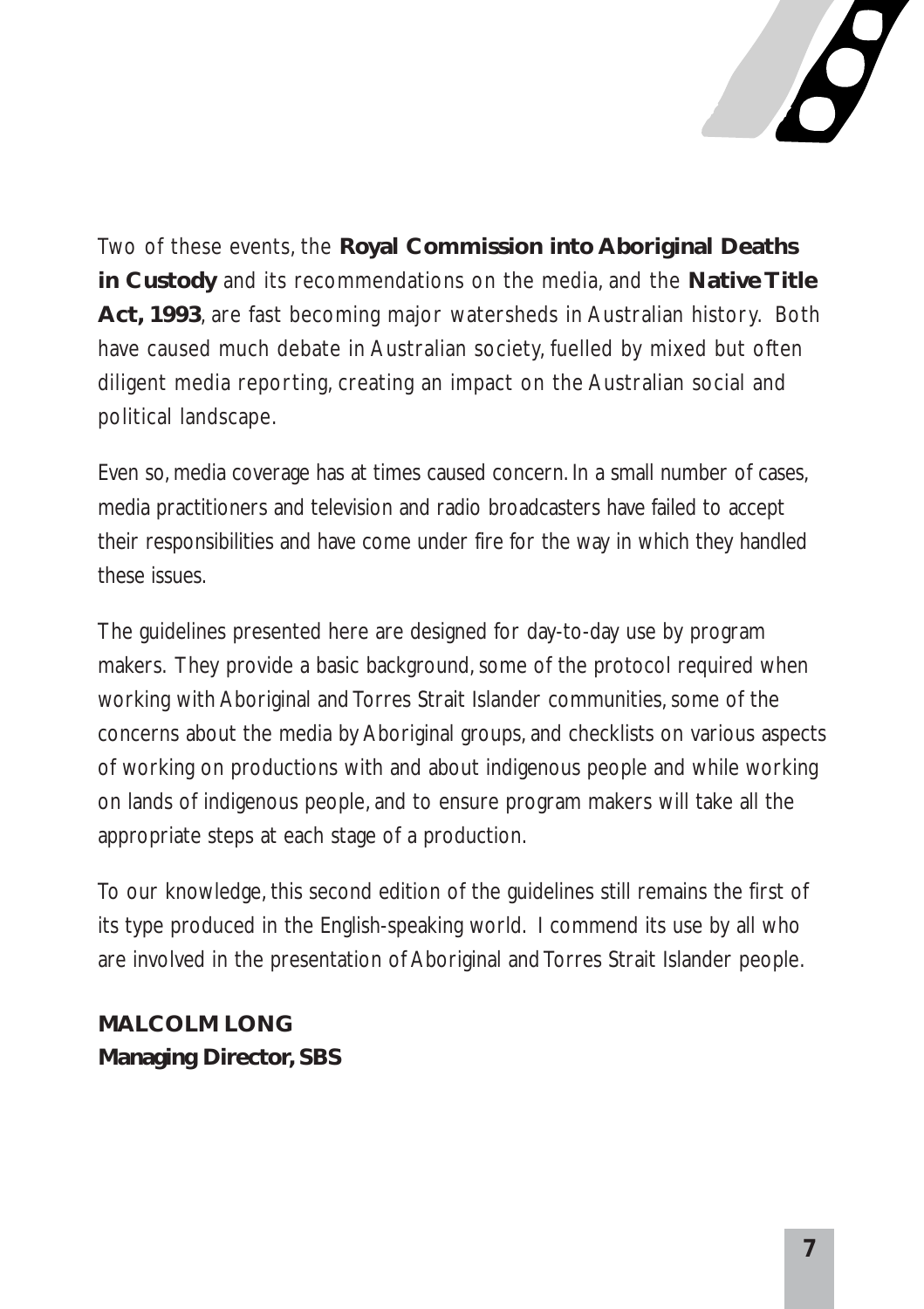

### **Acknowledgements**

Many thanks are due to the various SBS staff, including the SBS Aboriginal Unit, with whom I have interacted during the preparation of this book, and to various members of the film and television industry who assisted me in its production. Their generously offered opinions and comments were much appreciated.

Similar thanks and appreciation is also due to many Aboriginal and Torres Strait Islander organisations and to the members of the National Indigenous Media Association of Australia, its executive council and secretariat staff members, for their valuable comments and assistance.

#### **Lester Bostock, 1997**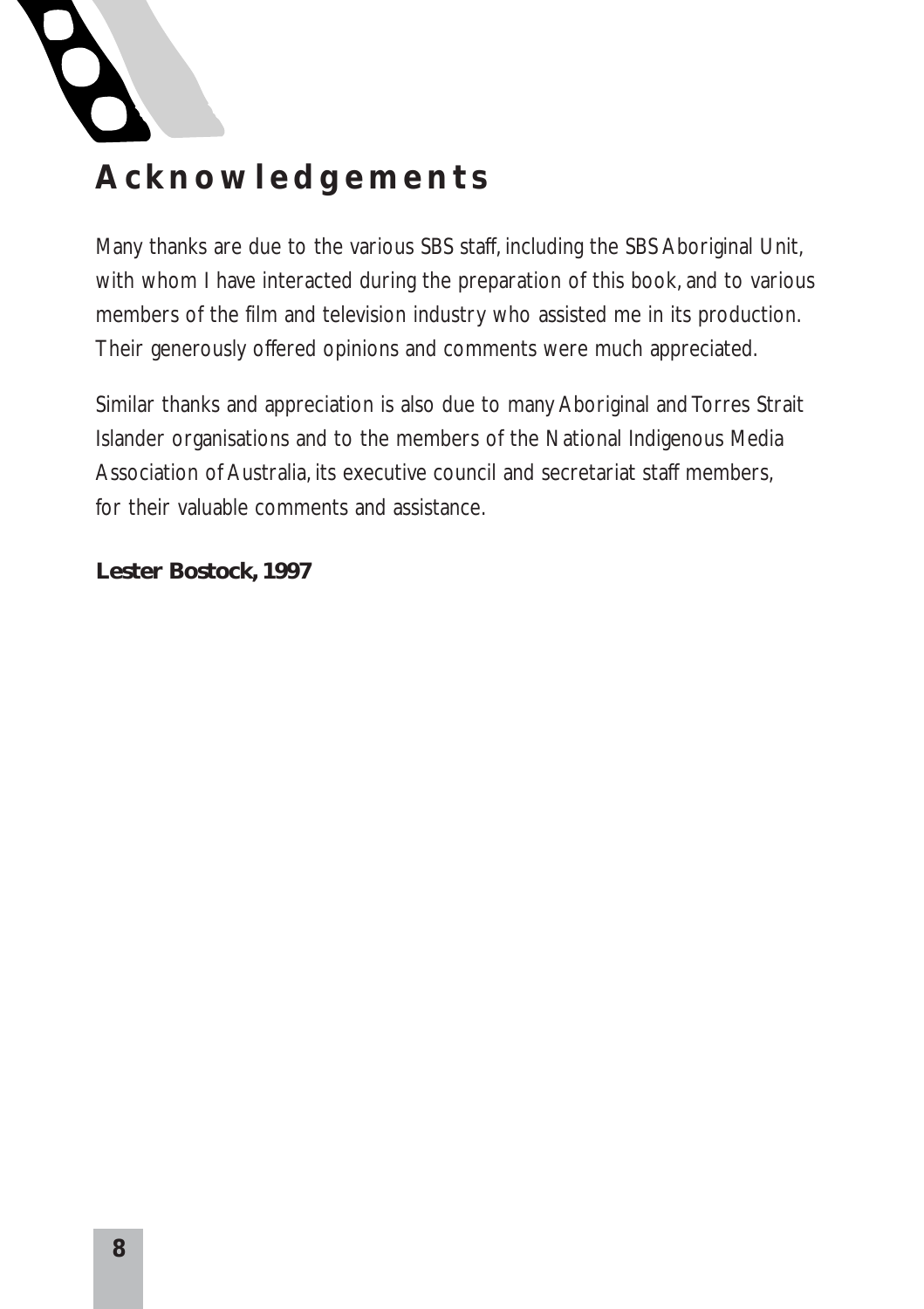

### **Guidelines**

These guidelines are concerned with the production of programs relating to indigenous Australians.They are based on the following six principles:

- **1.** program makers should always be aware of and challenge their own prejudices, stereotyped beliefs and perceptions about indigenous people;
- **2.** an Aboriginal view of indigenous issues may differ from a non-Aboriginal one;
- **3.** where non-indigenous people produce programs on indigenous people they should do so in consultation with the indigenous people particularly with those who are the subject(s) of the program;
- **4.** any dealings with indigenous people should be conducted openly and honestly. The indigenous people involved with the deal should be fully informed of the consequences of any proposed agreements, and they retain their right to seek independent legal advice as and when they see fit;
- **5.** no damage of any kind should be done to the lands of indigenous people or cultural property, nor to the subject(s) of programs. Special consideration should be given to the applicability of non-indigenous notions of intellectual property rights, especially copyright, to the cultures of indigenous people; and
- **6.** the collection and use of information for a project should be done in such a way that it will not be used against or be considered detrimental to the people from whom the information comes. One is aware of the need to maintain the independence and integrity of news and current affairs programs and it is accepted that, at times, there may be a need to file reports which could be detrimental to the subject(s) of the programs. Even so, when the use of such material may be unavoidable, the relevant program makers need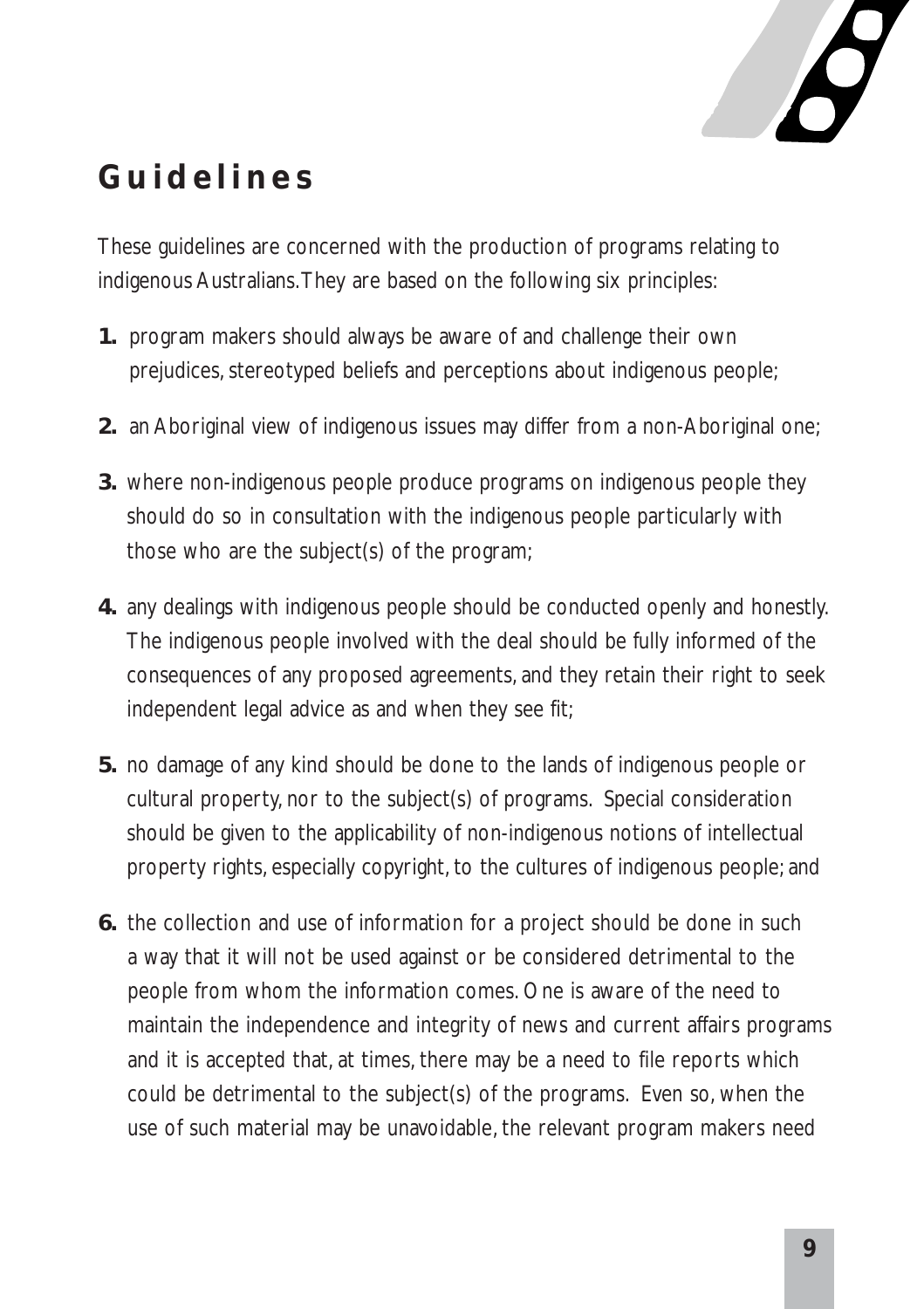

always to be aware of and to examine any preconceptions they might have about that matter, and attempt to provide a report that is balanced by an awareness of the cultural norms and practices of indigenous people. It is critical that program makers are sensitive to the cultures of indigenous people and that they undertake consultation and negotiation with the people concerned prior to and during the making of a program.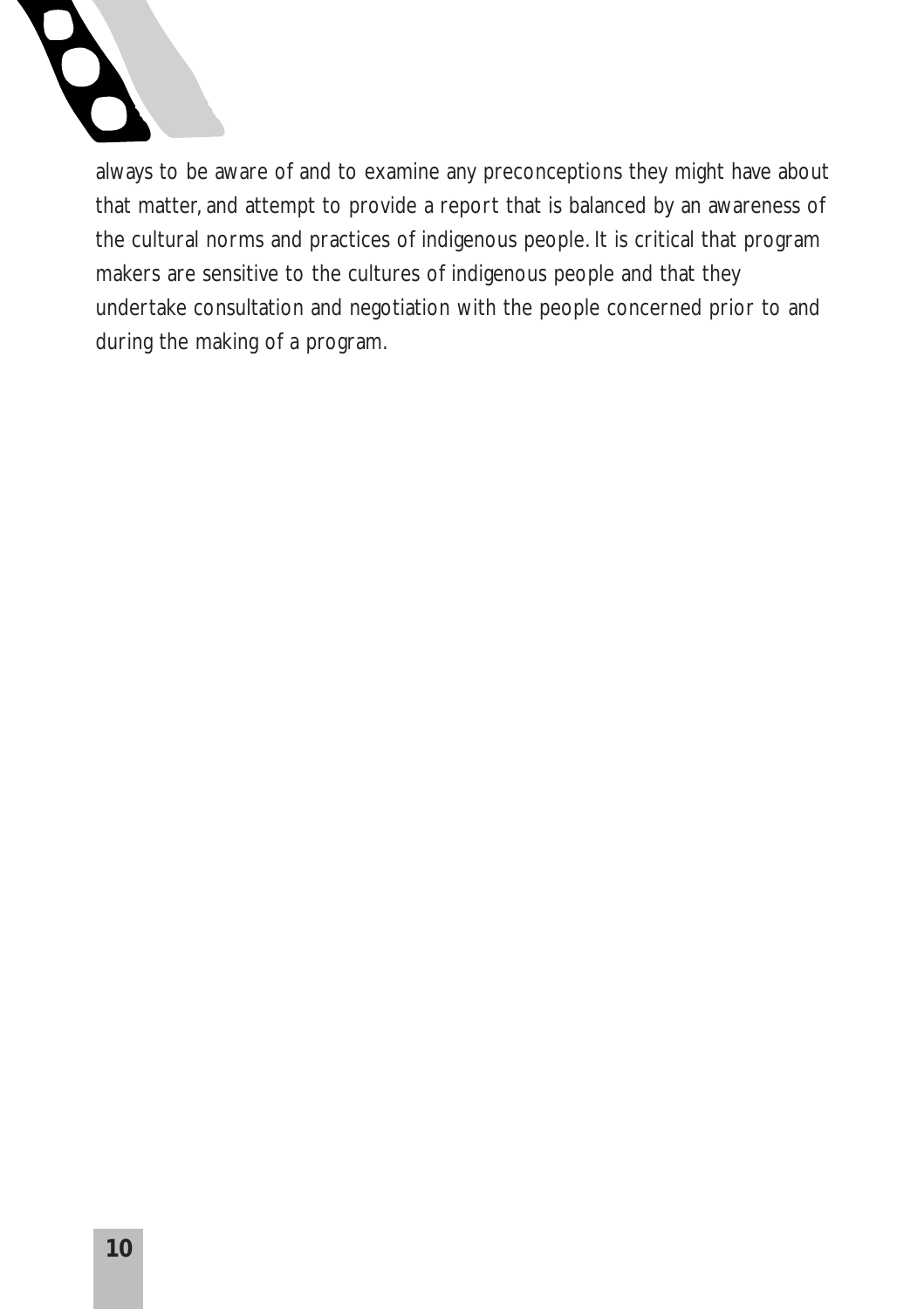

## **Basic Background and Understanding**

### **The Cultural Diversity of Aboriginal and Torres Strait Islander Societies**

Since the arrival of non-Aborigines into Australia there has been a failure to recognise the diversity of Aboriginal and Torres Strait Islander societies; a diversity which is as pronounced today as it was more than 200 years ago.

#### **One race, different cultures**

When referring to indigenous Australians, therefore, all Aborigines and Torres Strait Islanders cannot be viewed as being 'all the same'. Each clan group or tribal group has cultural qualities which differ from each other. These are often linked, not only with individual members of those groups, but also with the particular geographical terrain, its location and its qualities. They assist in survival and identity (regardless of where within the country the individual may be), having different stories and myths, and with specific beliefs, religions and ritual practices.

It follows, therefore, that each region or homeland area from where a tribal or clan group of Aborigines and Torres Strait Islanders derives is regarded by members of that tribe or clan group as their country of origin. This is similar to the way in which immigrant Australians regard their country of origin.

#### **Many cultures, many lifestyles**

The diversity of the Australian indigenous society is not restricted to such geographic living conditions as have been mentioned above, but extends to include all aspects of life.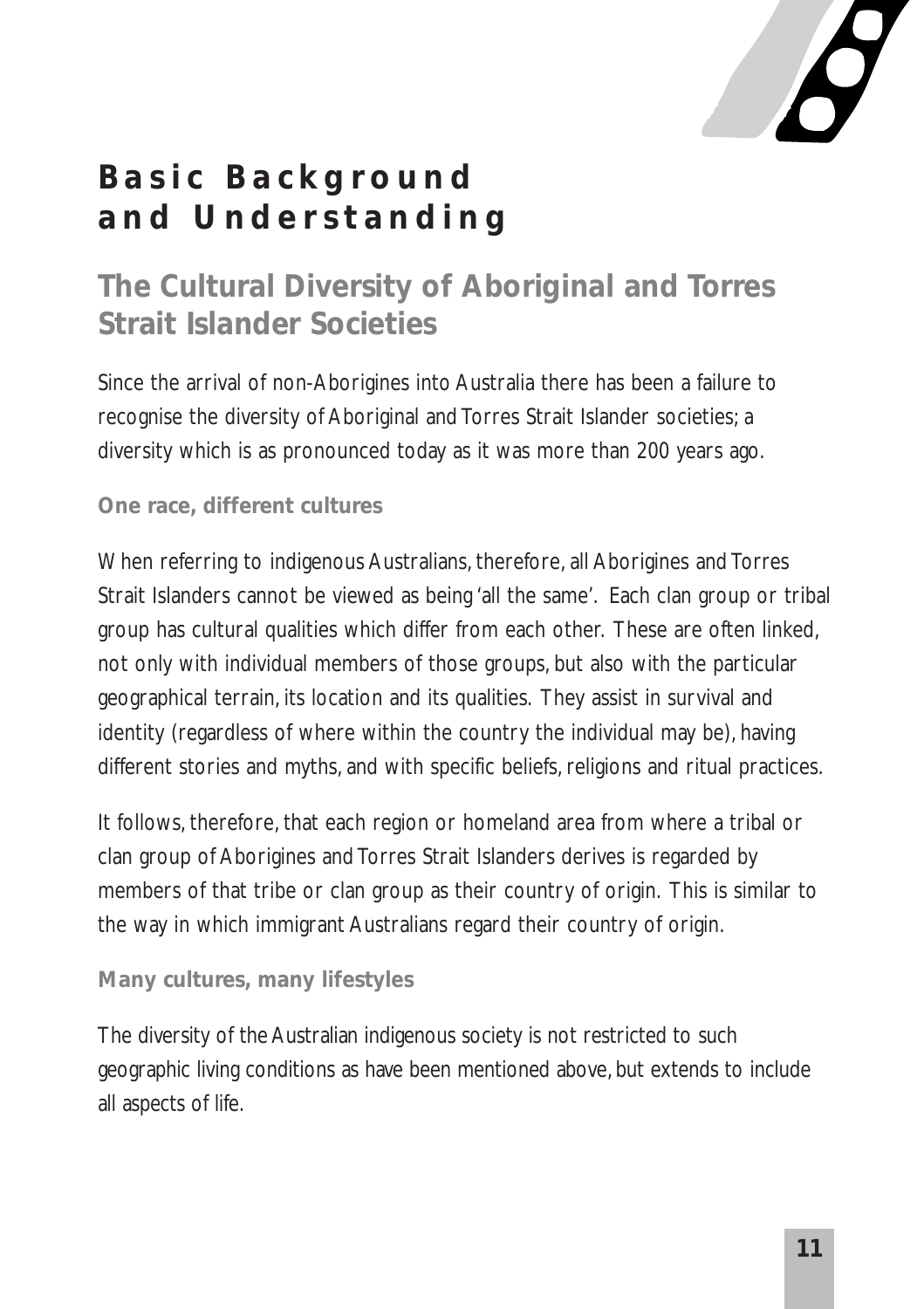The make-up of indigenous Australians is diverse with more than 100 tribal clan groups having as many languages and subgroups. The groupings may consist of indigenous people living in remote bush communities or on mission stations or resettlement areas within towns (e.g. in government housing projects). There are indigenous people who have purchased their own houses or who are renting them within a town, and Aborigines who live in make-shift dwellings on the periphery of the town. Lifestyles thus vary from those remote indigenous people living in traditional communities, to those living in rural communities, or those living in urbanised communities.

Many indigenous Australians also live within the bounds of their own special cultural structures and languages, with their own religious and political beliefs and history. Multiplied in various different ways throughout the country, all these differences contribute to making indigenous Australians a very complex and diverse multicultural people. This diversity is an integral part of indigenous society and needs to be given due recognition.

It is apparent therefore that any film making or recording projects undertaken by others need to be fully cognisant of the social and cultural integrity of the society of indigenous Australians. As well, they need to appreciate its pluralism and the consequent complexity of values, interests, concerns and demands that may be encountered.

While this might create complicated consultation and research, it is essential that this action be undertaken by the project makers. Ignoring this advice, could result in difficulties being encountered at various stages of the project.

### **General Cultural Differences**

Many indigenous people, even those removed from their traditional culture, still carry on some form of the cultural practices and beliefs specific to their particular group. In general, however, indigenous people as a whole display an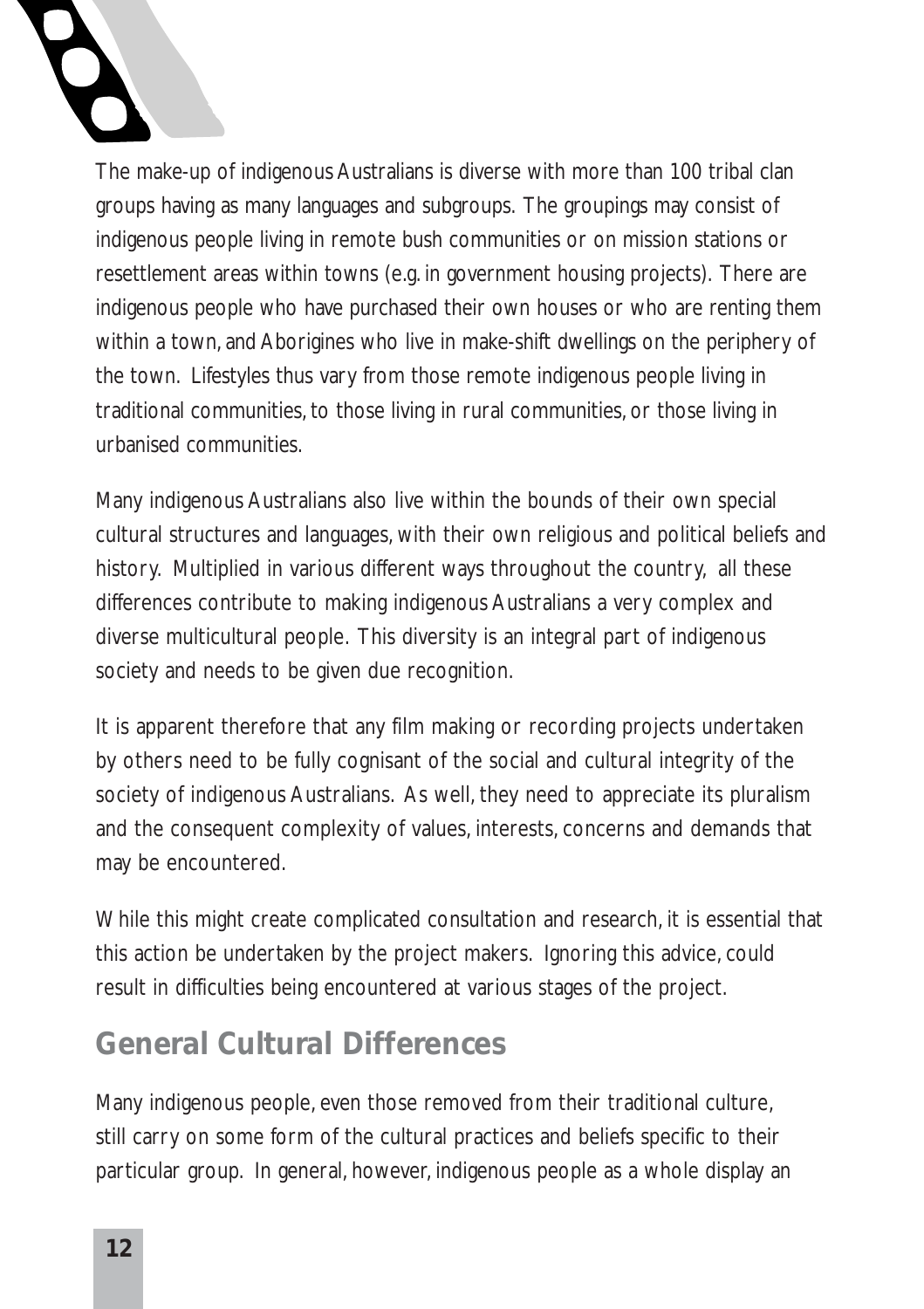

outlook on life with social values and cultural traits quite different from those of non-indigenous people. These are sometimes overlooked or misinterpreted. In some cases, these values are even discouraged, perhaps unintentionally, because they have been interpreted from the perspective of different cultures which might see them as negative.

Some of these general cultural and behavioural differences between indigenous people in general, and others, are provided below:

#### **Group Orientation**

Traditionally, Aboriginal and Torres Strait Islander societies depended on group participation for moral, social and physical support. This has become part of the general culture of indigenous people, and is found still in today's indigenous societies. Many indigenous people therefore, are group rather than individuallyoriented. This concept of 'group orientation' could be said to form the basis of the 'extended family' idea of indigenous Australians, as well as of the concept of 'shared ownership'. This can be specified as follows:

• *Extended Family* – Individual indigenous people have a much more extended concept of the family than the more limited extended nuclear family found in some western cultures. The extended family concept of indigenous people is much more embracing, and includes roles for family and clan members far more intricate and ritualistic than that found in most western cultures. Like any other civilisation, clan or tribal obligations establish many of the cultural norms a person operates by. The complex relationships and obligations found in the extended families of indigenous Australians mean that added responsibilities not normally expected in non-indigenous families, are imposed on indigenous group members. This can affect the way deals or agreements might be achieved.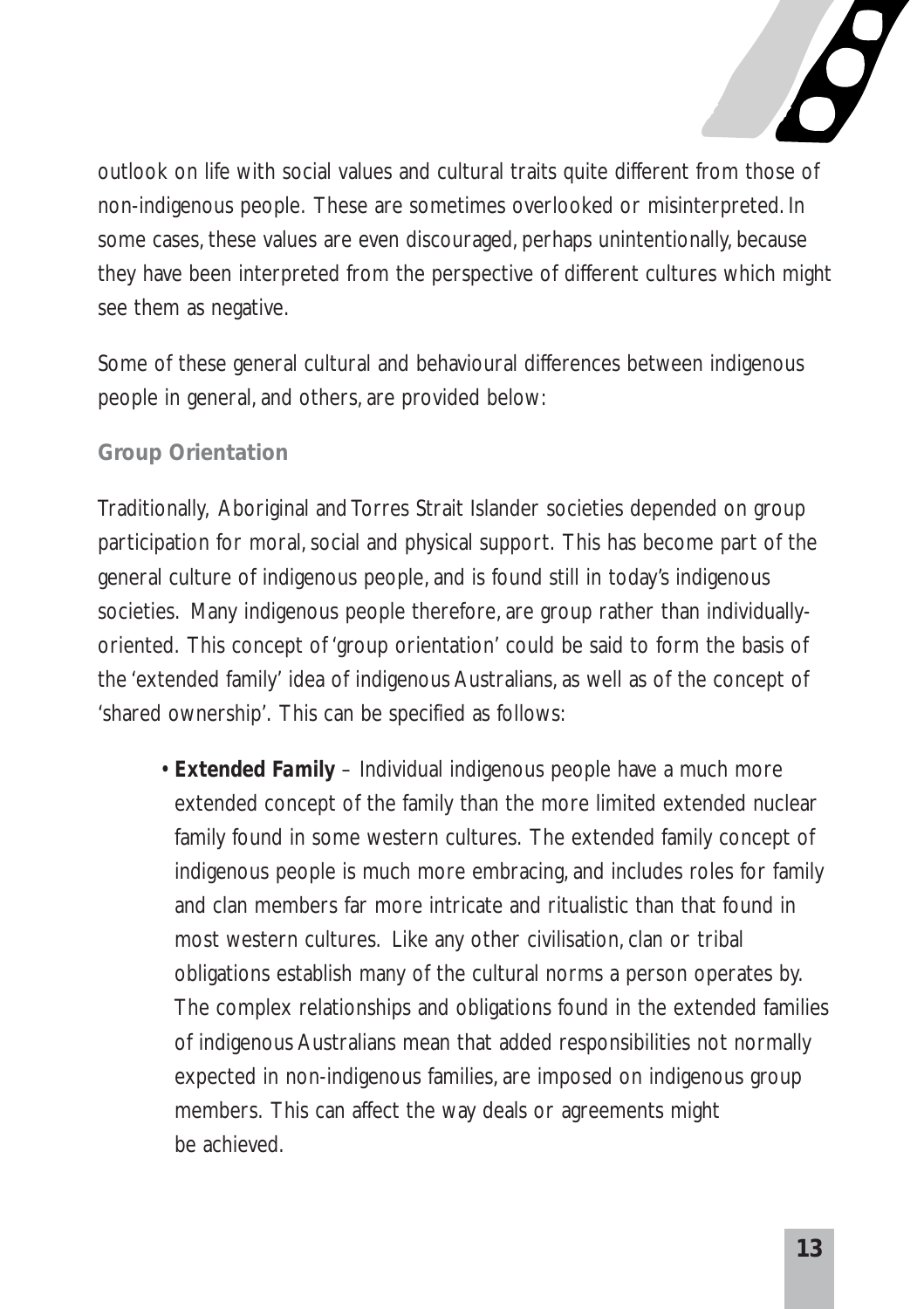

• *Sharing* – Because of this special extended family concept, indigenous people put a different value on the concept of ownership or personal property than non-indigenous people. They have a strong sense of their right to share all things owned in common. With such a strong communal value of ownership, taking and using communally owned property without needing to ask for permission to do so comes naturally. This 'borrowing' of communal property comes from a sense of sharing, and is seen and understood by indigenous people as a cultural norm: a very basic and widespread concept that any 'personal' property is communal property, and any communal property is 'personal' property.

These concepts may seem to be the same to an outsider, but they should be understood as separate concepts. They add a special 'flavour' to any dealings non-indigenous people might have with indigenous people. Situations or agreements with some indigenous groups which might not cause any particular problems for either party could become highly problematic in dealings with other indigenous groups.

#### **Concepts of Time**

It is common and natural for indigenous people to base their lifestyle in the past and in the present (**Past and Present Orientation**), rather than in the future. To many non-indigenous people this may be seen as a debilitating philosophy; a 'meeting-life-as-it-comes' approach which does not provide for the future. This is an incorrect understanding.

The tradition expressed in the words 'past and present orientation' stems from Aboriginal and Torres Strait Islander history and legends from the time of creation, when the earth took on its physical form, and when Aboriginal and Torres Strait Islander societies were given their lore and philosophy. The emphasis contained in the concept is placed on the idea of 'being' rather than on the idea of 'becoming'. It is the past which forms and infuses itself onto the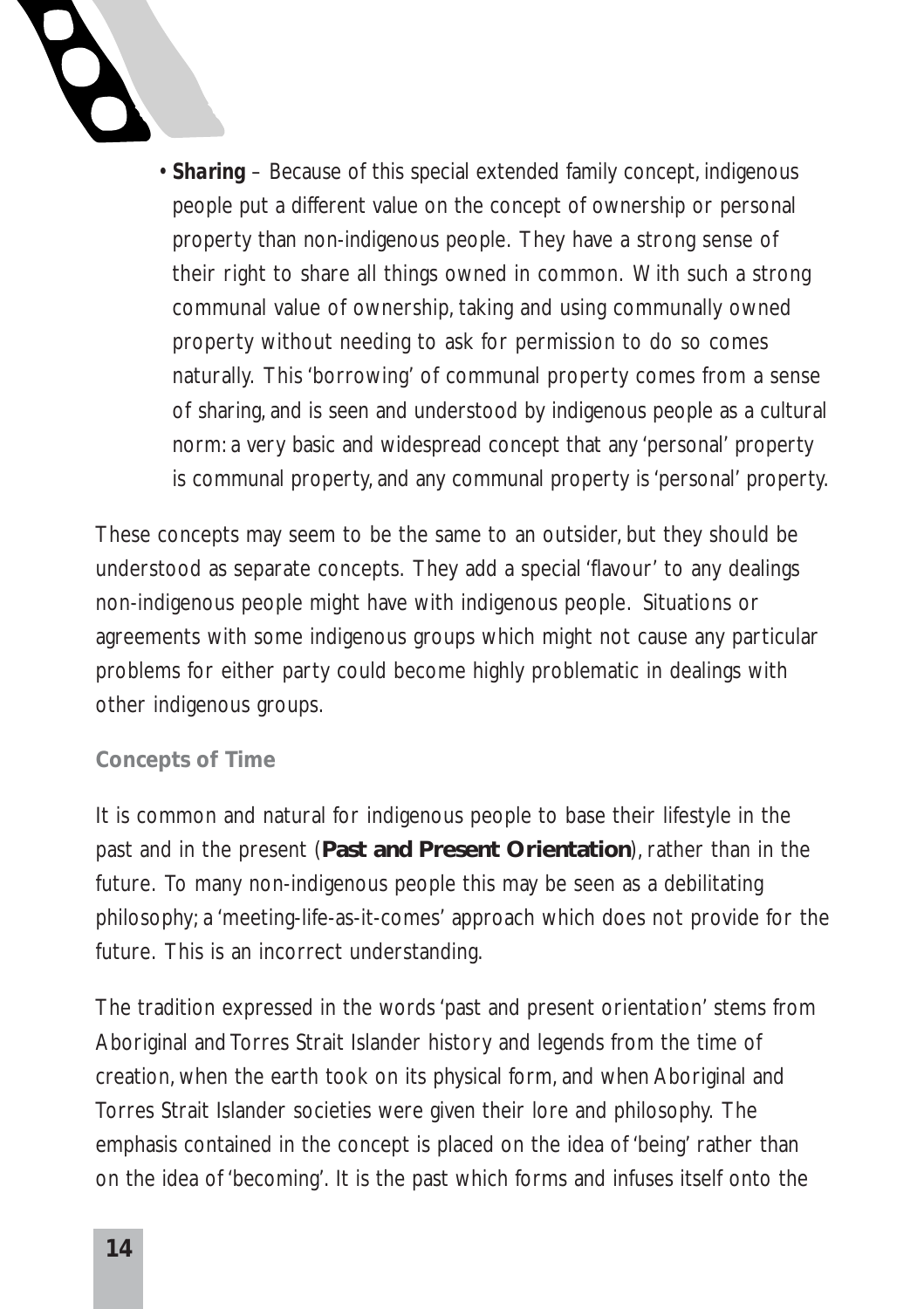

present, shaping the present, and making it what it is. It is the past which gives the present its direction towards the future. This is Aboriginal and Torres Strait Islander lore.

Due mainly to the cultural concept of past and present orientation, present conventional time-keeping methods are not always important to indigenous people. In some circumstances this is such an ingrained idea that some indigenous households do not even have a clock or any other time-keeping devices. They are not perceived as necessary.

In some cases, one would need to indicate the time of day by reference to the position of the sun or the amount of daylight (e.g. before sunrise, early morning, mid-morning, late evening, after sunset, etc.) rather than to a clock time, and to say, e.g. that one will meet someone 'in three days' time' (not by referring to the (western) name of a day).

#### **Body Language**

Body language is a significant means of non-verbal communication for most people. Indigenous people are no exception. Body language common to indigenous people includes:

- lowering one's eyes to show respect to older people or persons in authority;
- not making eye contact with older people or persons in authority (i.e. not looking into their eyes or face);
- not pointing with one's hands when giving general directions (using the hand to point is seen as disrespectful); and
- engaging in body contact, such as friendly touching or jostling, or touching the upper torso and arm, when greeting people.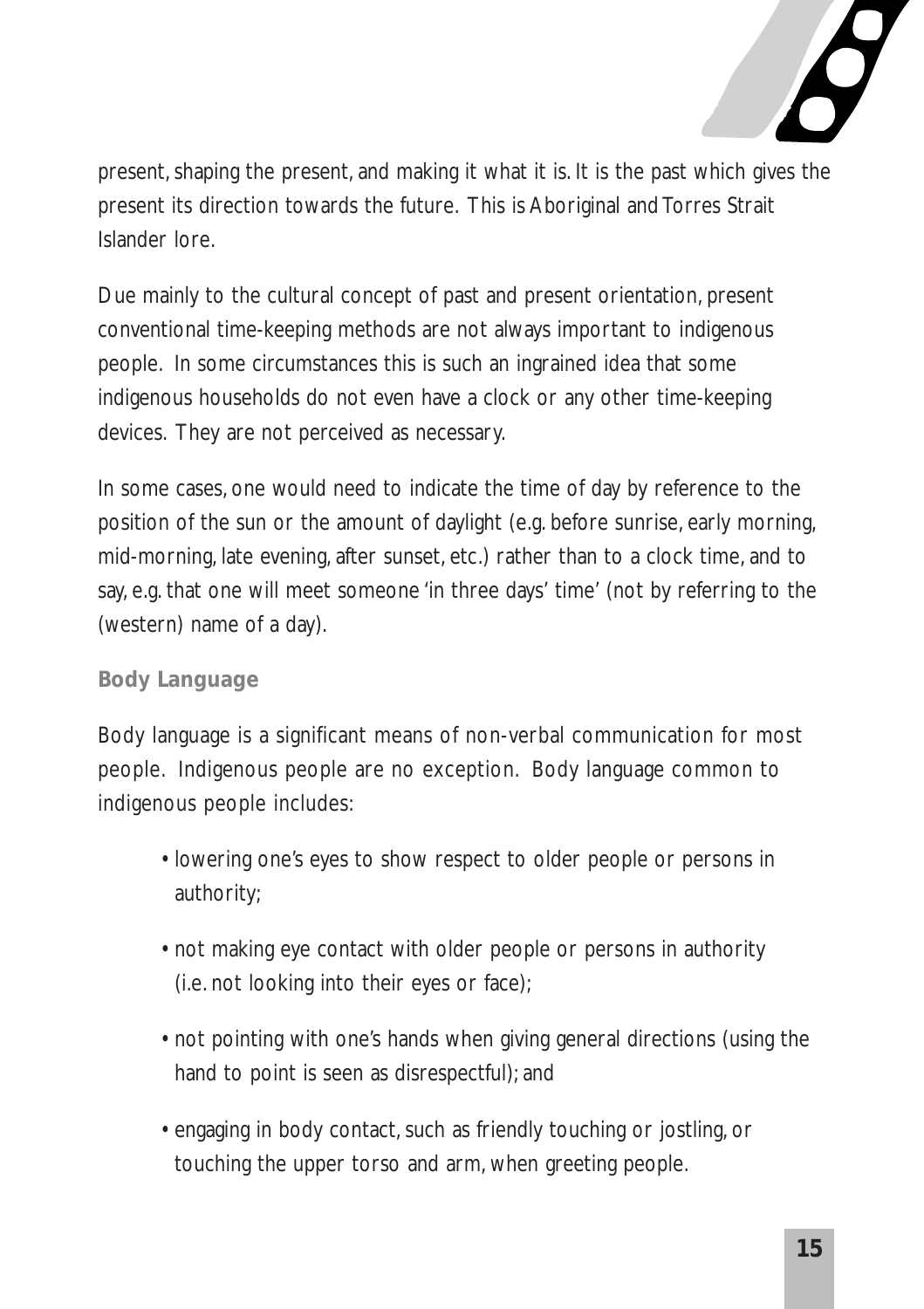

The point to be made about the above generic cultural traits is that their development and presentation within indigenous communities are due to a different cultural heritage. They are not to be interpreted by the values or perspectives of any other culture or heritage.

### **Languages**

There are four broad language types spoken by Aboriginal and Torres Strait Islander people today:

- Aboriginal or Torres Strait languages;
- Aboriginal or Torres Strait Creoles;
- Aboriginal English; and
- Standard Australian English.

#### **Aboriginal and Torres Strait Islander Languages**

Local Aboriginal languages are spoken in wide areas of the Northern Territory, Western Australia, and in the northern rural and remote areas of South Australia and Queensland. Torres Strait Islanders speak their own language not only in the Torres Strait Islands, but also in areas of Queensland and other parts of Australia where they may have settled.

Aboriginal and Torres Strait Islanders speak languages that are developments of languages spoken since before 1788. While grammar and structure have largely remained constant, vocabulary has evolved to meet changing circumstances. This is either through the adoption of words from English or other languages, or by the extension of the meaning of existing Aboriginal or Torres Strait Islander words to cater for new concepts. For example, in Arnhem Land, the Aboriginal word for a dragonfly is used for a helicopter.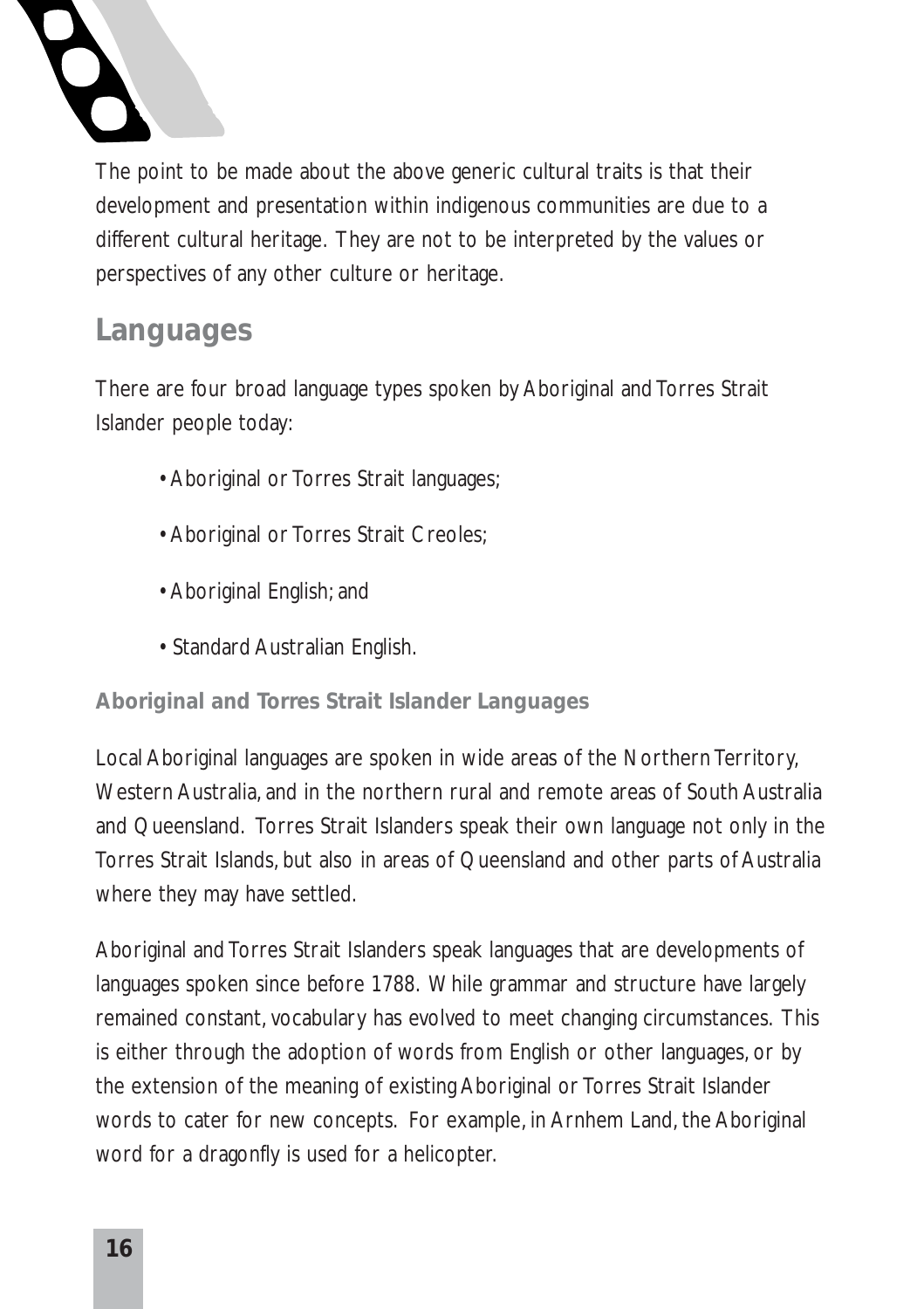

#### **Creoles**

Pidgin languages are languages used to facilitate communication between two or more language groups. Pidgin languages in Australia developed early for communication between Aborigines and Europeans. They were little more than a form of jargon to facilitate trade, labour recruitment, or invasion. Later, they were used for communication among indigenous people themselves, as a means of communicating between different language groups which might have been settled together in particular missions or reserves.

As pidgin became the first language of its speakers, it developed into Creole. This was particularly so for the children born into communities where pidgin was used for more than just limited communication between speakers of other languages. As this happens, a vastly increased vocabulary and formal grammar develops.

There are two main Creole languages spoken in Australia: Aboriginal Kriol and Torres Strait Islander Creole.

Aboriginal Kriol is spoken in an area stretching across the north of Australia from north-western Queensland through the northern half of the Northern Territory, to Broome and the Kimberley region of Western Australia. It is spoken by more than 15,000 people. It originated as a combination of pidgin-English and some local Aboriginal languages, and includes some influences from the Malay and Indonesian languages.

Torres Strait Creole is spoken by about 10,000 people in the Torres Strait Islands and in the north-east coast of Queensland. It is based on Torres Strait languages, English and some Papuan languages.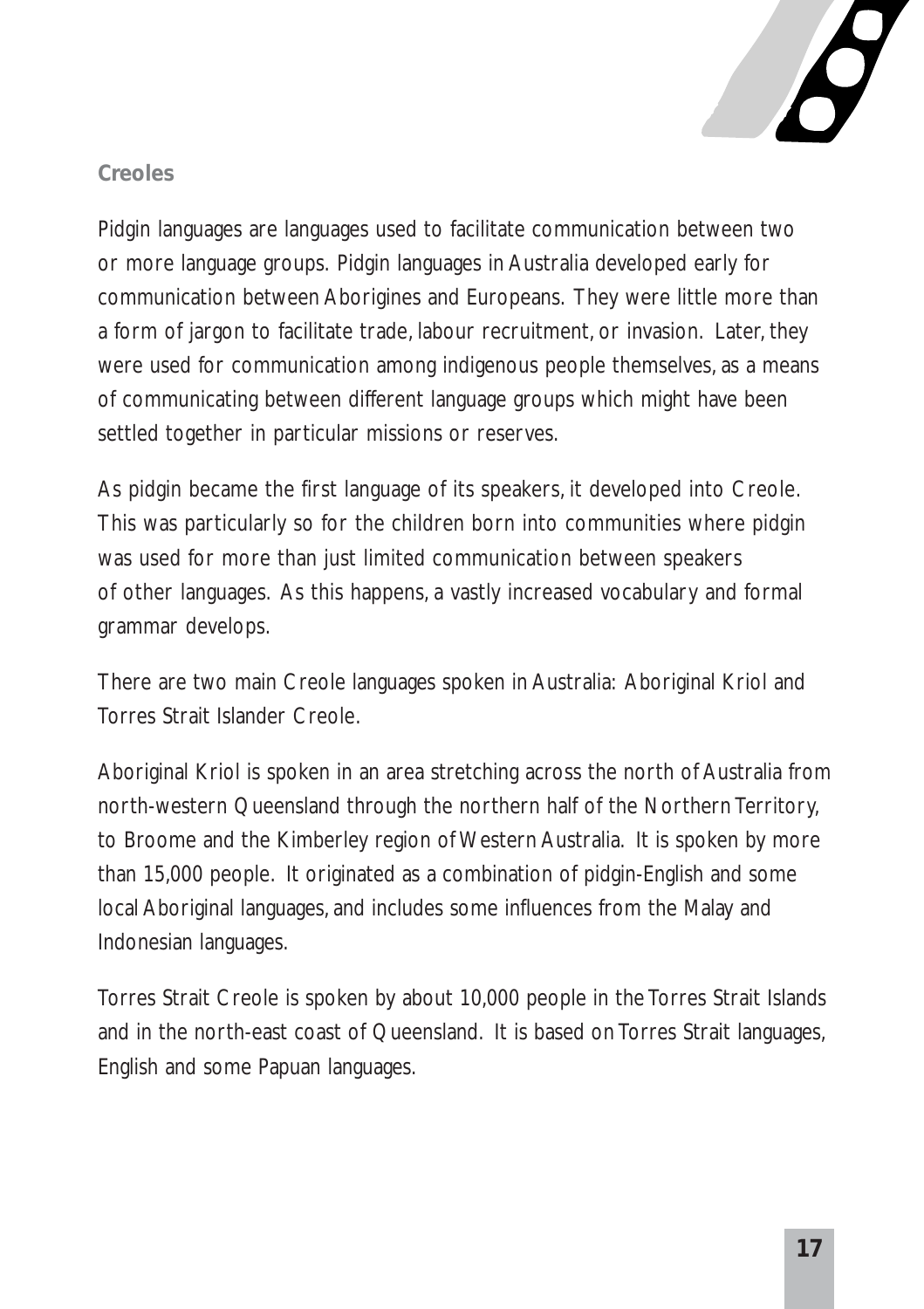

**Aboriginal English**

In contrast to Creoles, Aboriginal English is a variation of standard Australian English. It is spoken with its own grammatical form and uses a mixture of both English and Aboriginal vocabulary. Aboriginal words are used when there is no English translation available, or where the English words might be considered inappropriate. For example, Aboriginal words are used for regions, land features, people and relationships, and religious concepts.

When Aboriginal English is used in the home as a first language and passed from one generation to the next, it too becomes another language. While both Aboriginal Kriol and Torres Strait Islands Creole are spoken by some 25,000 people in northern Australia, many more people in other parts of Australia, speak Aboriginal English and Aboriginal Kriol in their homes as a first language.

As an example, Aboriginal English is spoken as a first language within the homes of Aboriginal people living in large cities or other major urban centres, in settlements and in reserves throughout Australia. Many children are now growing up in an environment in which Aboriginal English is the home language.

#### **Standard Australian English**

Almost all Aborigines and Torres Strait Islanders speak Australian English either as a first or as a second language.

Aborigines and Torres Strait Islanders will adapt to any of the range of languages available to them according to circumstances, such as the language skill of the person being spoken to, the subject matter, and the person being spoken to.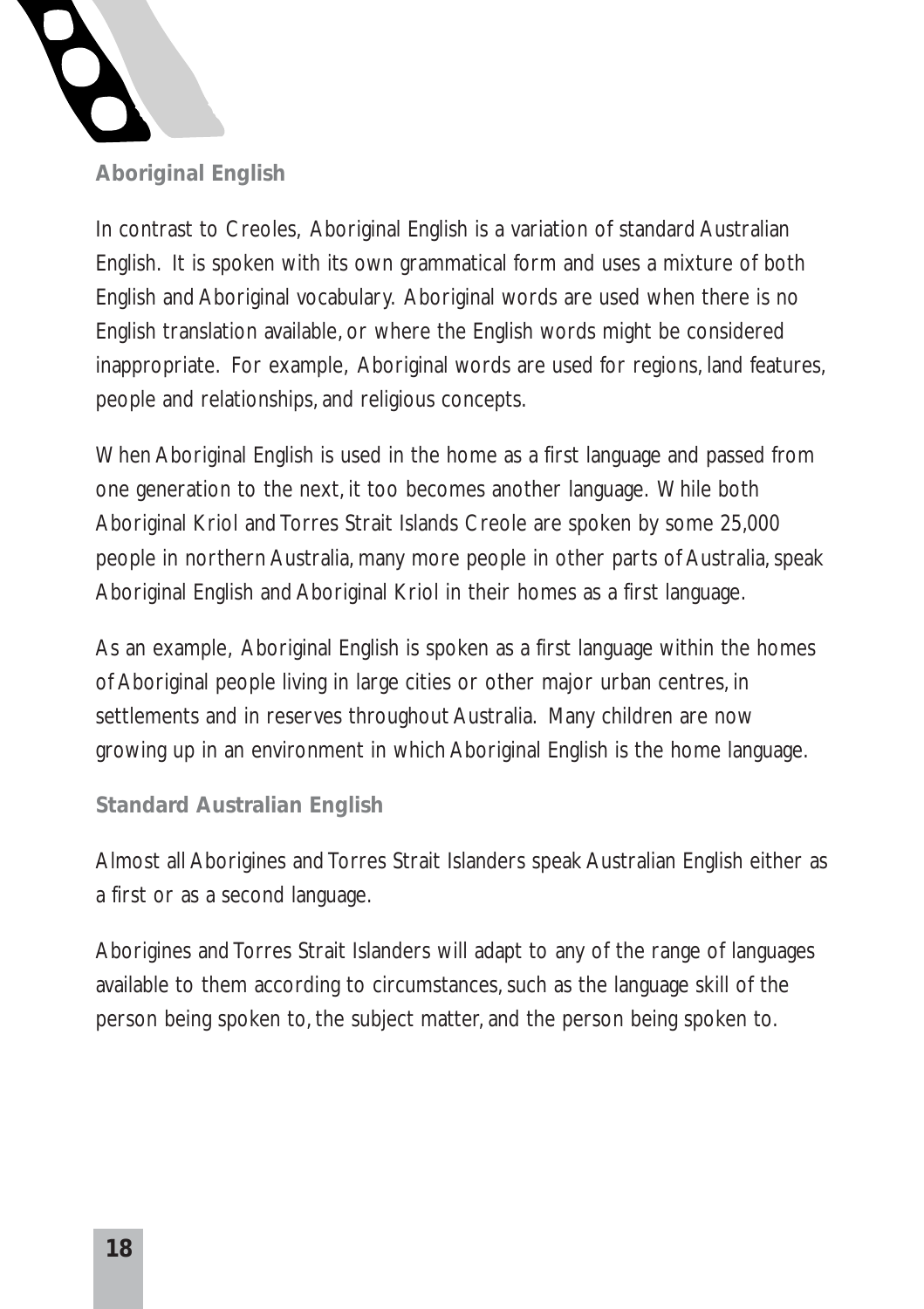

### **Basic Protocol When Working in and Among Aboriginal and Torres Strait Islander Communities**

### **Media Colonisation of Aboriginal and Torres Strait Islanders**

Some academics (e.g. Nobles, Dudgeon and Oxham) have likened some studies in social sciences and psychology to colonialism. They argue that the subjects of these studies are relatively powerless compared to the researcher. The researcher seizes control over the information obtained, the 'raw material'. The benefit of the use of the information flows to the researcher rather than the subject, and the use of the information largely serves to maintain and institutionalise a dependency power relationship.

The same analogy can apply to the treatment of the relatively powerless by the media. Political colonisation results in the exploitation of raw material for export from the colonies and its processing into manufactured commodities. Media colonisation, however, results in raw material (data, stories, songs, dances, images, or any other information) being exploited for processing into books, newspaper articles, or television programs. In the same way that colonial powers believe they have right of access and use, for their own benefit, of anything belonging to the colonised people, media colonists believe that they have unlimited right of access to any information whatsoever on the subject people. In both cases, the central power and control over the colonised and their 'raw materials' is located outside them and their world.

This media colonisation has affected many groups. But it has been particularly prevalent in relation to Aborigines and Torres Strait Islanders. To avoid media colonisation, it is necessary for program makers to acknowledge that the socalled 'powerless' actually do have control over their information, their data and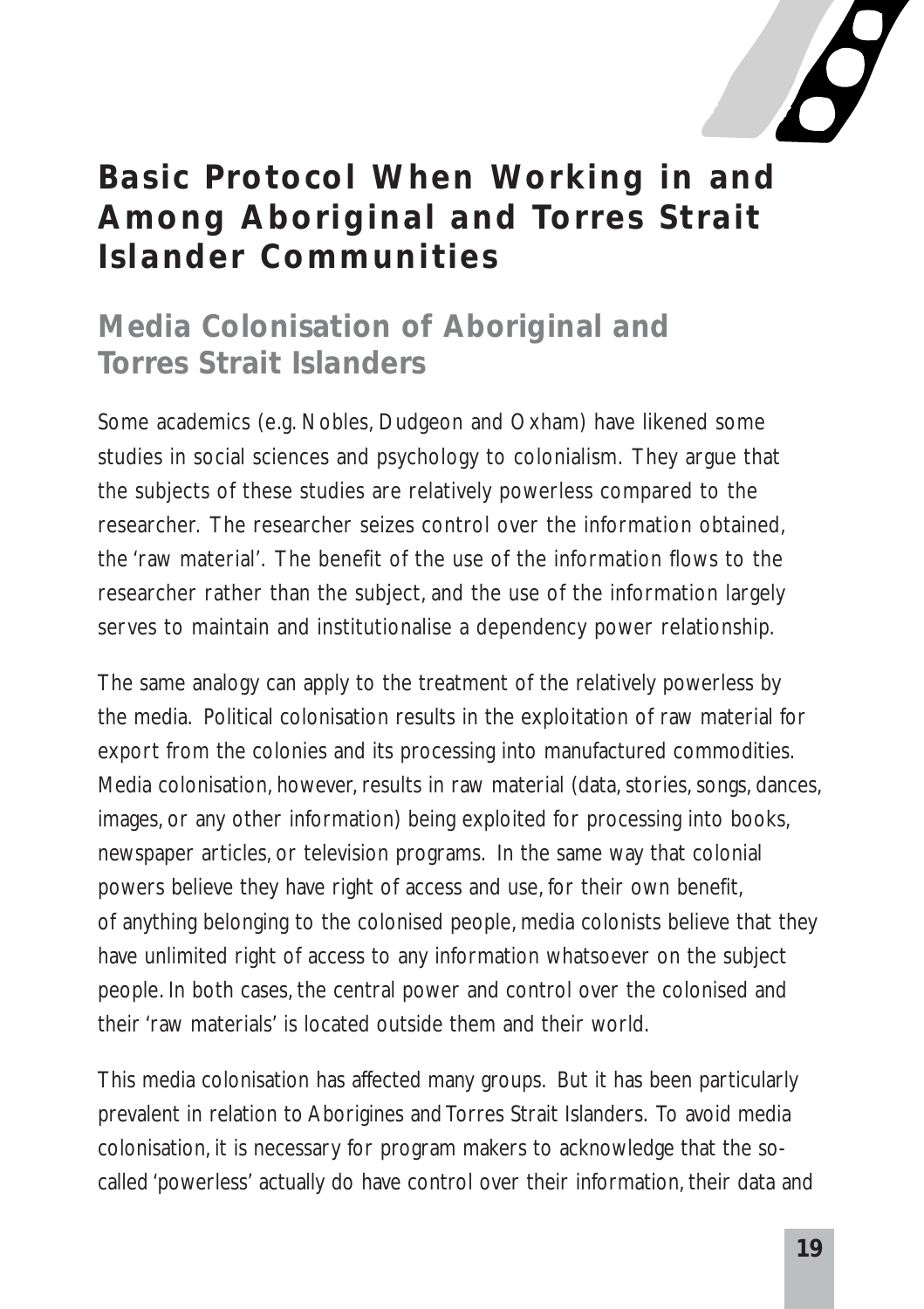images, their 'raw materials'. Consequently, it is essential to establish a process whereby they can negotiate with them for a share in the use of that information and the commodities it can bring.

#### *Code of Ethics*

To this end, a code of ethics should exist to govern how media practitioners, production crew members and others are to conduct themselves in Aboriginal and Torres Strait Islander communities. This code should also take into account the performance and behaviour people should follow when travelling within these communities, covering issues such as the collection of information and how it can be used. It also must recognise that those who have the information needed are the sole owners of that information, and that they have the right to dispose of that information as they see fit.

It is hoped that the publication of these guidelines will assist in the development of such a code of ethics.

Furthermore, it is hoped that such a code will be used as a basis for dealing with Australian Aborigines and Torres Strait Islanders, and that it will raise the awareness of media organisations, to some of the major issues that they may confront in their dealings with indigenous groups throughout the world.

#### *Media Recommendations of the Royal Commission into Aboriginal Deaths in Custody*

The Royal Commission into Aboriginal Deaths in Custody brought down 339 recommendations in 1991. Of these, four related specifically to the media:

**205.** That:

(A) Aboriginal media organisations should receive adequate funding, where necessary, in recognition of the importance of their functions.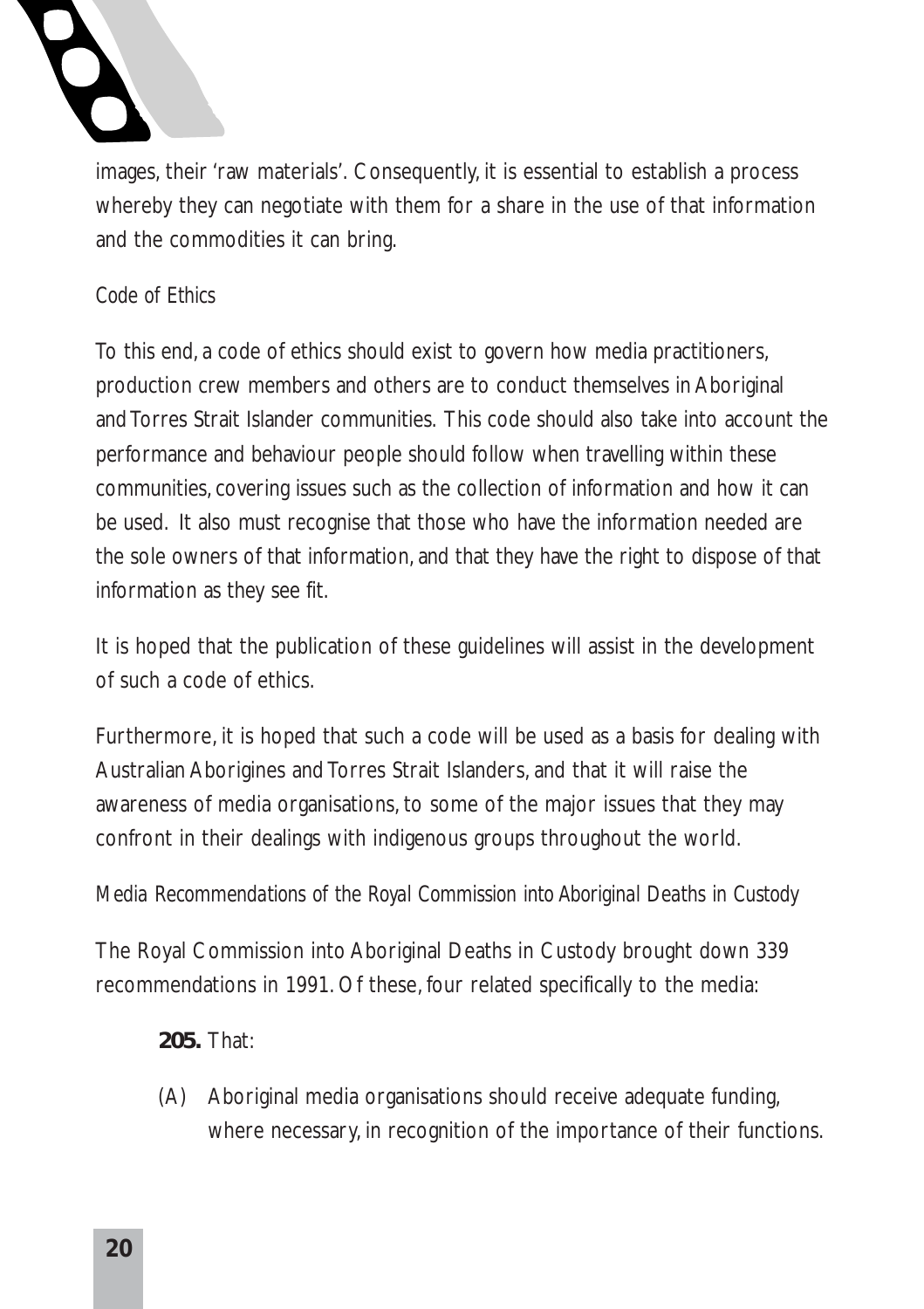

- (B) All media organisations should be encouraged to develop codes and policies relating to the presentation of Aboriginal issues, the establishment of monitoring bodies, and the putting into place of training and employment programs for Aboriginal employees in all classifications. (4:59)
- **206.** That the media industry and media unions be requested to consider the establishment of and support of an annual award for excellence in Aboriginal affairs reporting to be judged by a panel of media, unions and Aboriginal representatives. (4:59)
- **207.** That institutions providing journalism courses be requested to:
- (A) Ensure that courses contain a significant component relating to Aboriginal affairs thereby reflecting the social context in which journalists work.
- (B) Consider, in consultation with media industry and media unions, the creation of special units of study dedicated to Aboriginal affairs and the report thereof. (4:59)
- **208.** That, in view of the fact that many Aboriginal people throughout Australia express disappointment in the portrayal of Aboriginal people by the media, the media industry and media unions should encourage formal and informal contact with Aboriginal organisations, including Aboriginal media organisations where available. The purpose of such contact should be the creation of a better understanding, on all sides, of issues relating to the media treatment of Aboriginal affairs. (4:59)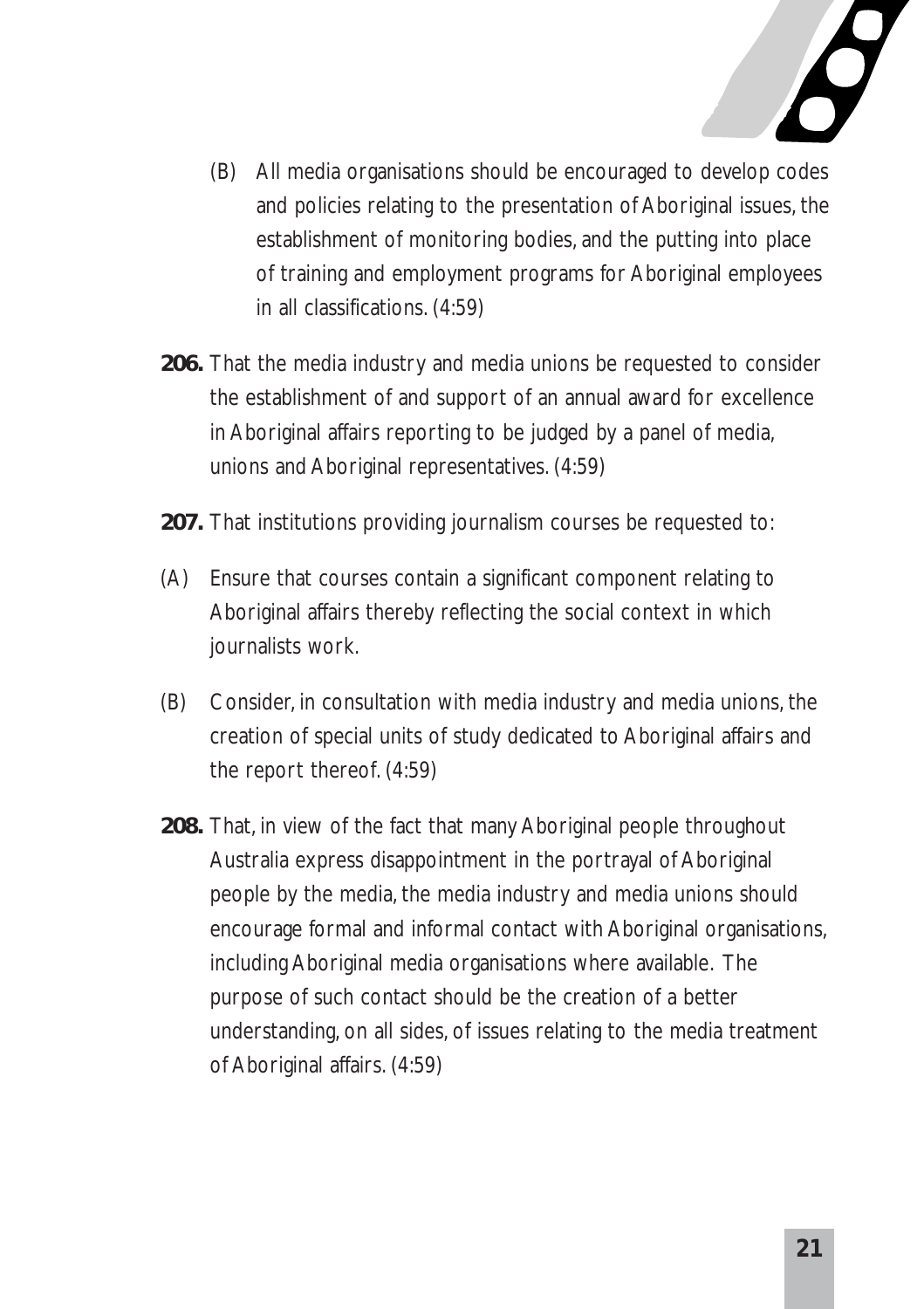

The reproduction of these recommendations here is to provide an insight into the Commission's intentions for a Code of Ethics, the establishment of Aboriginal media organisations, and the concerns the Commission noted in regard to the media's treatment of these issues.

### **Responsibilities of the Production Crew**

Whenever people (including film and television production crews, radio crews, print journalists, researchers, and others) travel into Aboriginal or Torres Strait Islander country or enter their communities, certain procedures should be followed so as to avoid any misunderstandings or conflicts with any indigenous communities with whom they may be dealing.

They must contact the local Aboriginal Community Council, Land Council or Aboriginal service organisation, informing them of their intention. This is done:

- as a courtesy to the community;
- as a way of informing the community that they are in their area;
- to seek permission to travel on Aboriginal land;
- to apply for a visitor's permit to travel in designated Aboriginal lands if necessary;
- to inquire as to the appropriate person or persons who should or could be interviewed; and
- to check any script consultancy that may be needed regarding the use of that community.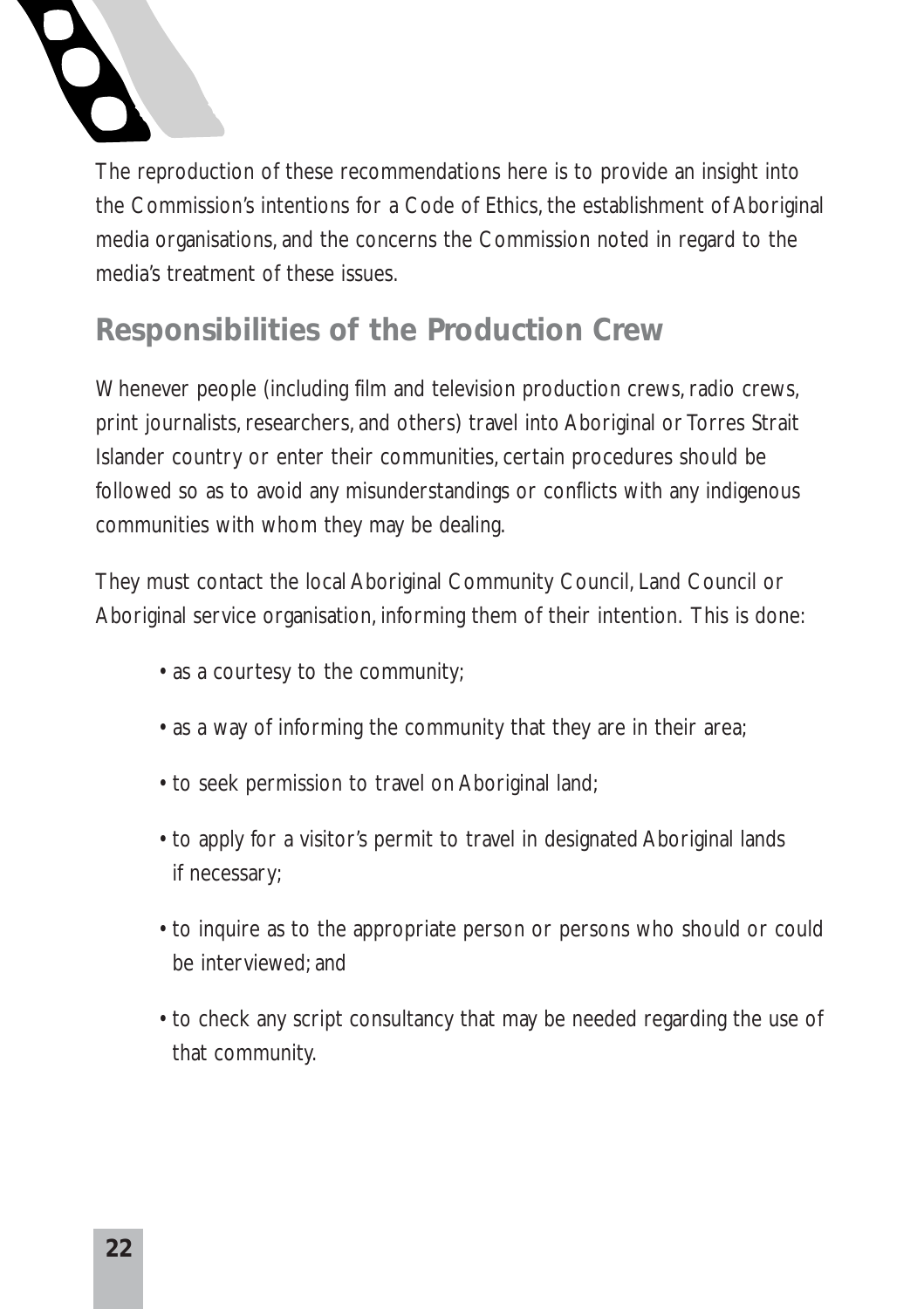

Production crews, producers, researchers, journalists and others should do everything within their power to protect the physical, psychological and social welfare of the indigenous people they are dealing with, and to honour their dignity and privacy.

*Always obtain the right permission before going into the territories of indigenous people, or before imposing yourself on indigenous people.*

Film and television crews often go into indigenous communities without seeking their prior permission or once there, lack due regard for the community's feelings or cultural values. This often results in disruption and division within the community, which can last well after the television crews have left. In some cases it has taken many years to heal the subsequent community rifts.

*Do not assume that the use and understanding of the English language is the same as your own.*

Non-indigenous people often have the mistaken belief that all indigenous people use English as their first language. Many communities only use English as a second language, and the use and meanings attributed to words may not necessarily be the same as that understood by a production crew. For example, they may 'agree' to proposals put to them out of respect for a production crew's wishes, even though they may not in fact want to have anything at all to do with them. In a sense, the 'agreement' can best be understood as something like: 'I agree that I understand what it is you want to do.' To the indigenous person, however, an agreement may not in fact have been made.

Indeed, the indigenous person in question may not even have the authority to speak on behalf of the relevant community with whom the agreement will need to be established.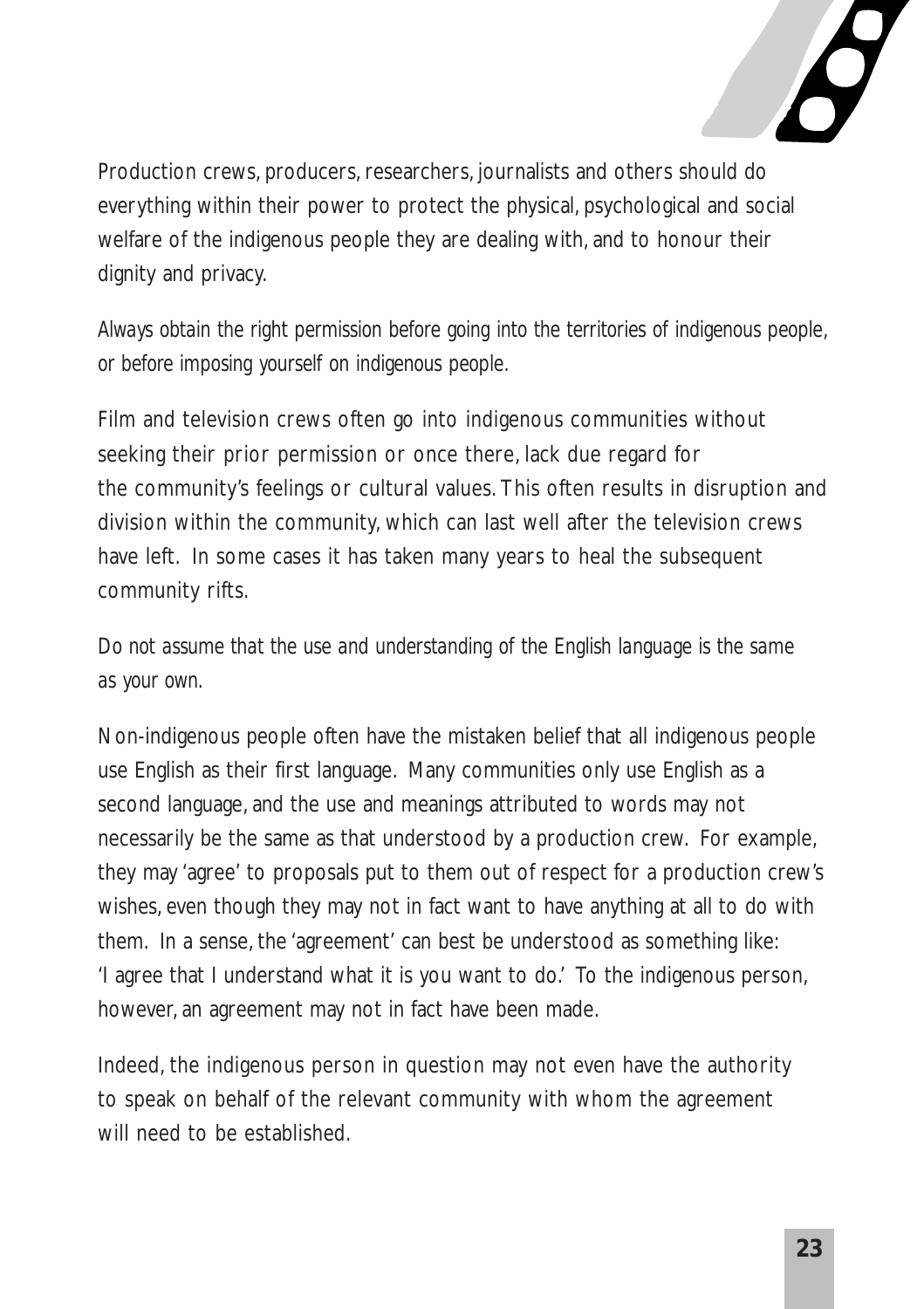

When undertaking consultation and research it is important to ensure that any obligations involved in maintaining the trust acquired among all the persons concerned are observed. The rights, interests and sensitivities of the indigenous people must always be safeguarded.

Also, the aim or purpose of any consultation, investigation, research or interview should be communicated to the people concerned as clearly as possible, to avoid the possibility of any misunderstanding.

Unfortunately, many television programs still tend to show indigenous people in a negative light. Very few present them from a positive point of view. Some popular misconceptions include the following:

- the only value of the landscape in Aboriginal lands is that it provides a colourful background for a television or film project;
- Aboriginal people are merely exotic extras;
- any group of Aborigines the crew may come across are there to be used as some kind of found object, as if they had been just sitting there, waiting to be 'discovered' by the cameras;
- any such 'found' Aborigines have no life of their own; their lifestyles, cultures, etc. should simply make way for the needs of the project, which assumes greater importance than the subjects themselves;
- all Aborigines are victims, whether they know it or not;
- all Aborigines are impoverished, miserable people, waiting for someone to deliver them from their misery, and lead them to a better life.

These misconceptions need to be eliminated.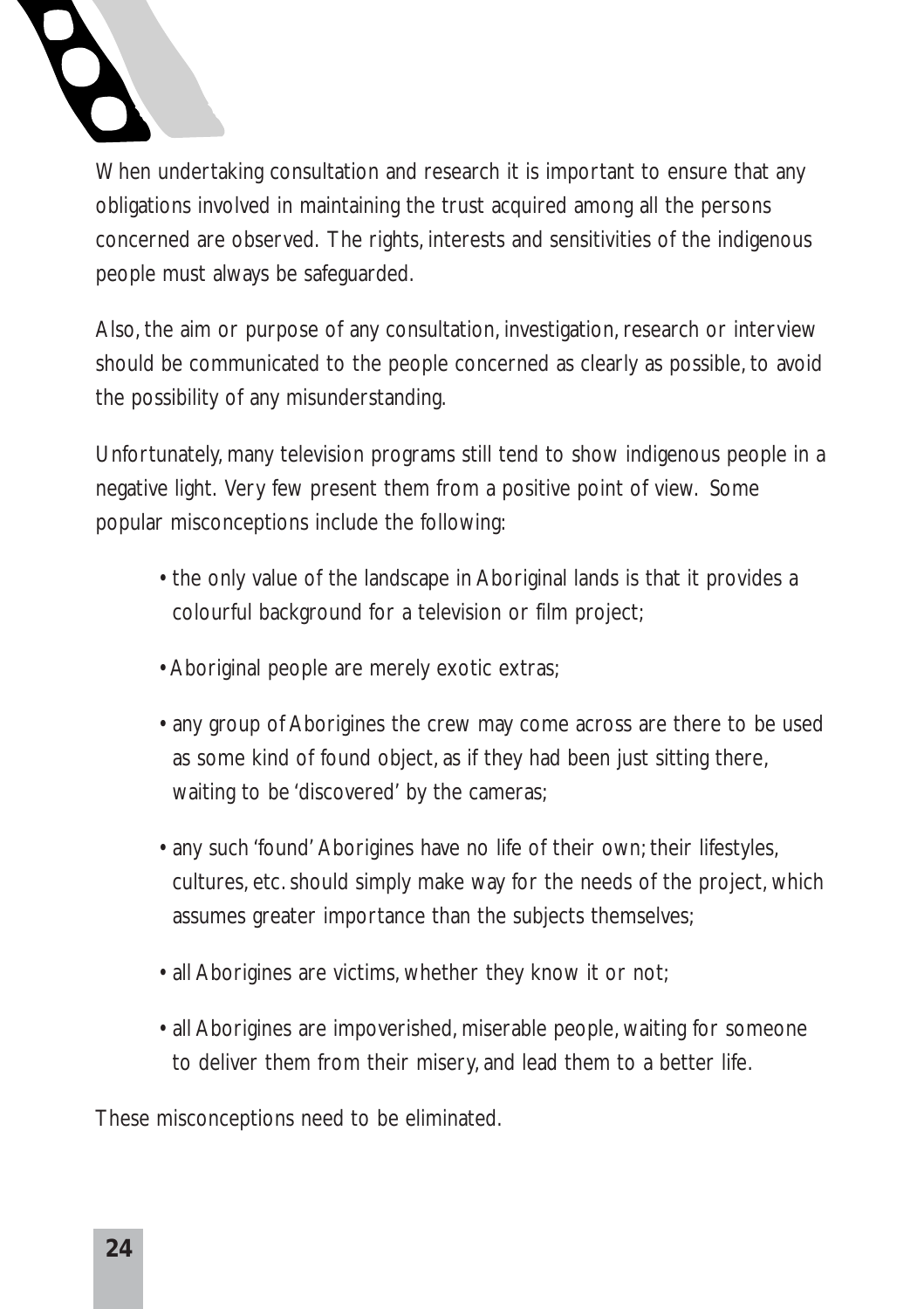

### **The Role of the Aboriginal Torres Strait Islander Land/Community Councils**

To visit any designated Aboriginal lands in the Northern Territory, South Australia, Queensland and Western Australia, a visitor's permit, or an agreement to visit, must be obtained from the local Aboriginal Land and/or Community Council.

The Land Councils act on the instructions of, and provide advice and assistance to, the traditional Aboriginal owners and custodians.

The Aboriginal and Torres Strait Islander communities themselves, and the traditional owners or custodians of a location have a right to say 'No' to any proposals put to them by others for acceptance. Their decision should be respected. Producers, directors, researchers, journalists or any others should not set out to circumvent their decisions. They should not apply pressure on individuals and/or communities concerned or apply to any Aboriginal Land and/or Community Council to intervene on their behalf. Land and/or Community Councils are not agents for the media industry.

**The Community Councils As Third Party**

The 'third party negotiation' role of the Land and/or Community Councils ensures privacy for indigenous communities and acts as a buffer against the more predatory style of journalistic practice.

The assessment procedure is designed to assist the community as well as the filmmaker. This type of monitoring ensures that disruption to any community is kept to a minimum, and that the relevant community has a say in how it is portrayed in the final editing.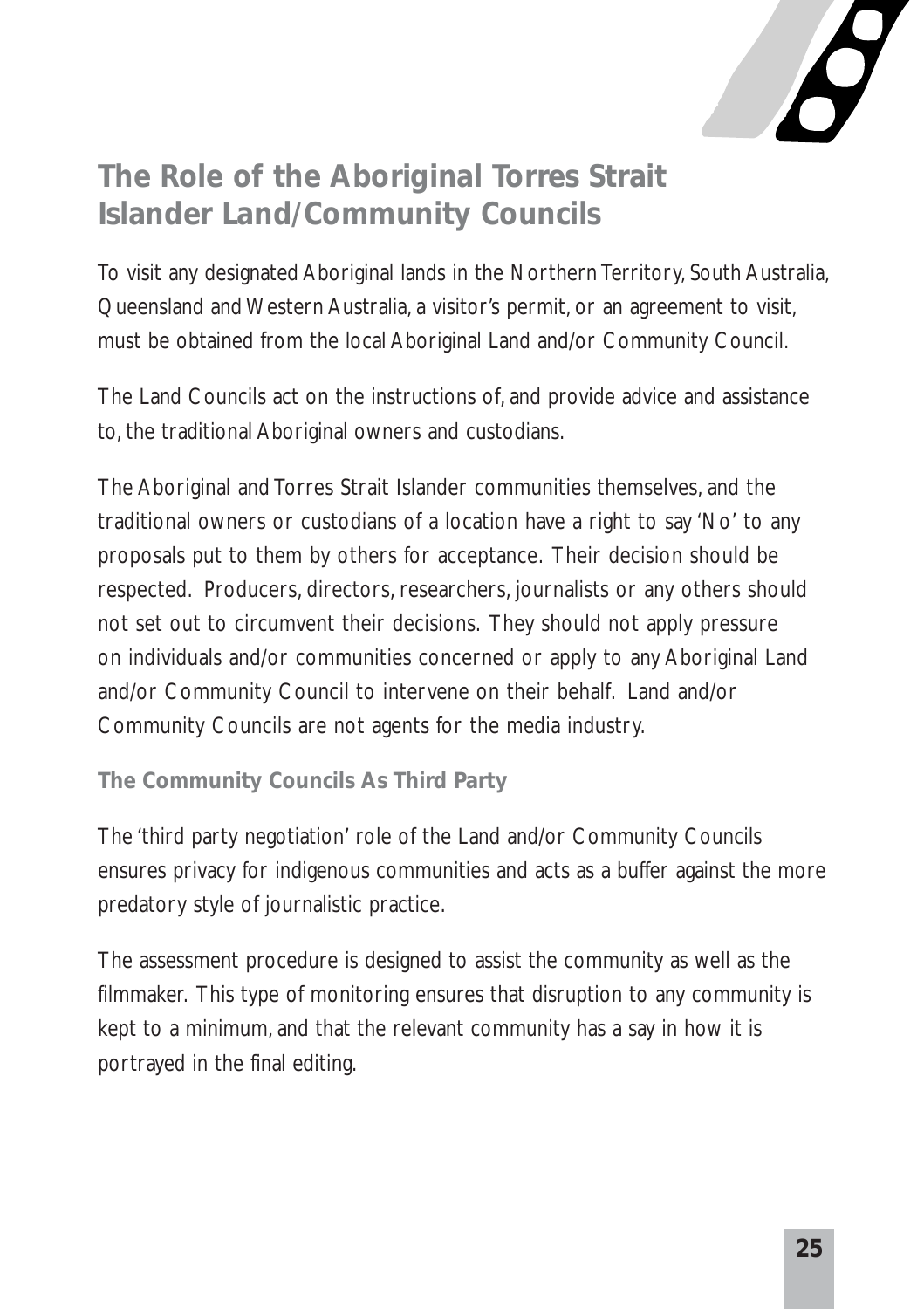

Due to Aboriginal and Torres Strait Islander cultural protocol, some images, including archival footage, may not be permitted for use. Proper editorial control by the relevant indigenous people at all stages of the project will minimise this

risk and facilitate the successful completion of a project.

For example, in some indigenous communities it is considered unacceptable for images of an indigenous person to be viewed once that person has died. This prohibition is very much a part of traditional Aboriginal cultural lore, especially in northern and central Australia.

Should a person originally filmed for a particular sequence in a film or television project subsequently die, the image of that person should be edited out or 'blurred' so as to remove any distinguishing or identifying aspects before it can be publicly viewed by the clan/tribal group from which the image originated. The extent of this prohibition will vary from clan group to clan group, and will depend on the particular group that the film or video is about.

Another requirement might be in relation to how landscape is presented. Certain landscapes might have a 'masculine' association which is linked to a 'feminine' part of the same landscape. As such, it may be required that, in any representation of that landscape, both these aspects always need to be shown together, or shown in such a way that the link between them is maintained. During editing of a film it is possible that some significant part of the landscape can be inadvertently edited out, and again this could prove to be unacceptable.

These two examples are provided to explain why it is essential that editorial control of images of Australian Aborigines and Torres Strait Islanders and their lands needs to be established and used at all stages of production.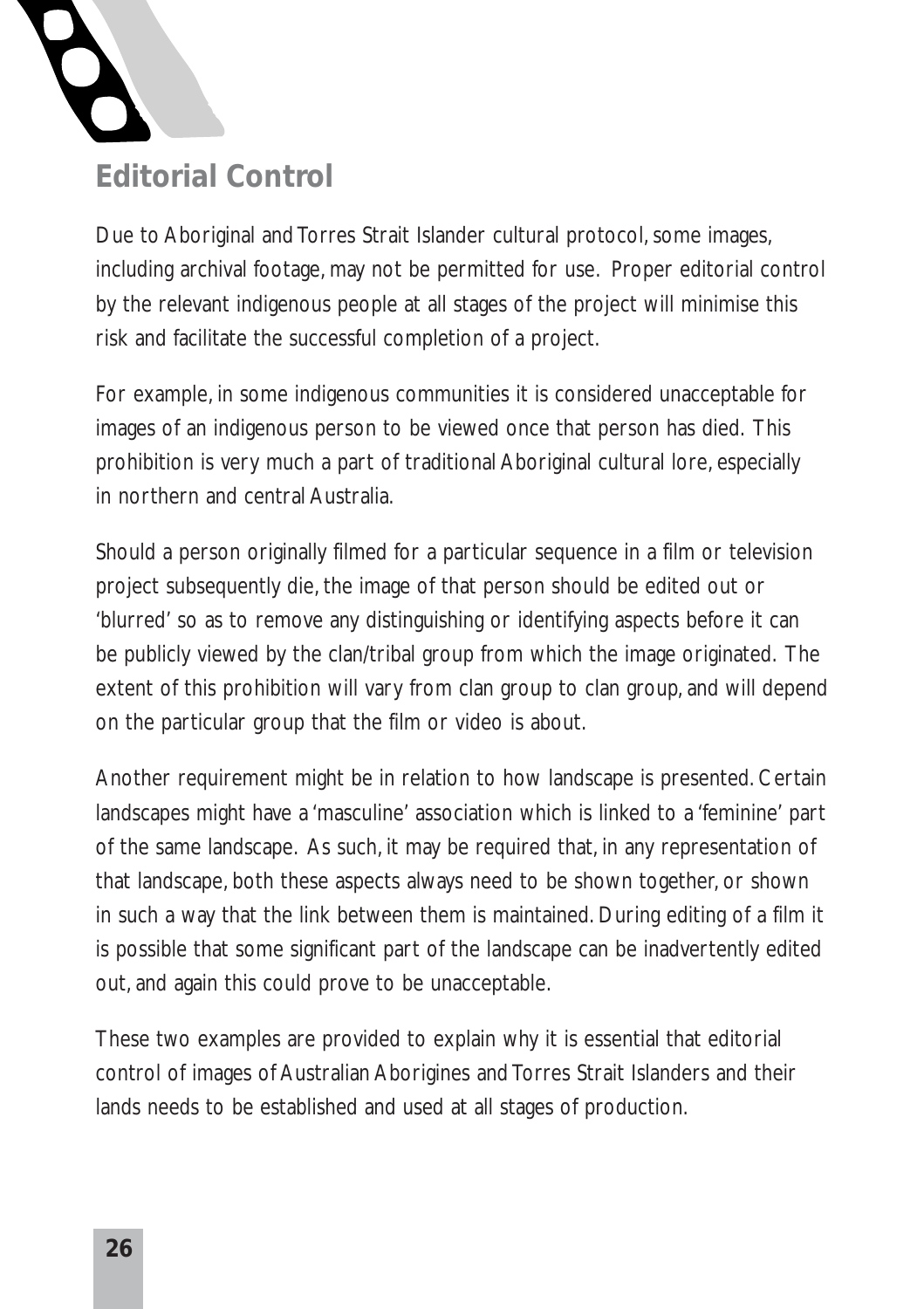

### **'Copyright' and 'Hiring' Issues**

Fifty years from the death of the author is usually accepted by western society as the life-time of copyright ownership of a work by its creator. After that the work enters into the public domain. The Aboriginal concept of ownership of artwork and of the land which might form part of that artwork, goes beyond this.

In Aboriginal society, ownership of artworks, such as certain paintings or other cultural images, is not limited to a number of years, but is handed down from generation to generation, in perpetuity. Each generation retains ownership of the work or cultural image, and indeed these may even become intimately associated with the clan or tribe or 'skin' type, who would then become 'guardians' of the work and be 'responsible' for its maintenance and safekeeping.

As explained earlier, indigenous concepts of private ownership do not exist; in a sense, any work of art by any Aborigine of a particular clan or tribe, is already part of the 'public domain' of that clan or group. This indigenous concept of copyright must always be kept in mind when making videos or films in Aboriginal or Torres Strait Islander communities.

An example of this is the complex system involved in the ownership of songs, dances and the country or land from which they originate. Should such songs and dances be filmed, the maker needs to be aware that there may exist a very complex web of 'ownership' levels. This may include the land itself, which may have one set of owners or custodians, the song element, and a possible associated dance 'ownership', which are quite separate from, say, the actual performers of the song/dance captured on film or video.

Program makers may feel that all they need to do is negotiate with the performers for the rights to a particular work. Extra payments may, however, also need to be negotiated, with the senior custodians or dance/song owners. These persons rehearse the song/dance routines, and ensure that all the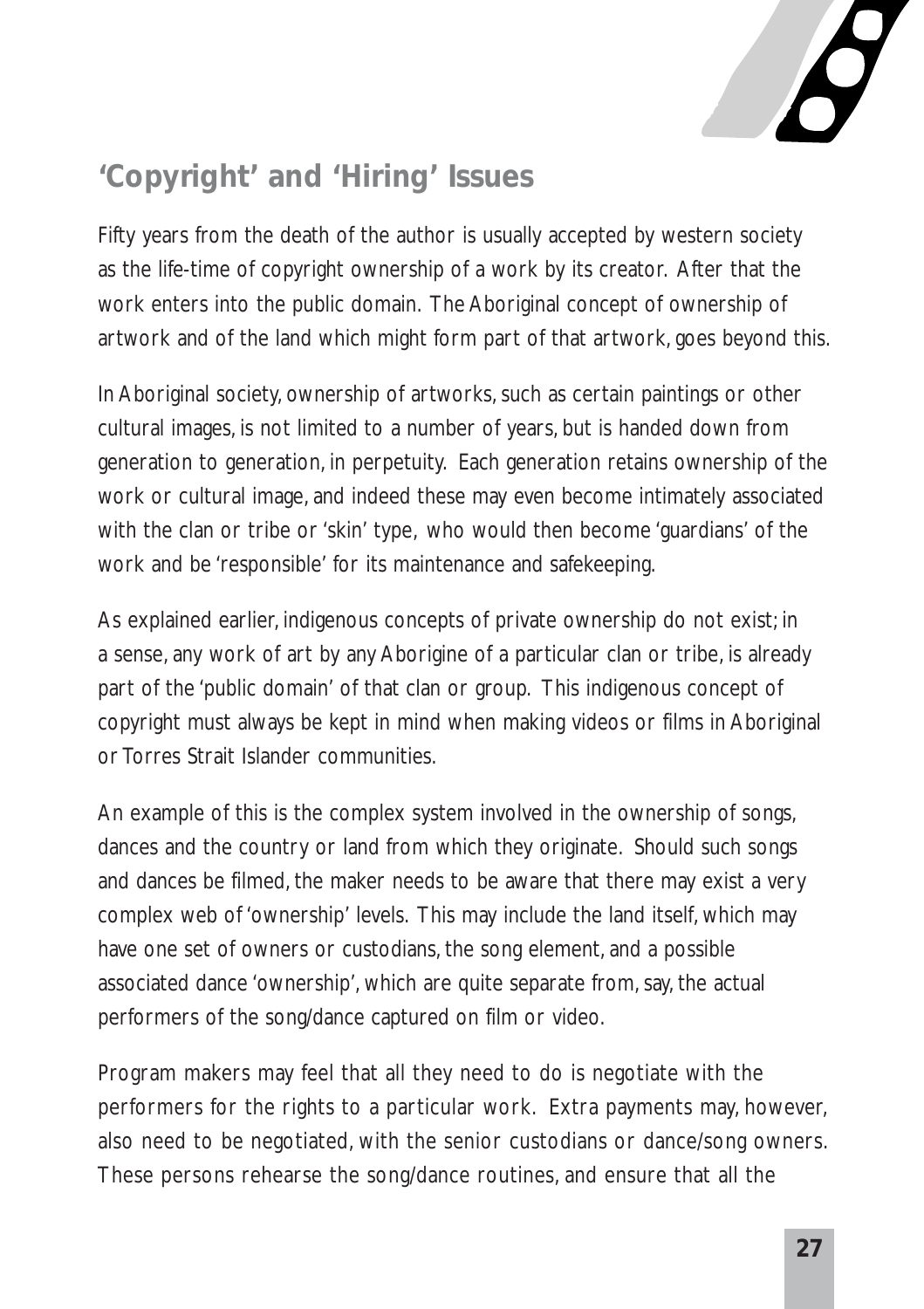

correct actions and nuances are achieved, but they do not necessarily perform on the set. They are perhaps best understood as the western equivalent of the choreographer/composer. Payment for their services needs to be negotiated accordingly.

Aborigines and Torres Strait Islanders used as crew on a shoot should always be paid under the same industrial awards and conditions as would be paid to other crew members doing similar work.

### **Environmental Issues**

Environmental issues should always be taken into consideration when working on location. Every effort must be made to ensure that the presence of equipment and crews at a location during a shoot have only a minimal environmental impact on the area. It is always useful in this regard to ensure that compensation and rehabilitation provisions are included in any insurance cover that might be taken.

This aspect also needs to be covered during negotiations with various indigenous groups, and it is very important that any agreement arrived at with them should include matters relating to the protection of sacred sites and sites of significance. Insurance cover should include a crew's accessing or leaving these important sites, as well as for the time they are actually on them.

## **Production Guidelines**

### **Relationships with Aboriginal and Torres Strait Islander People**

Media reporting on Aborigines and Torres Strait Islanders should reflect, to at least some extent, an Aboriginal or Torres Strait Islander perspective. Given the diversity of indigenous Australians, it is preferable that this perspective is that of the community who are the subject of the television program or media report.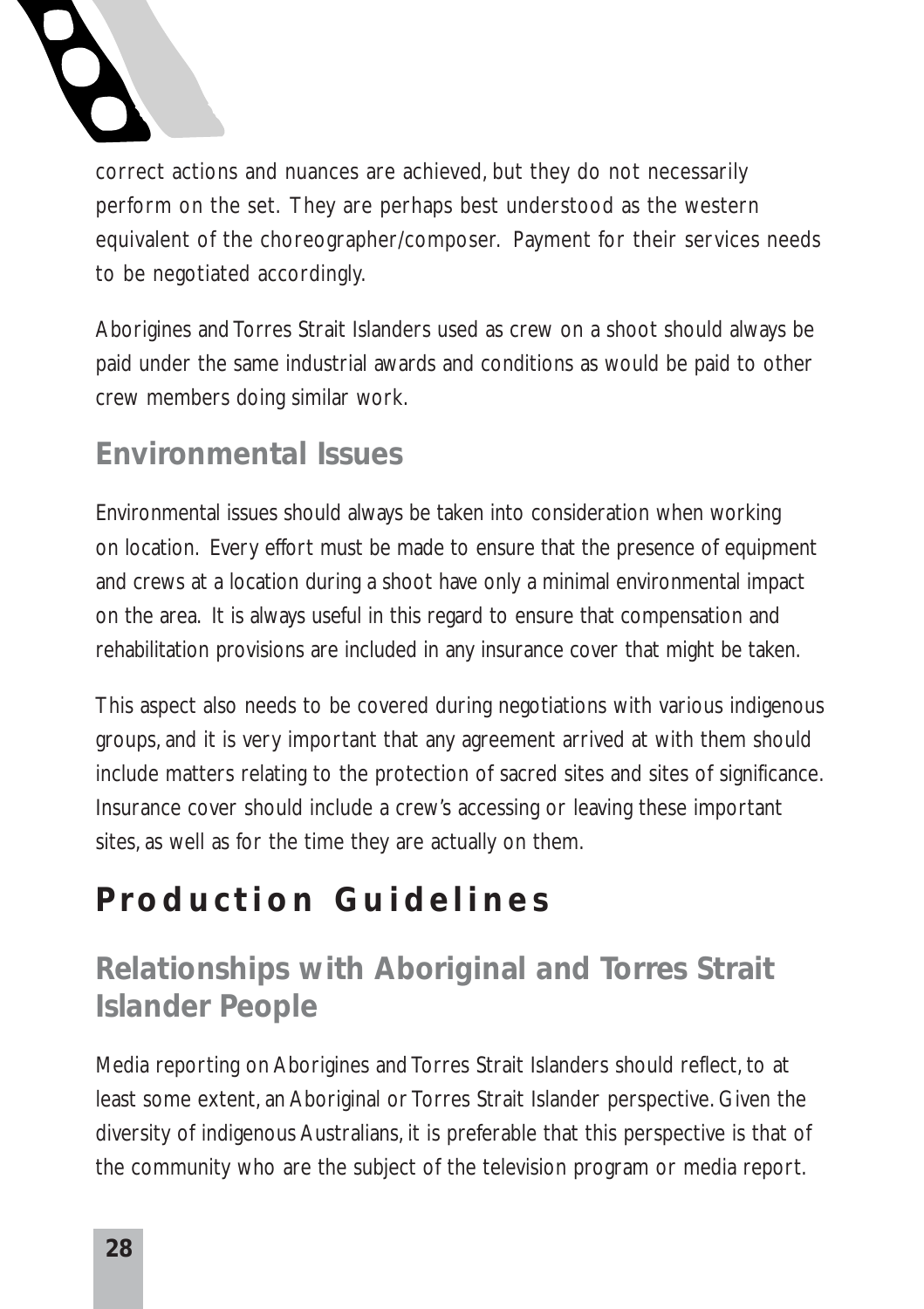

In order to achieve this, the following principles should be followed in dealing with indigenous people who are involved in the program:

- everything must be done to **protect** the physical and social welfare, and to **honour** the dignity and privacy, of the subject(s) when carrying out any consultations, interviews, research or negotiations: the responsibility of the production team in the first instance is to those Aborigines or Torres Strait Islanders who are the subject(s) of such processes;
- where consultations, interviews or research are involved, a certain **trust** is established between the participants and the production team. The obligations of that trust need to be fully observed, particularly insofar as they relate to the rights, interests and sensitivities of the Aboriginal or Torres Strait Islander people;
- the **aims** of the research, investigations, negotiations or consultations being or to be undertaken, should be communicated as fully, as clearly, and as well as possible to the people concerned;
- the anticipated **consequences** of any research, interviews or negotiations should be communicated as fully, as clearly and as well as possible to the individuals and groups likely to the affected;
- no research, interviews or investigations should be carried out with Aboriginal or Torres Strait Islander people until the people who are or may be involved have given their **consent**;
- once the likely aims, procedures and consequences of any research, interview, etc. have been explained clearly, as pointed out above, the right of consent or refusal to be used or to participate in the research still remains with the subject(s) of the work, regardless of whether consent or refusal had been made before. That is, the subject(s) retain the **right**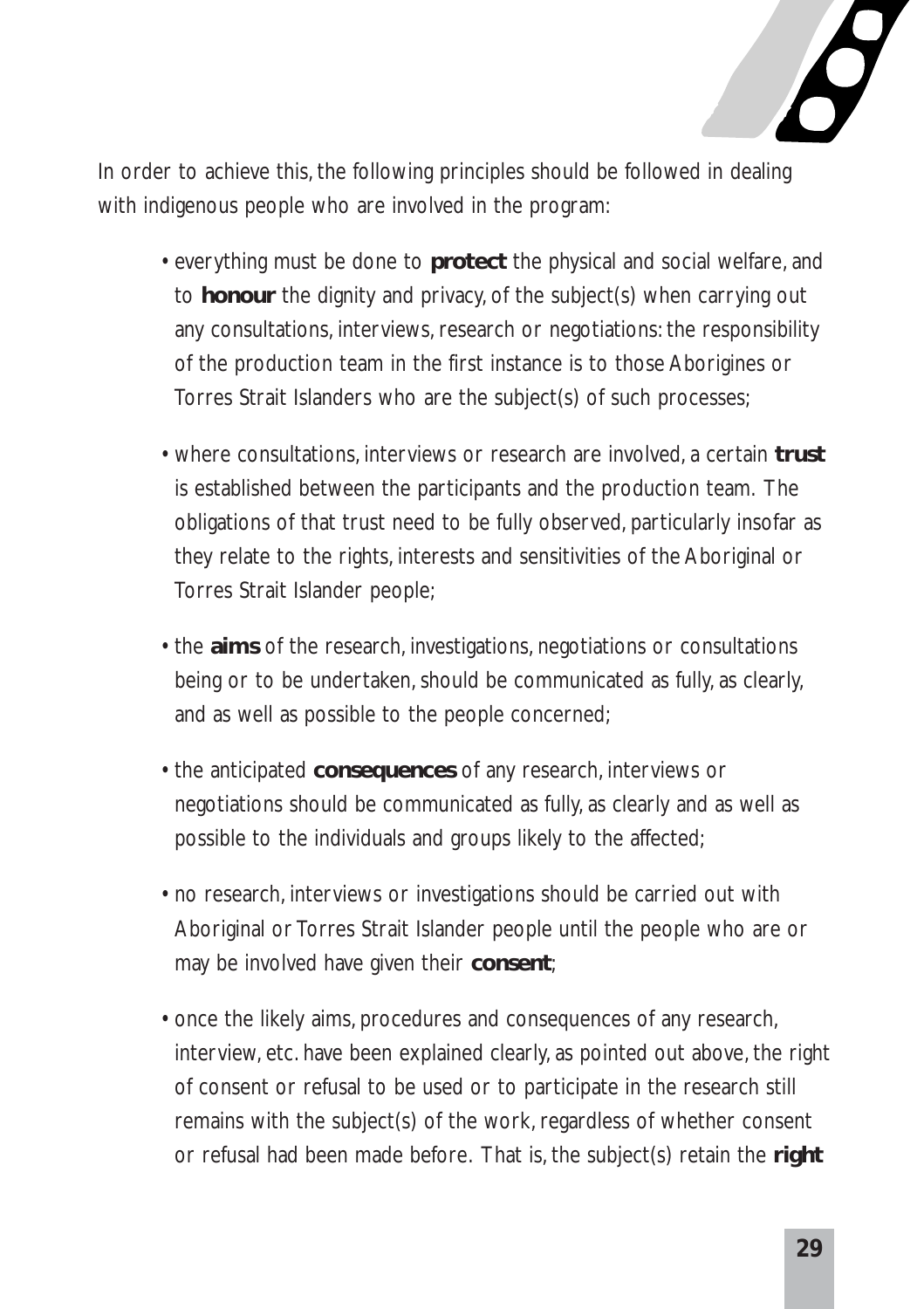

**to alter** any earlier decision regarding the use or consequences of any research undertaken;

- the Aboriginal and Torres Strait Islander people have a right to **anonymity**. This right should be respected, both in those cases where that anonymity has been promised, and in those cases where no clear understanding to the contrary has been reached. This restriction also applies to the collection of any data by means of cameras, tape recorders or any other such devices, either by the actual data collectors themselves (e.g. as part of their interviews), or by any other member of the production team, whether they are participants in the interview, or merely observers to the events, or any other person who is part of, or has come along with, the production team; the capacities and capabilities of such recording devices as may be used by a production team need to be **explained and understood** by the potential Aboriginal or Torres Strait Islander subjects; they should feel free to reject the use of such devices should they so wish. Even if the subject(s) accept their use, any results obtained should be subject to **further consultation** with the people involved in the recording, with a particular emphasis on their rights to their own welfare, dignity and privacy;
- there should be **no exploitation** of individual Aboriginal or Torres Strait Islander persons for personal gain. Fair return should be given to them for all their contribution(s); and
- every effort should be made to ensure that the planning and execution of any research or interviews undertaken are done so only with the **full involvement** of, and under **direction** of, the Aboriginal or Torres Strait Islander people involved.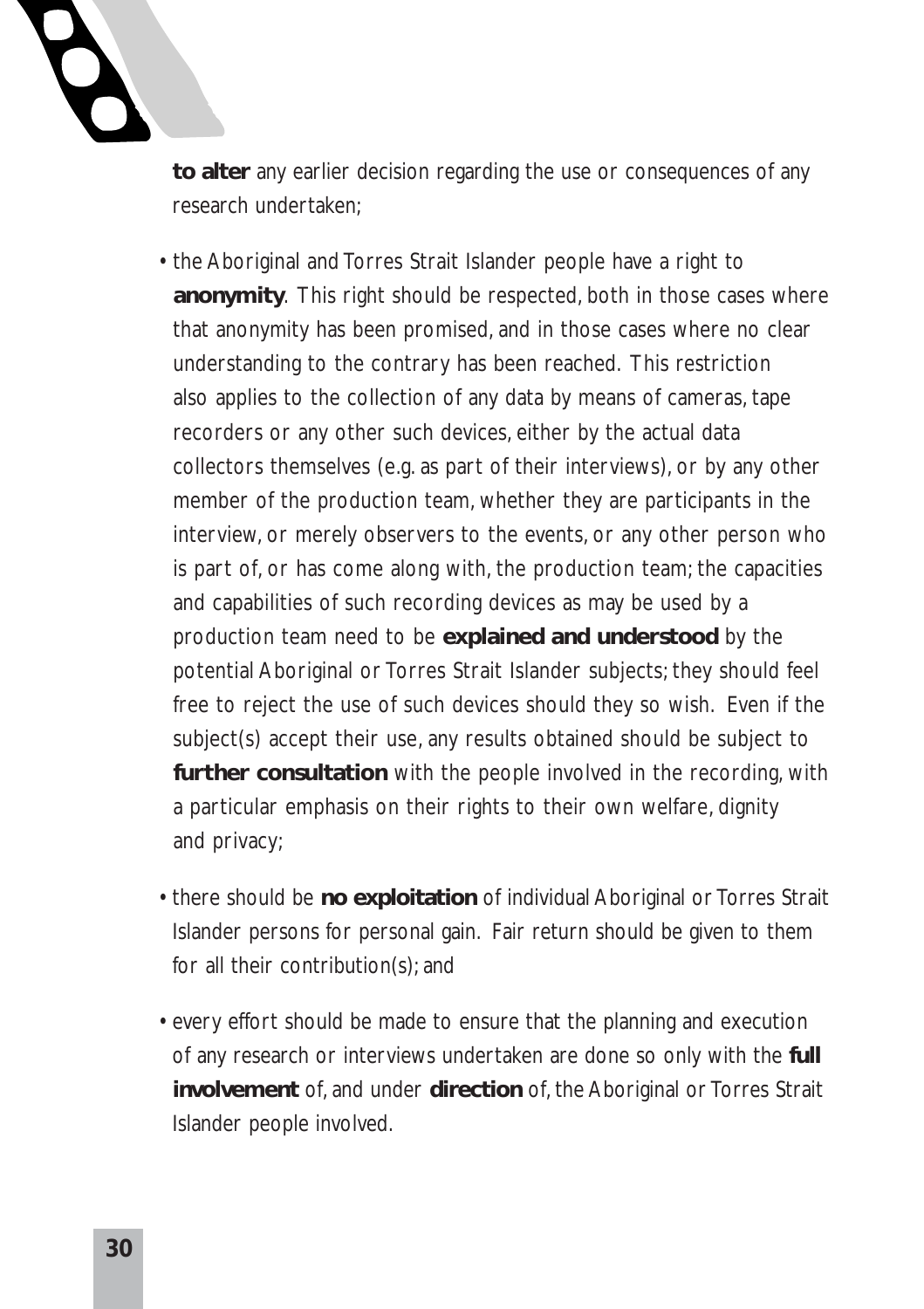

### **Dramatic Productions**

When developing any dramatic or other production that requires an Aborigine or Torres Strait Islander to be portrayed in it, the following principles should be taken into consideration.

#### **Actors**

All Aboriginal parts should be played by Aboriginal actors. There are no acceptable circumstances in today's society which might justify using a non-Aboriginal actor to play a role in 'black-face'. To do so is not only seen as negative stereotyping, but is also degrading to indigenous people.

There are several casting agencies where Aboriginal and Torres Strait island actors are registered. The Australian Film Commission and the Aboriginal Torres Strait Islander Unit of the Australia Council can also advise on how to arrange casting. (See also the directory of indigenous organisations included in this book).

Aboriginal parts can be written and portrayed in a way that the Aboriginality of the character is not the main motivation of any action. For example, the actor Bob Maza played a solicitor who happened to be an Aborigine in the 1971 ABC television series *Bellbird*. From then, very little happened in the way of Aboriginal characters on television until the 1980s when *Women of the Sun* was broadcast on SBS television, boasting a large Aboriginal cast. More recently, Ernie Dingo appeared with a majority Aboriginal cast in the 1994 ABC series *Heartlands*. Ultimately, such parts written against type are the most effective way that dramatised television and film can counter stereotyping and racism.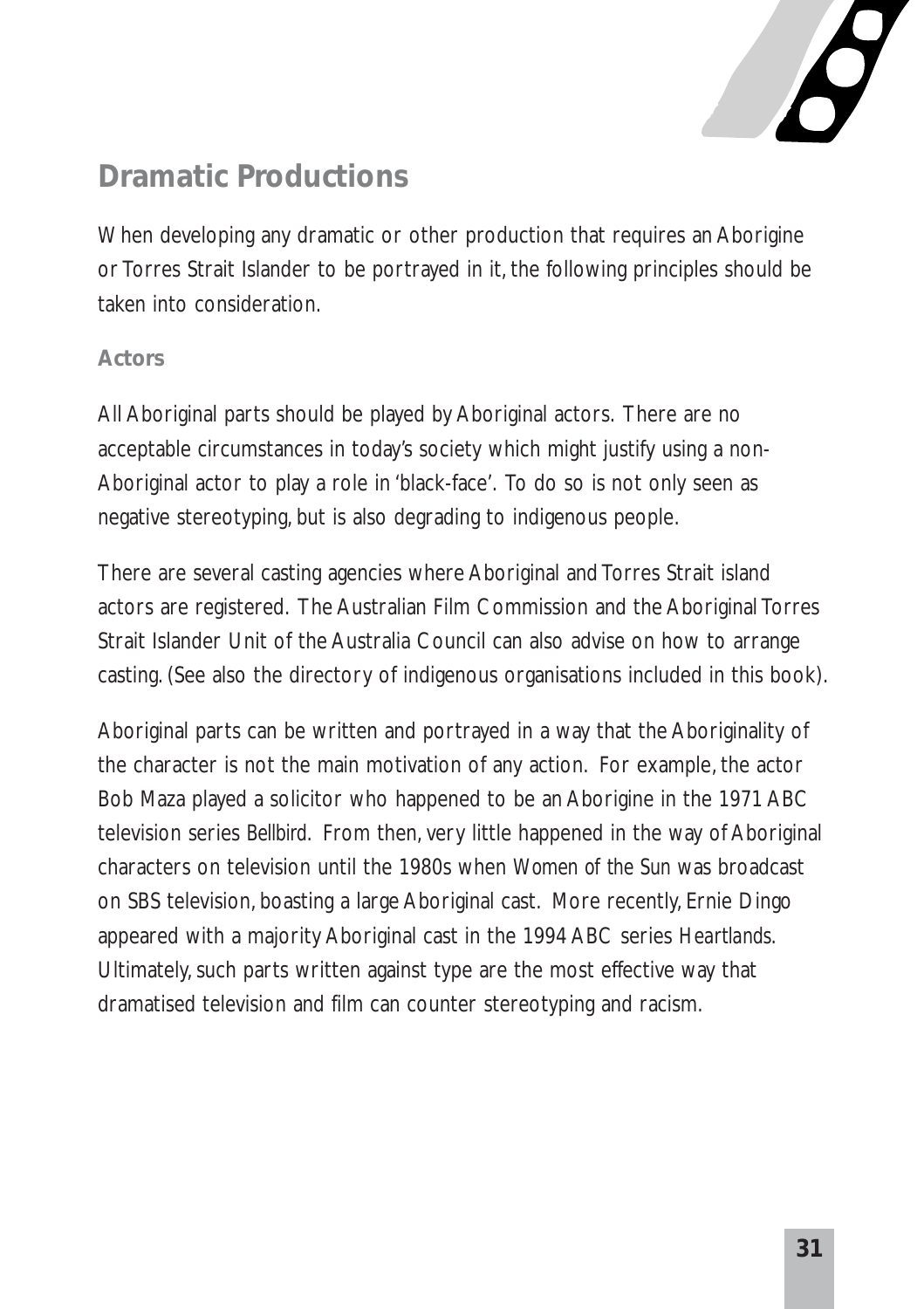

**Scriptwriting**

When writing film, television or radio scripts depicting an indigenous character, situation or issue, the scripts should be authenticated to ensure that the Aboriginal parts are realistic in terms of language, behaviour and motivation. Where possible, writers should arrange for Aboriginal collaboration on the project.

Producers and others writing scripts should seek the assistance of the indigenous Unit of the Australian Film Commission (AFC),The National Indigenous Media Association of Australia (NIMAA), the Aboriginal and Torres Strait Islander Units of the ABC and SBS, and other indigenous production people who can authenticate indigenous images, assess indigenous parts in scripts, and who can provide advice or arrange for the provision of script consultants.

#### **Stereotypes**

Dramatic television and film programs can combat racism by helping to dispel stereotypes. They can also reinforce stereotypes and contribute to racism.

Stereotypes about Aborigines and Torres Strait Islanders include concepts that these people are: lazy; simple; petty criminals; dirty; unable to cope with demanding, intellectual jobs; and bludge off the Government.

Aborigines and Torres Strait Islanders, as indigenous Australians, are virtually never seen in dramatised television or film productions unless the theme of the production is concerned with a racial or social 'problem', and then they are depicted as the ones with the 'problem'.

To some extent this echoes the public perception Aborigines and Torres Strait Islanders gained from many news and current affairs programs. Here one tends to see only two basic types: either as failing to cope with a white-dominated society (riots, deaths in custody, etc.) or as actively and vociferously working only for the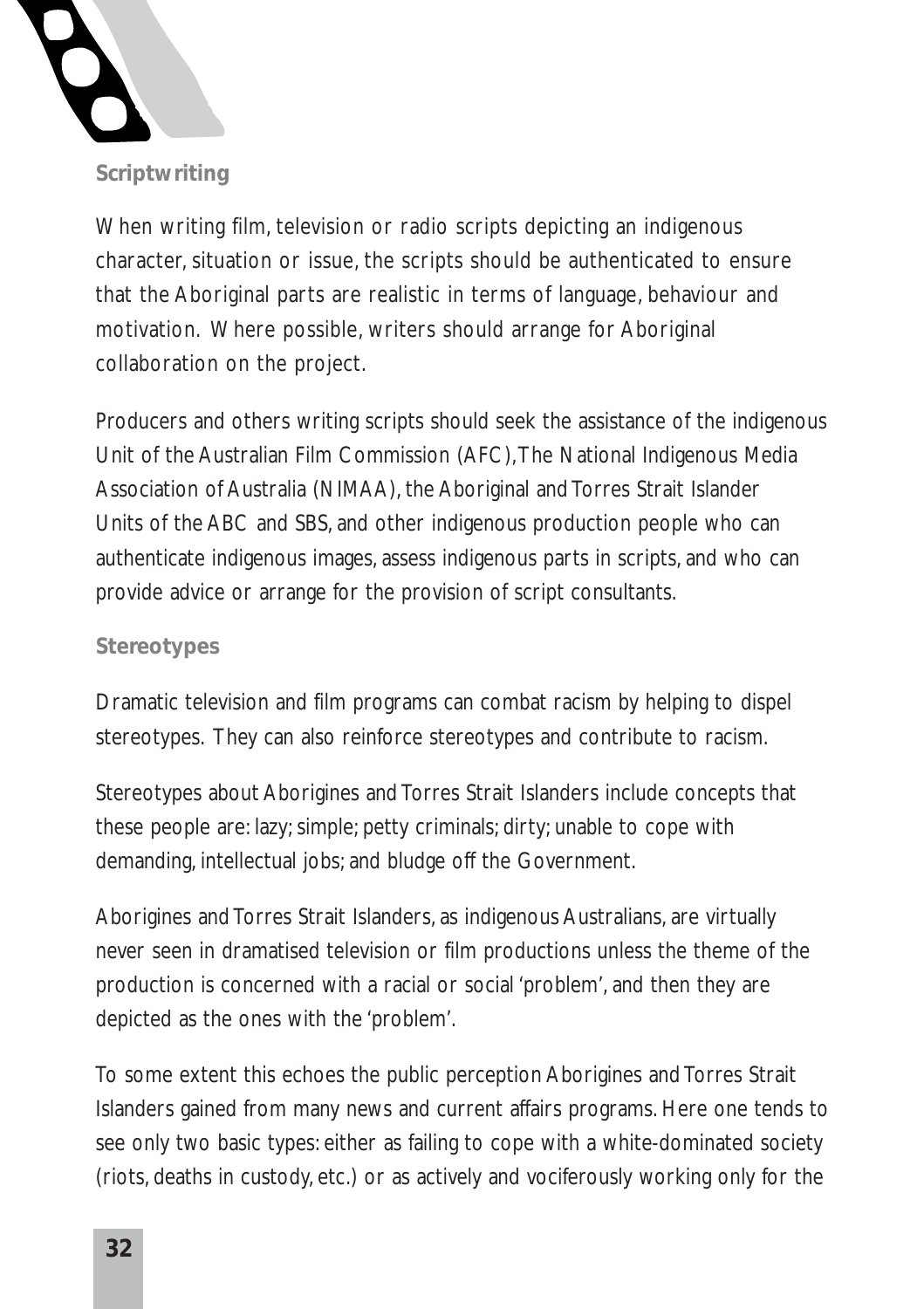

benefit of their people or to change society in their favour. This perception belies the fact that the majority of Aborigines and Torres Strait Islanders work effectively within current society, manage successful careers, pursue study and self-improvement courses, and provide effectively for their families.

Stereotypes develop for a number of reasons. They are a way of justifying discrimination against a group by blaming the victim. They also arise from limited contact with the group being stereotyped. If one has never met an Aboriginal or Torres Strait Islander person, it is easy to believe myths about them.

It is important to remember the extensive diversity of the Aboriginal and Torres Strait Islander people, as detailed above. The Aboriginal race consisted of 300 nations at the time of the British occupation in 1788. There were more than 250 different languages spoken, as well as significant variations in religion and customs.

Many of these variations remain. Today, however, they are overlaid by other differences caused by social status and education. There has also been the impact of varying types of social contacts with other mainstream Australian cultures and by the very real differences existing between tribal, rural and urban dwelling Aborigines and Torres Strait Islanders. In short, all Aborigines and Torres Strait Islanders share common characteristics of race and suffer in varying ways from the dispossession of their traditional lands by white Australians. But they are still individuals, with individual differences resulting from their personalities and their circumstances.

Depiction of indigenous people should, therefore, recognise these differences, and producers should be particularly aware of the danger of perpetuating stereotypes. This is not to say that issues relating to Aboriginal and Torres Strait Islander 'problems' cannot be dealt with. However, care should be taken to treat issues in a balanced way and to avoid caricatures.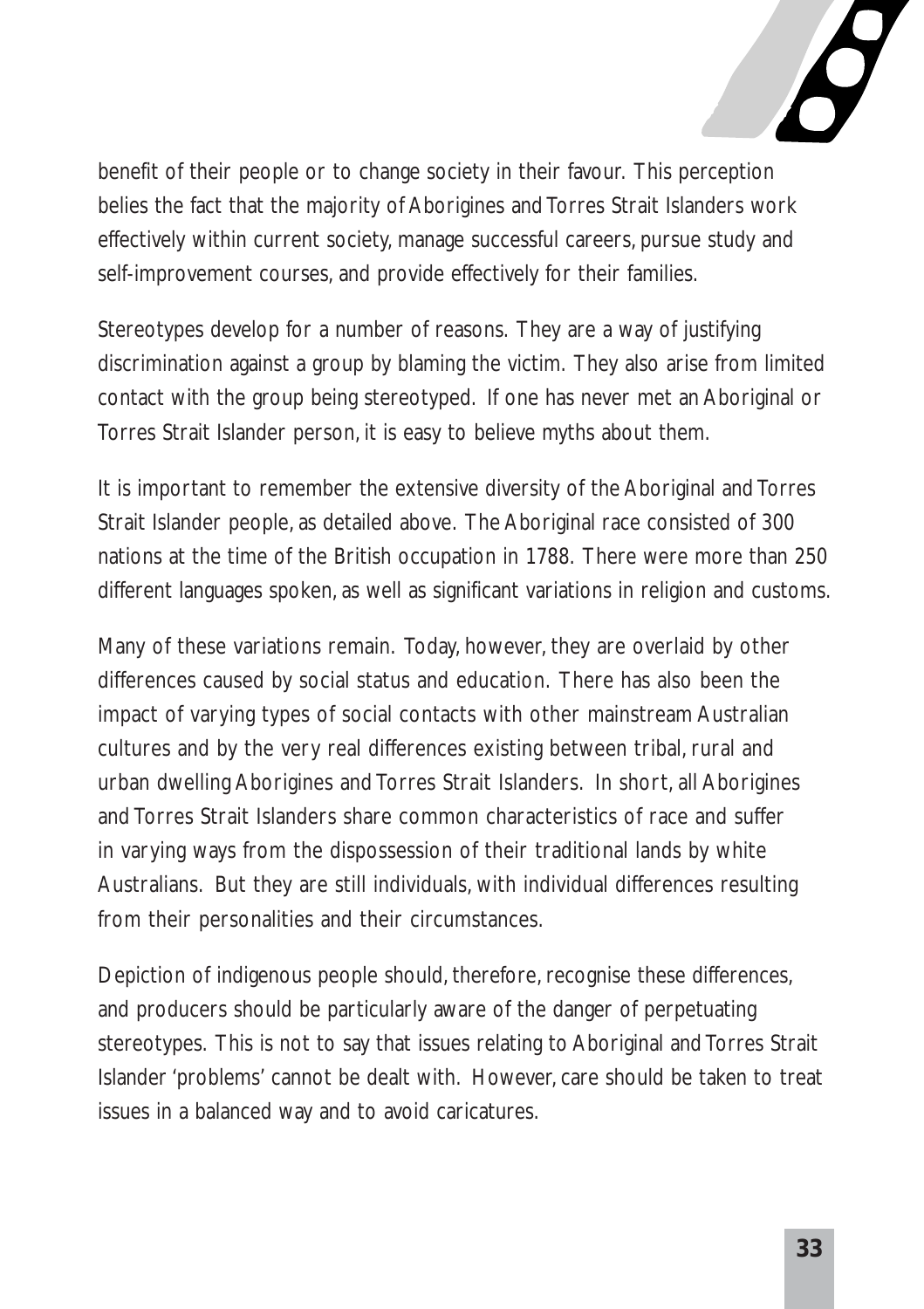

### **Production Checklist**

Following is a checklist for those working on a production using an Aboriginal or Torres Strait Islander subject or filming on Aboriginal or Torres Strait Islander lands. Some of the items presented may not be relevant to all productions. It is advisable, however, to be aware of all the issues raised.

#### **Research and Development**

During this early stage of production development, the following action should be undertaken as part of your planning:

- **apply** to the relevant indigenous Community Council for **permission** to visit and discuss the proposed production. In remote Aboriginal communities you will need **visitors' permits**. (The relevant regional Aboriginal Land Council or media association would be of help. See directory of indigenous organisations included in this guide);
- **seek the approval and cooperation** of the relevant community leaders, council elders and/or community service organisations for your proposal. **Check** with the relevant regional Aboriginal Land Council or media association. When seeking approval, **clearly communicate** your intentions. **Check** any indigenous community **conditions** relating to your status as visitors, and become aware of the **protocol** to be followed while in the community;
- provide a clear and adequate outline of any financial and contractual arrangements that may be involved in the project. **Obtain agreements in principle** with the community or individuals concerned. **Be open** about all financial matters with indigenous communities, especially how and when people will be paid. If working in remote communities, remember that banks are in most cases some distance away, so payment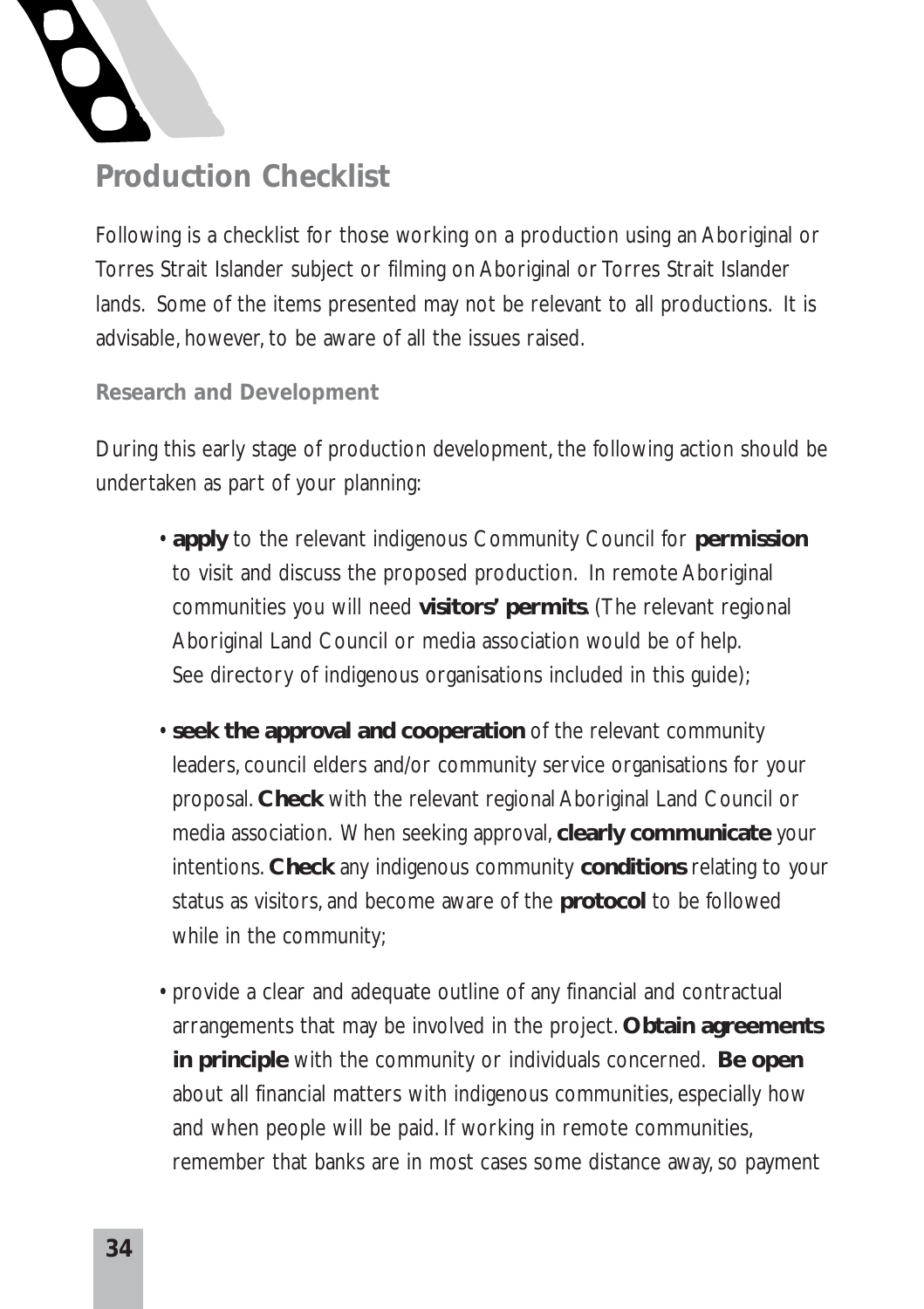

may need to be in cash. **Negotiate** arrangements for any payment and pay conditions. **Estimate** how much cash in hand will be needed to pay indigenous talent or crew from a community group. All crew and consultants should be paid award rates. **Advise clearly** when payment will be made to avoid placing people under financial stress. Always check and confirm when and if indigenous talent or actors will be available at the time you need them. Identify how and in what capacity indigenous people are to be used in crews;

- **seek nomination of and confirm** the use of indigenous **consultants** by the appropriate community leaders or organisations. Confirm any arrangements for the consultants and yourself to provide feedback to the community and to ensure continued communication and cooperation;
- **make arrangements** with the community about **catering and accommodation facilities** while on indigenous lands or within indigenous communities, especially in remote communities;
- arrange for **permission** to enter **parklands** from the local National Parks and Wildlife Services. Check whether there are any flora or fauna of sacred significance, and make arrangements for their protection. Plan your production shoot to leave the area and/or land you use in a clean and tidy state and ensure you and your crew's presence does not damage the **environment** in any way. Make arrangements for **insurance** to cover any potential damage to property, fauna or flora while on indigenous lands.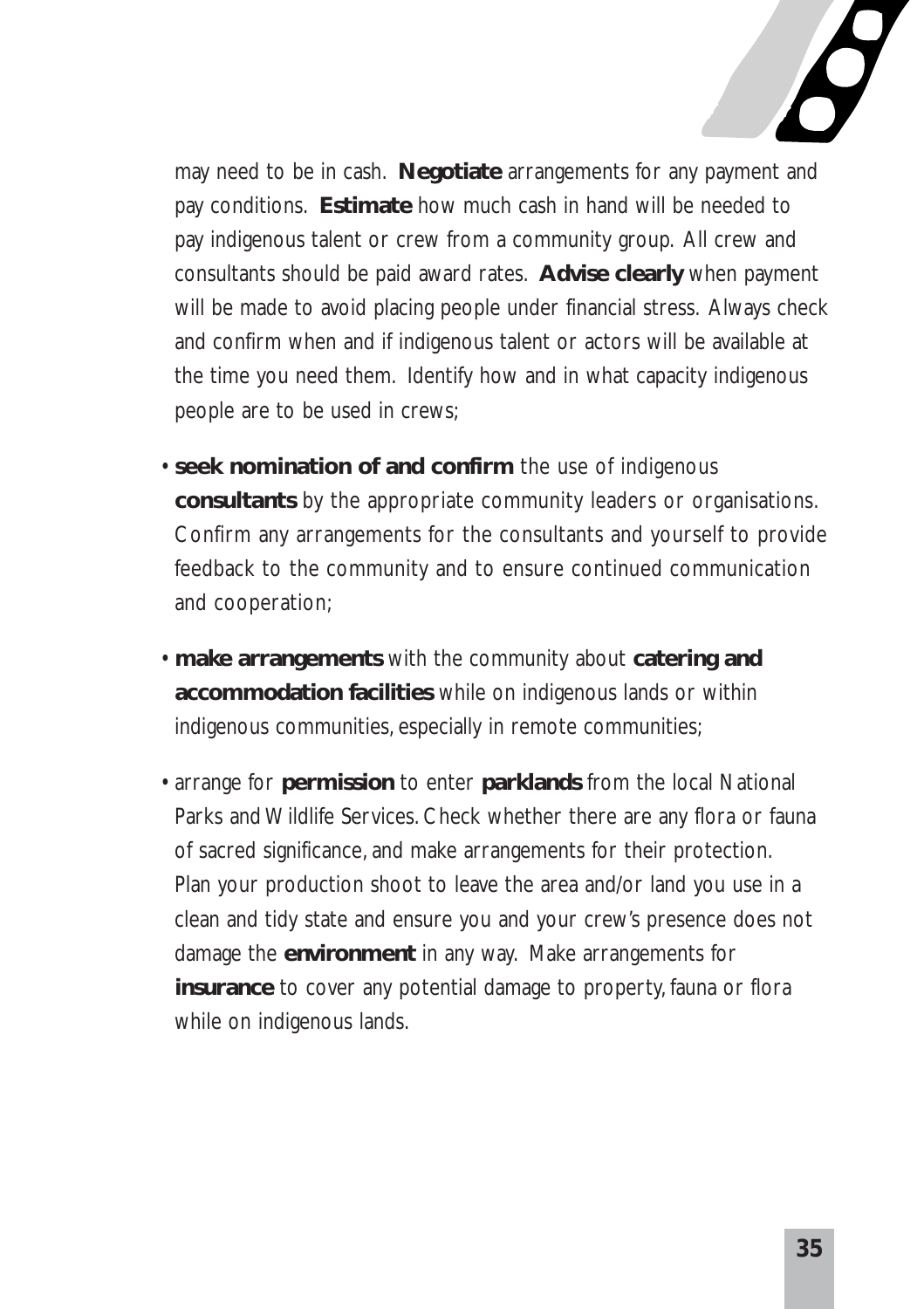

- **script development** with indigenous consultants and/or community group/s (for authenticity on and of indigenous topics);
	- whether **language interpreters and translators** are needed on your production. (You may find yourself in areas where languages other than English are spoken);
	- **climatic conditions** in remote and tropical areas (to ensure that filming will not be disrupted by the weather at the time you will want to be in the area). This is especially important if travelling in northern Australia during the wet season;
	- where and how **film or video stock, supplies or equipment** can be picked up from and/or delivered to you should you need it. This is especially important when going to or working in remote areas;
	- whether there are any **funeral and/or cultural ceremonies** planned by the indigenous communities for the time you intend your production shooting, and whether this will disrupt your schedule. Where possible, negotiate your draft schedule with the relevant community/ies;
	- prohibitions on **the use of landscape**. Always check on this, because of possible religious significance for a particular clan, family group or community;
	- ownership and copyright of **dances, song cycles and landscapes** that may be depicted in your project, and whether you need to negotiate extra payment for their use.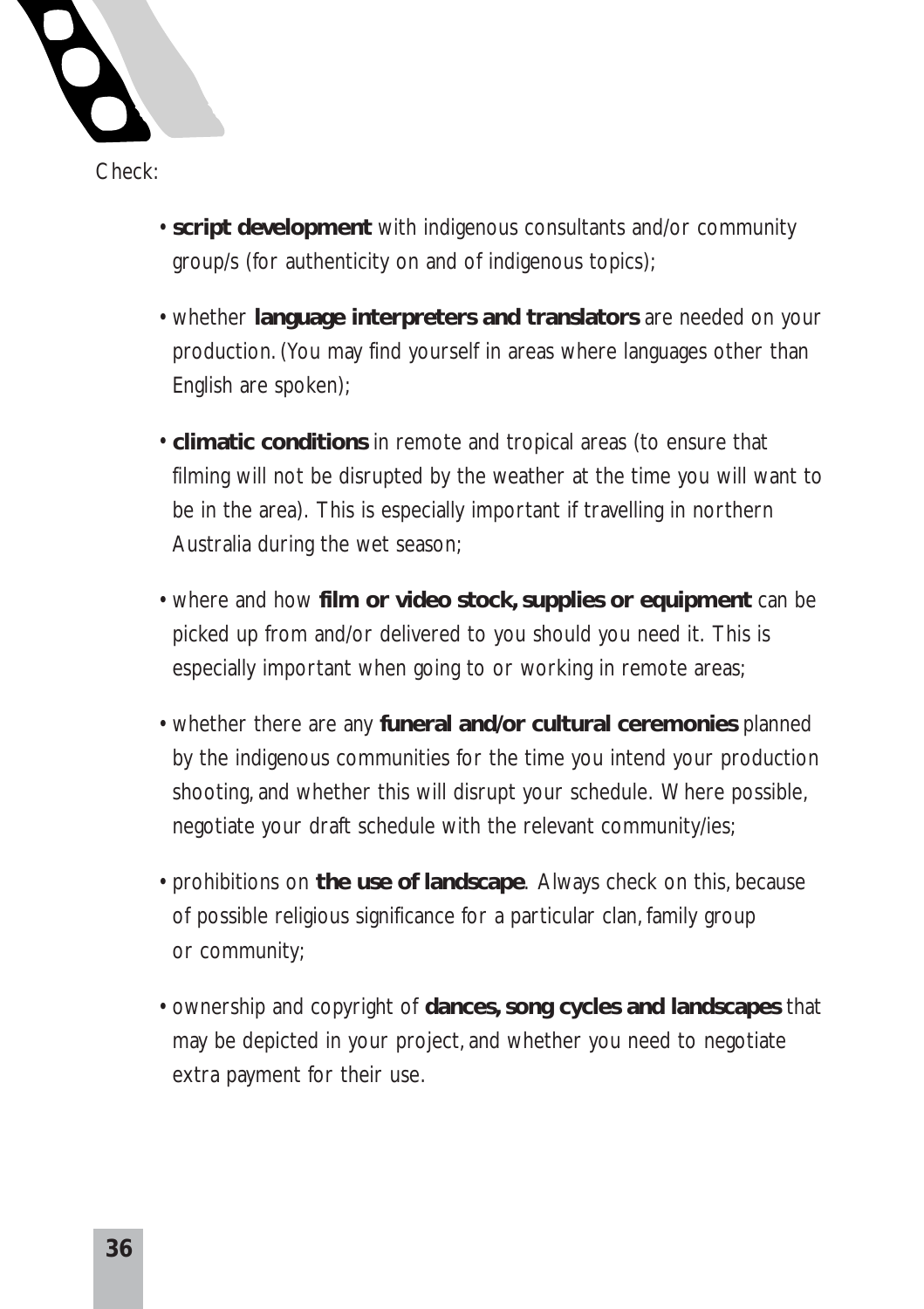

**Site Check and Production Shoot** 

When doing site checks or production shoots in indigenous communities, follow the protocol and codes of conduct as required by the particular indigenous groups while in indigenous communities.

During this period:

- **advise** your crew and staff of their responsibilities while in indigenous communities;
- **instruct** your crew and staff on the prohibition of alcohol in indigenous communities, where appropriate;
- ensure you do not encroach upon, or violate **restricted territory**. Adhere to any restriction on the recording, including the tape recording, or the taking of still photography, of secret ceremonies or landscapes;
- **do not,** in any circumstance, use images that sexually, or in any other way exploit indigenous community members;
- confirm with the indigenous community/ies your understanding of any details on the cultural code of **gender division**, including the role of the male and the female in social and religious ceremonies, and their sacred sites. Some indigenous sites are gender-specific; consequently, depending on their gender, some crew members may not be able to attend some shoots at such sites:
- check with indigenous consultants and/or community leaders if it is proposed to film or tape scenes **additional** to those previously agreed to;
- on wrapping up your shoot, leave indigenous lands and the environment in a **clean and tidy** condition.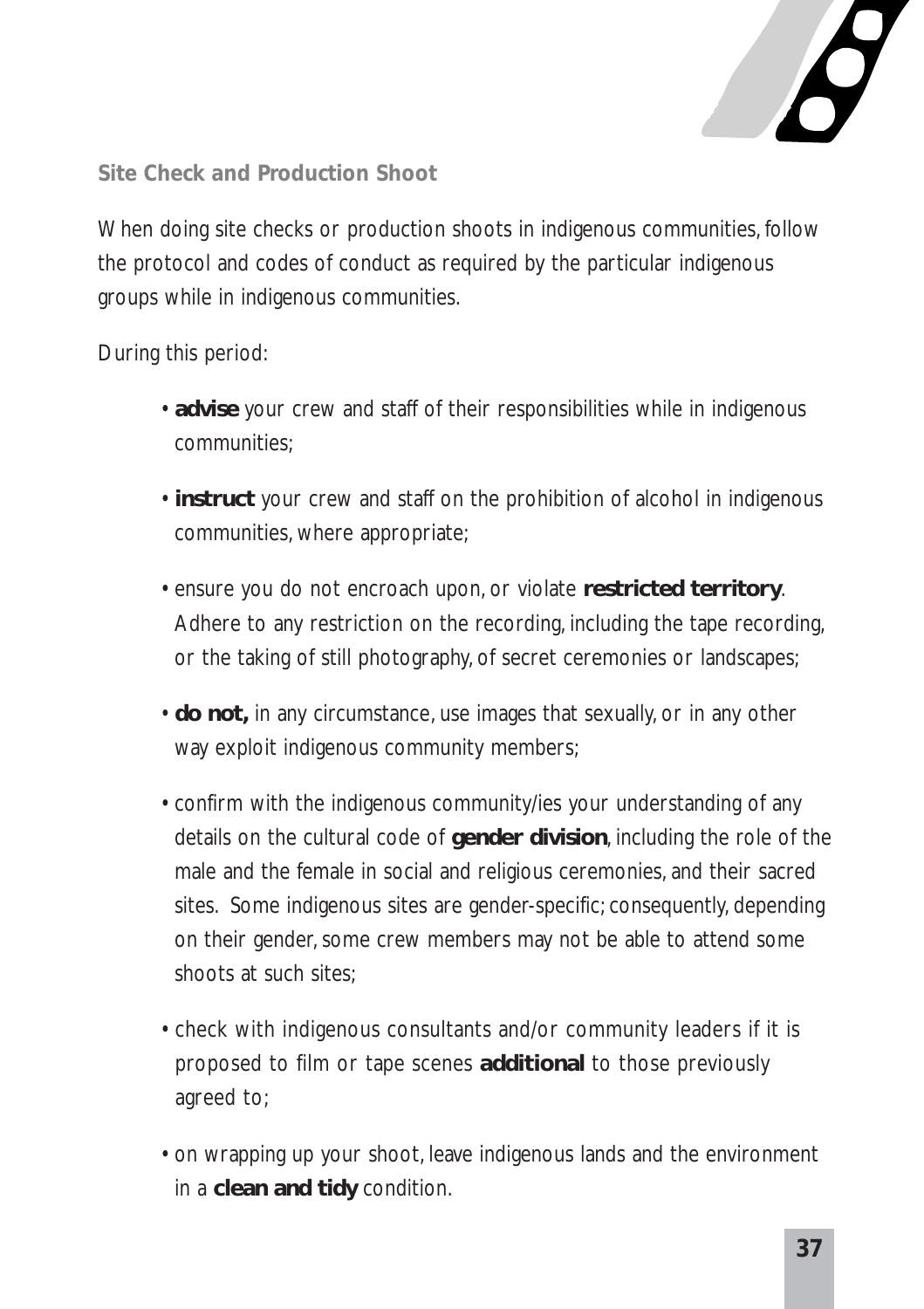

During this period:

- always keep in mind that, in respect of indigenous customs, images of any **deceased person**, or any person who has died subsequent to the shoot, but whose image has been recorded during the shoot, may need to be edited out or electronically altered so as to eliminate identification, during mourning periods. The latter periods will vary from clan group to clan group. The respective indigenous communities will advise you of the requirements;
- adhere to arrangements made about **payment** to indigenous crew, consultants, talent, owners and custodians;
- **ensure** sacred lands, fauna, flora and objects are protected;
- **involve** indigenous consultants and other key community members in the post-production process to check and advise on the authenticity of the images and of the soundtrack. This could be particularly significant during the editing process, to ensure that specific culturally or ritually important images and sounds are not inadvertently left out, or incorrectly mixed;
- when inserting final **credits** include the appropriate indigenous crew, community members and consultants in the production credits;
- provide a **complimentary copy** of the completed production to the community as a courtesy gesture.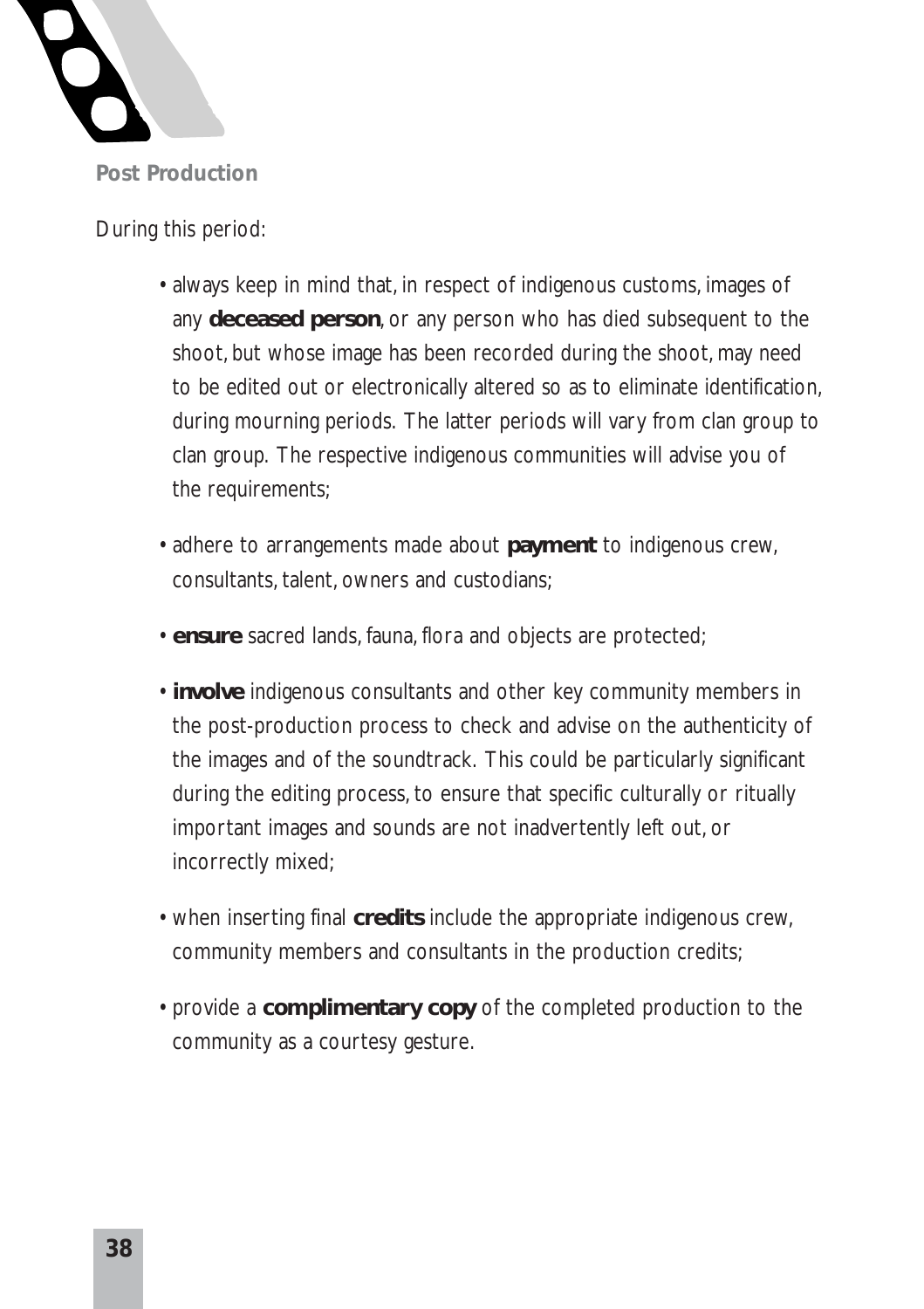

### **Aboriginal and Torres Strait Islander Terminology, Glossary, Acronyms**

**Abo** (non-acceptable term) – a derogatory word which should never be used when describing Aborigines. See *Aborigine*.

**Aboriginal** – an adjective used to describe something associated with Aborigines.

**Aboriginal Affairs Department** – See *DAA*. Superseded by ATSIC.

**Aboriginal community** – An Aboriginal community is a community with which an Aboriginal person identifies. Also referred to as a *Black community*.

**Aboriginal culture** – The state and stage which Aboriginal civilisation lives by; an Aboriginal way of life.

**Aboriginal English** – A language which uses a mixture of Aborigine language and English. A *lingua franca* for many Aboriginal persons.

**Aboriginality** – The qualities inherent in being an Aborigine, relating to Aboriginal heritage and culture.

**Aboriginal Protection Act** – Legislative Act for the control of Aborigines. See also *Exemption Certificate*.

**Aborigine** – An indigenous person of a country. In Australia they are the first inhabitants descendant of the ancient people living in Australia for 40,000 years or more.

An *Aborigine* is a person of Aboriginal descent who identifies as an Aborigine, and is accepted by the Aboriginal Community to which he or she associates as an Aboriginal person. The word Aborigine is a noun that refers to an indigenous person. It should always be spelt with capital 'A'. Sometimes Aborigines are referred to as *blacks* or *First Australians*. Non-acceptable terms, either in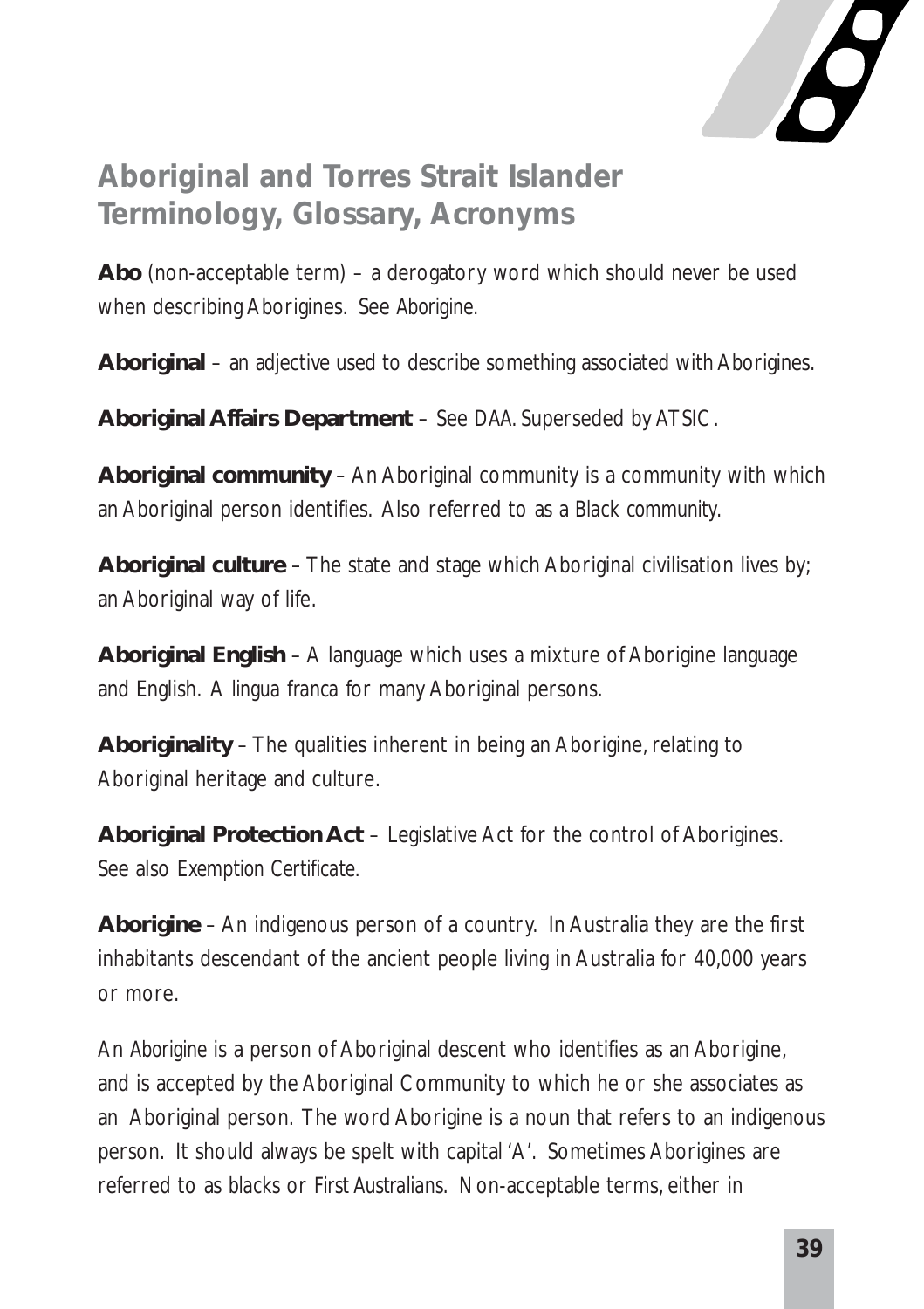

themselves, or because of the way they have been used in the past, include: abo; boong; gin; half-caste; lubra; native; noble savage; primitive; and quarter-caste.

A *Torres Strait Islander* is a person of Torres Strait descent whose ancestors come from that group of islands between the north Australian coastline of Cape York Peninsula and the New Guinea coastline.

The term *remote Aboriginal community* refers to Aboriginal society and culture living in remote areas. This includes indigenous groups still living within the bounds of their cultural and traditional practices, clans and language groups.

An *indigenous Australian* is an Aborigine or a Torres Strait Islander. In this paper, references to Aborigines also includes Torres Strait Islanders. Together, they are recognised as indigenous Australians. Since the 1993 United Nations International Year for Indigenous People, many Aborigines and Torres Strait Islanders are beginning to identify themselves as indigenous Australians.

**ADC** – The Aboriginal Development Commission, a statutory authority responsible for funding home loans and small business enterprises for Aborigines.

**AECG** – Aboriginal Education Consultative Group.

- **ALS** Aboriginal Legal Service.
- **AMS** Aboriginal Medical Service.

**Assimilation** – See *Integration Policy*.

**ATSIC** – Aboriginal and Torres Strait Islander Commission.

**Bark painting** – An Aboriginal artform in which traditional stories are painted onto the specially prepared bark of a tree.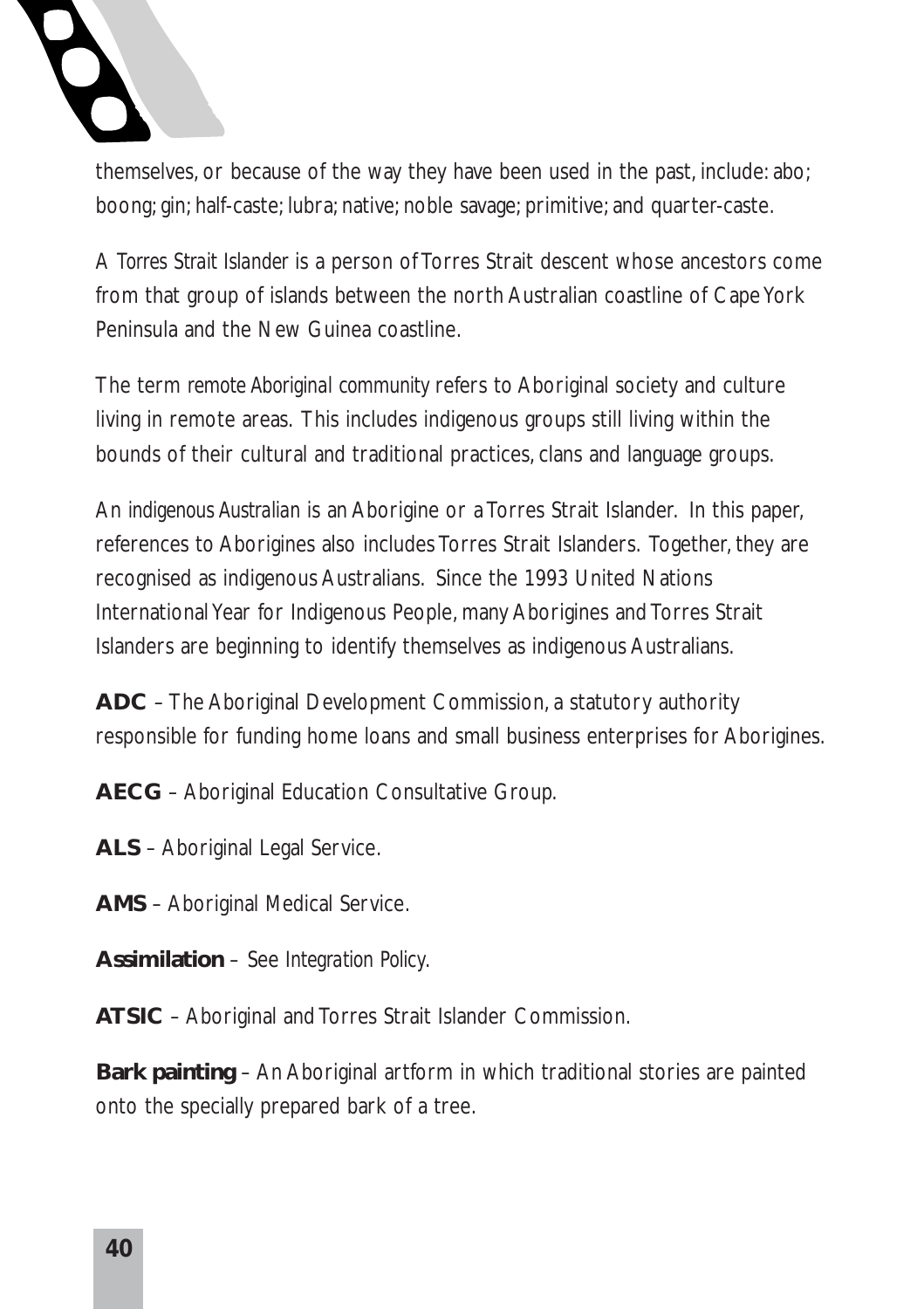

**Bark petition** – A petition of demands for land rights sent to Federal Government, telling a traditional story using the method associated with bark paintings.

**Black** – Generally refers to Aborigines, or to any dark skinned race.

**Blackbird** – A Melanesian or Polynesian person kidnapped and transported to Australia for use as slave labour.

**Black community** – See *Aboriginal community*.

**Boong** (non-acceptable term) – A derogatory term for a black person.

**CAAMA** – Central Australia Aboriginal Media Association. Has taken over the role of indigenous production formerly undertaken by Imparja Television.

**Clan** – A group of people of common descent. See also *tribe*.

**CLC** – The Central-Australian Land Council.

**DAA** – The former Department of Aboriginal Affairs. A Federal Government Department, and major funding body for Aboriginal community services. Superseded by ATSIC.

**Dialect** – A variation of an Aboriginal language differing from the standard language used within a tribal group.

**Dreamtime** – The time in which the earth received its present form and in which the patterns and cycles of life and nature were initiated. The beginning of time. An equivalent for the phrase 'in the beginning'.

**Exemption Certificate** – A certificate of exemption from the prescriptions of the Aboriginal Protection Act. It declared that the Aboriginal person who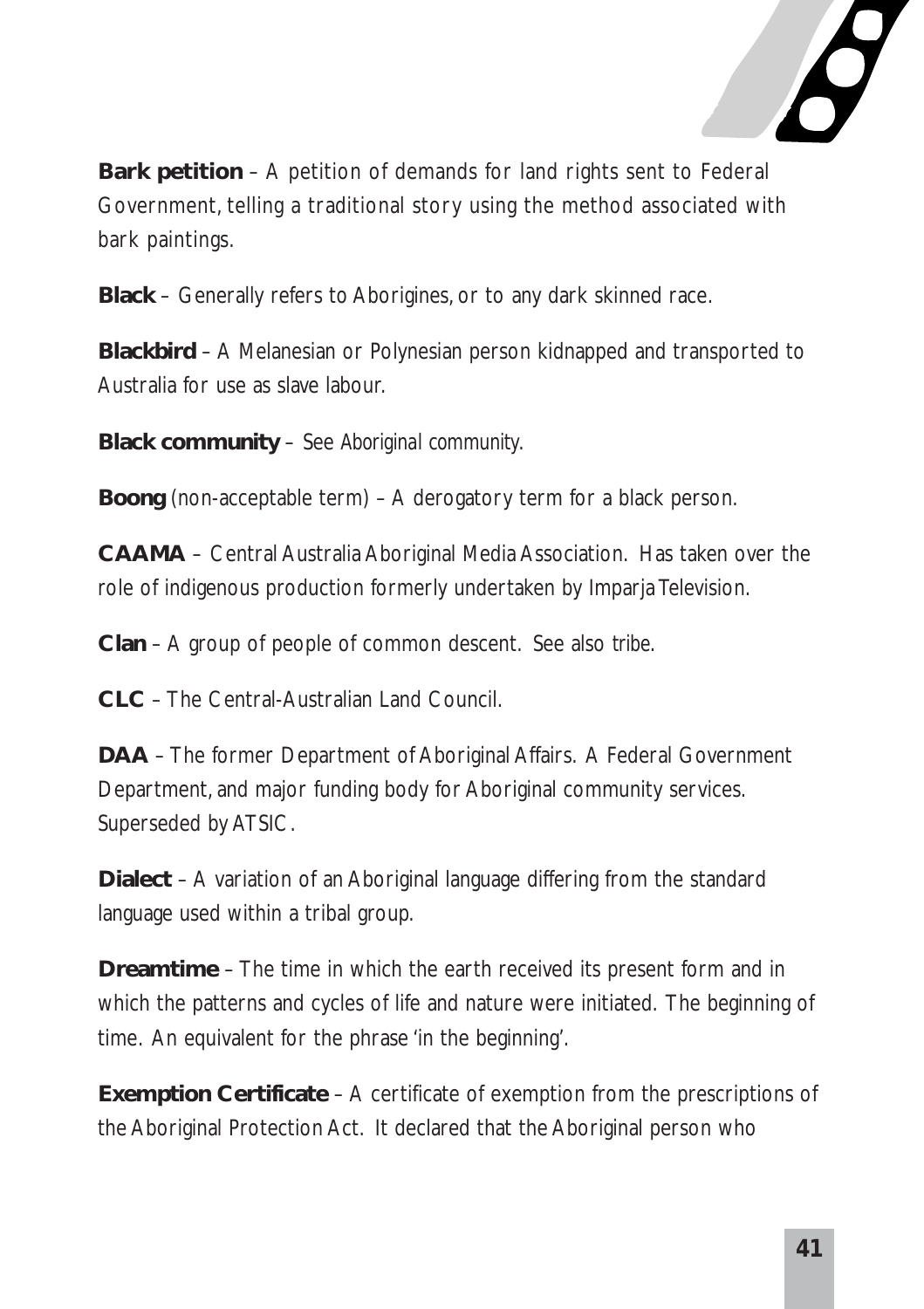

possessed such an Exemption Certificate was 'civilised' enough to be accepted into the dominant society. See *Aboriginal Protection Act*.

**FCAATSI** – Federal Council for the Advancement of Aborigines and Torres Strait Islanders. Now defunct.

**First Australian** – See *Aborigine*.

**Full blood** – An Aborigine whose heritage and tradition is not contaminated with non-Aboriginal ones. See also *Aborigine, Half caste, Part Aboriginal, Quarter caste*.

**Genocide** – The planned extermination of a national or racial group.

**Gin** – (non-acceptable term) A derogatory term used by non-Aborigines for an Aboriginal woman.

**Gubba** – A term for a non-Aborigine used by Aborigines in NSW and Victoria. A general term for a white skinned person. It is derived from the word 'government' when most indigenous communities associated white people with the government welfare officials with whom they had contact.

**Half-caste** (non-acceptable term) – An Aboriginal person of mixed heritage, having one parent of Aboriginal descent and the other parent of non-Aboriginal descent. See also *Quarter caste, Part Aboriginal, Full blood, Aborigine*.

**Imparja Television** – The first Aboriginal commercial television station in Australia, in operation since 1988. Lost the Aboriginal aspect of its charter in 1994. This work now done by CAAMA.

**Indigenous** – See *Aborigine*.

**Integration policy** – A policy to mix the Aborigines into the major society through intermarriage and 'social training' so as to become fully assimilated with the dominant culture, thus losing all strains of Aboriginal identity and culture.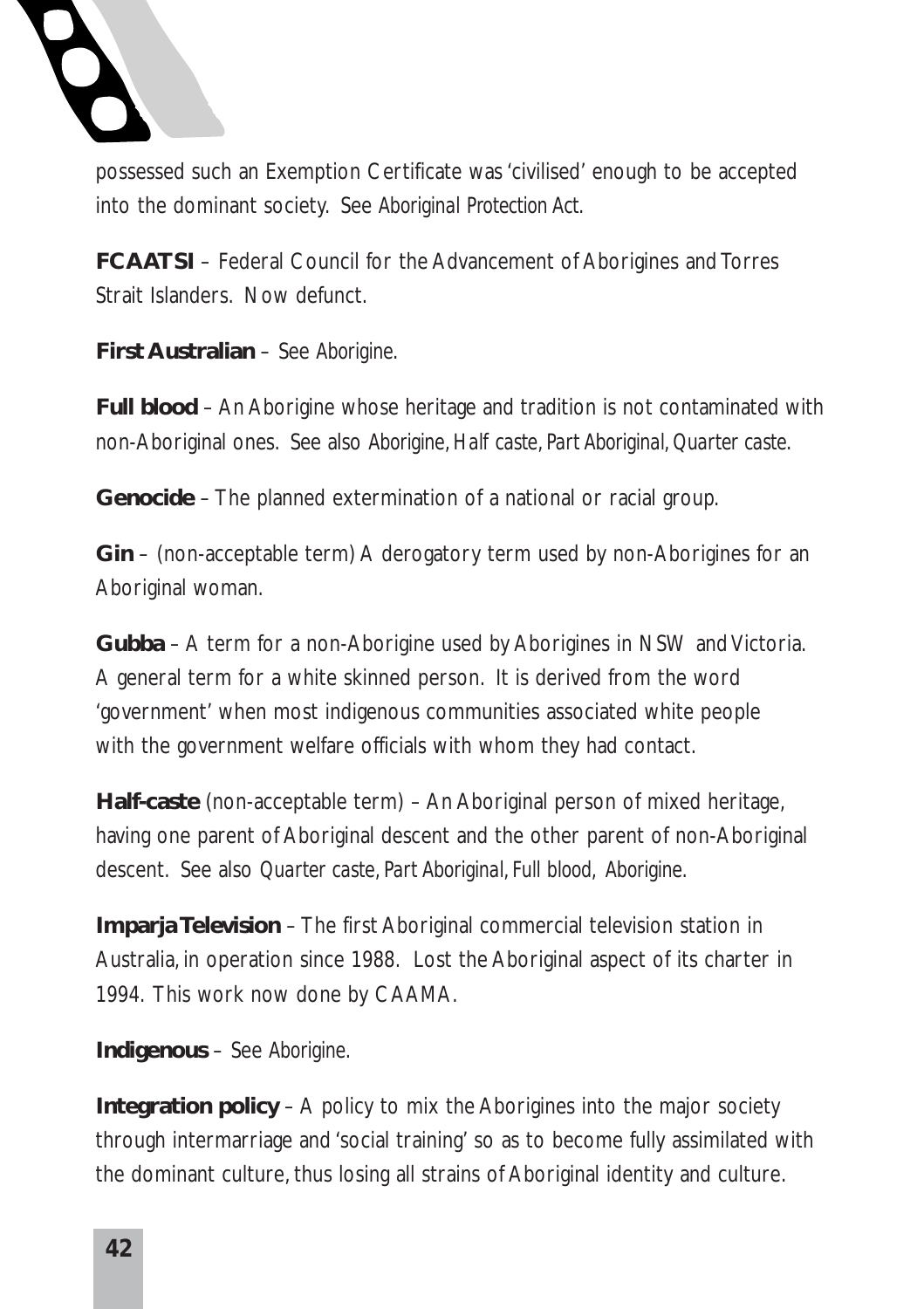

**Koorie** – An Aboriginal person from NSW, Victoria or Tasmania.

**Kriol** – A language, arising from contact between Australian Aboriginal speakers and speakers of English, which has become the first language of a large number of Aborigines in northern Australia. The name is a re-spelling of the word Creole.

**Legend** – A non-historical or unverifiable story handed down by tradition from earlier times and popularly accepted as historical.

**Lubra** (non-acceptable term) – An Aboriginal woman.

**Migloo** – A term used by Aborigines and Torres Strait Islanders to describe any non-Aborigines or non-Torres Strait Islanders in Queensland. (North Queensland Term).

**Mission stations** – A tract of land set aside for Aborigines and administered by a church or religious order. See also *Reservations*.

**Murri** – An Aboriginal person from Queensland.

**Myth** – A traditional story, usually concerning some super-human being, or some alleged person or event, and which attempts to explain natural phenomena, particularly used by Aborigines to explain the existence and meaning of a sacred site or of a site of significance.

**NAEC** – National Aboriginal Education Council.

**Native** (non-acceptable term). – A person who is native to a country or the original inhabitant. See *Aborigine*.

**Native police** – Aboriginal policemen or trackers in remote areas, often with no formal police training.

**NIMAA** – The National Indigenous Media Association of Australia.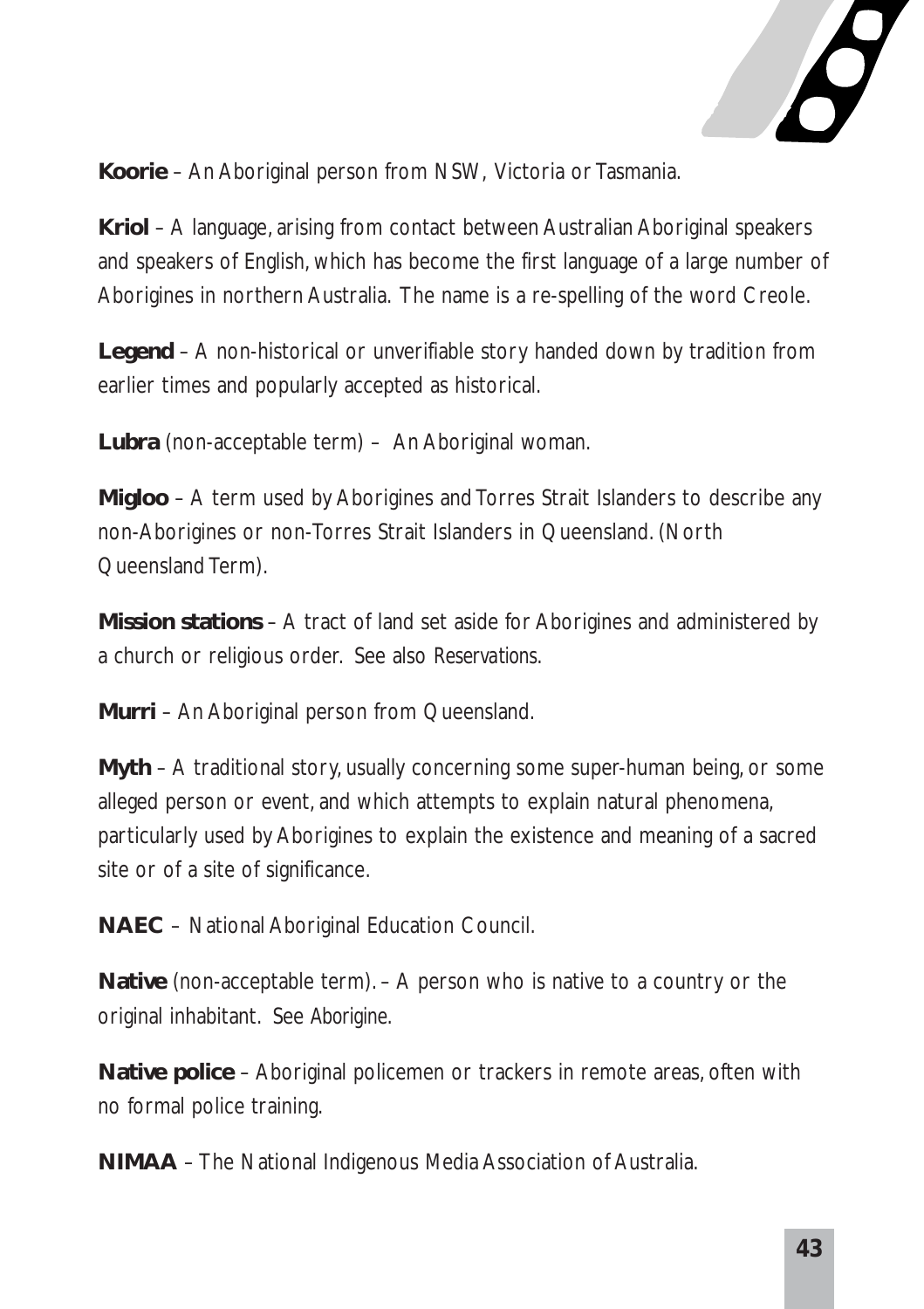

**NLC** – The Northern Land Council.

**Noble Savage** (non-acceptable term) – Aborigines or members of a Melanesian or Polynesian race who, despite the (patronising) first term, have been regarded by Europeans as inferior primitive persons, with the emphasis on the 'savage'.

**Nungar** – An Aboriginal person from South Australia.

**Nyungar** – An Aboriginal person from Western Australia.

**Out station movement** – A movement referring to Aboriginal clan groups in the Northern Territory leaving the town settlements where they were currently living, going back to their traditional lands, sitting on the land, and claiming it as traditionally belonging to them.

**Part-Aborigine** – A person of a mixture of Aboriginal and non-Aboriginal heritage. See also *Quarter caste, Half caste, Full blood,Aborigine*.

**Pidgin English** – Mixture of Aboriginal and English language. A variation of English language.

**Primitive** (non-acceptable term) – The first or earliest human on earth covering the earliest period in the history of human existence. See *Aborigine*.

**Protection Act** – See *Aboriginal Protection Act*.

**Quarter-caste** (non-acceptable term) – A person having one grandparent being Aboriginal. See also *Aborigine, Full blood, Half-caste, Part Aborigine*.

**Racism** – The belief that human races have distinctive characteristics which determine their specific cultures, usually involving the idea that one's own race is superior, and has the right to rule or dominate others. Offensive or aggressive behaviour to members of another race stemming from such a belief. A policy or system of government and society based on this.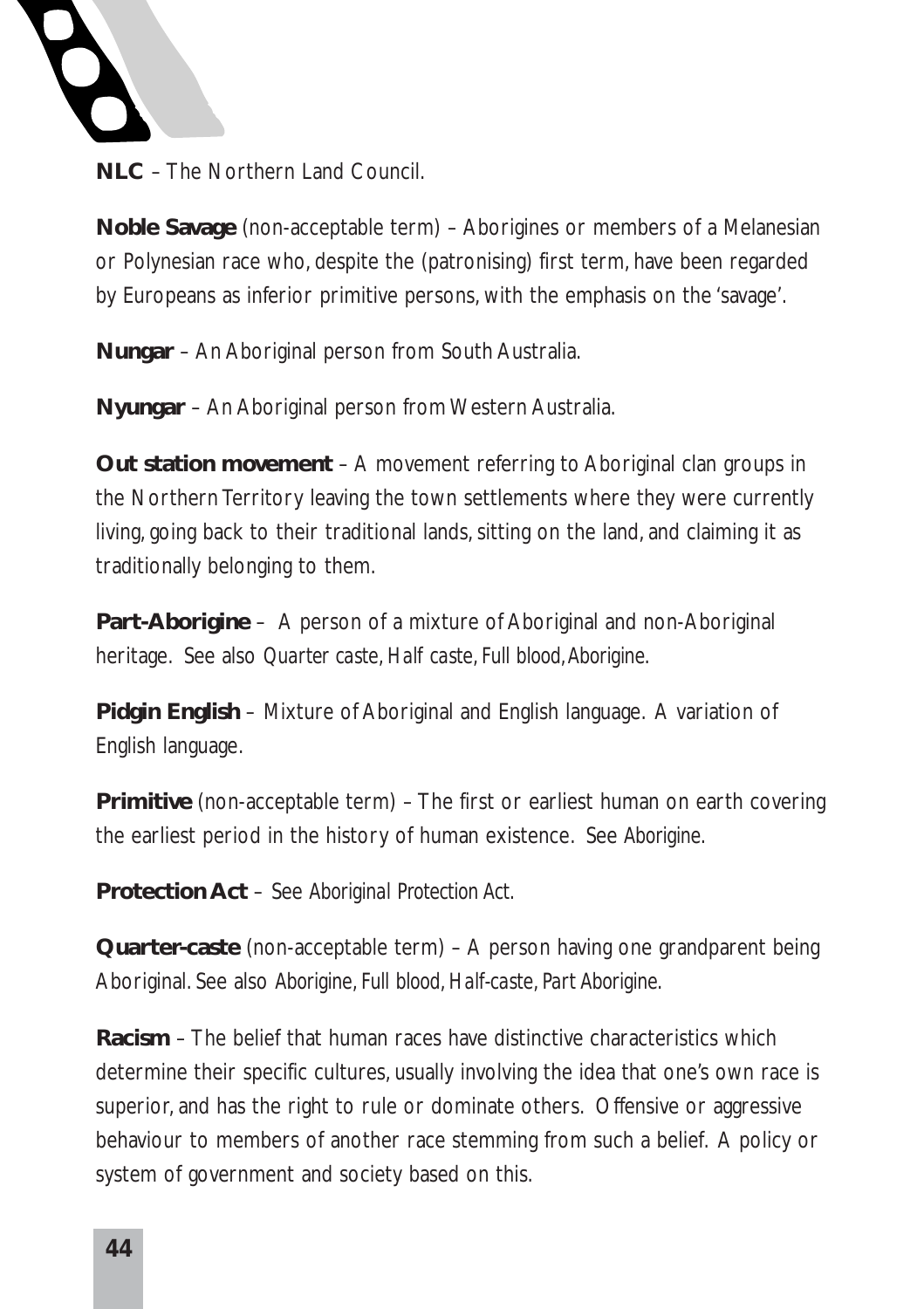

**Racist** – One who practices racism. A reference to words, actions, laws, ideas, objects, etc. which promote racism.

**Remote area Aborigine** – An Aboriginal person who lives outside cities and towns in small community group in remote areas. See *Aborigine*.

**Reservations** – Tracts of public or crown lands especially set apart for use particularly by Aborigines. Also known as *reserves*. See also *Mission stations*.

**Rural Aborigines** – An Aboriginal person who lives in a country town or in the bush on the edge of a town. Aborigines who live on their land.

**Sacred site** – Tracts of lands which have a very strong religious, cultural or ritualistic significance for Aboriginal groups.

**Site of significance** – Can refer either to a sacred site, or to other sites having considerable significance for Aboriginal groups, but not as strongly as those identified as sacred sites.

**Tent embassy** – A tent erected as an 'Aboriginal embassy' on the lawn outside Parliament House, Canberra in 1972 as a protest about Aboriginal rights. The term now can refer to any tent erected as a protest about Aboriginal rights.

**Torres Strait Islander** – A person of Torres Strait Island descent whose ancestors are of Melanesian stock. They come from the group of islands situated between the north Australian coastline of Cape York Peninsula and the coastline of New Guinea. They are indigenous to this area of Australia. See also *Aborigine*.

**Trachoma** – An eye disease prevalent among Aborigines in the more arid regions of Australia. If not treated it will eventually cause blindness.

**Tribe** – Any group of people united by ties of descent from a common ancestor, community of customs and traditions, adherence to the same leaders, etc. A local division of Aboriginal people (an Aboriginal tribe). An Aboriginal social group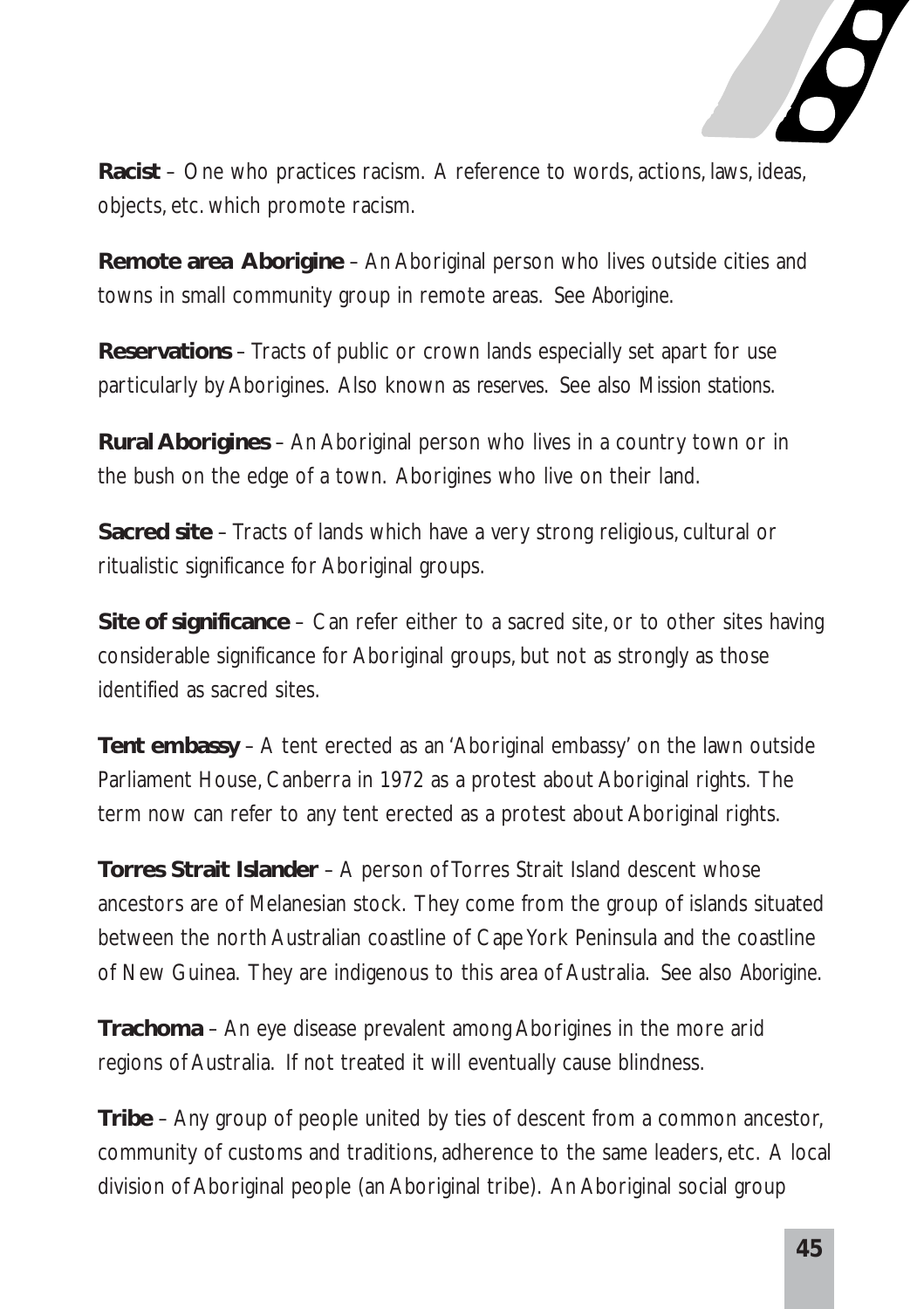

which claims hunting rights and religious sanctions for its occupation of an area (e.g. an Aboriginal tribal group). Use of the word 'tribe' in conversation could be considered offensive to indigenous persons.

**Urban Aborigines** – Aboriginal persons who live in the major cities of Australia. City-dwelling Aborigines.

**Visitor's permit** – A permit to visit designated Aboriginal areas. Obtained from Aboriginal Community Councils or from Aboriginal Land Councils.

**Wahgin** – An Aboriginal term in NSW for white or non-Aboriginal women.

**Walkabout** – To travel from one camp-site to the next.

**WCIP** – World Council of Indigenous People. An international indigenous people's organisation.

**Welfare Act** – See *Aboriginal Protection Act*.

**Welfare Board** – A Board of Management set up to administer the Aboriginal Welfare Act.

**White man/White woman** – Any non-Aboriginal person of European (caucasian) descent; generally Australians of Anglo-Celtic heritage.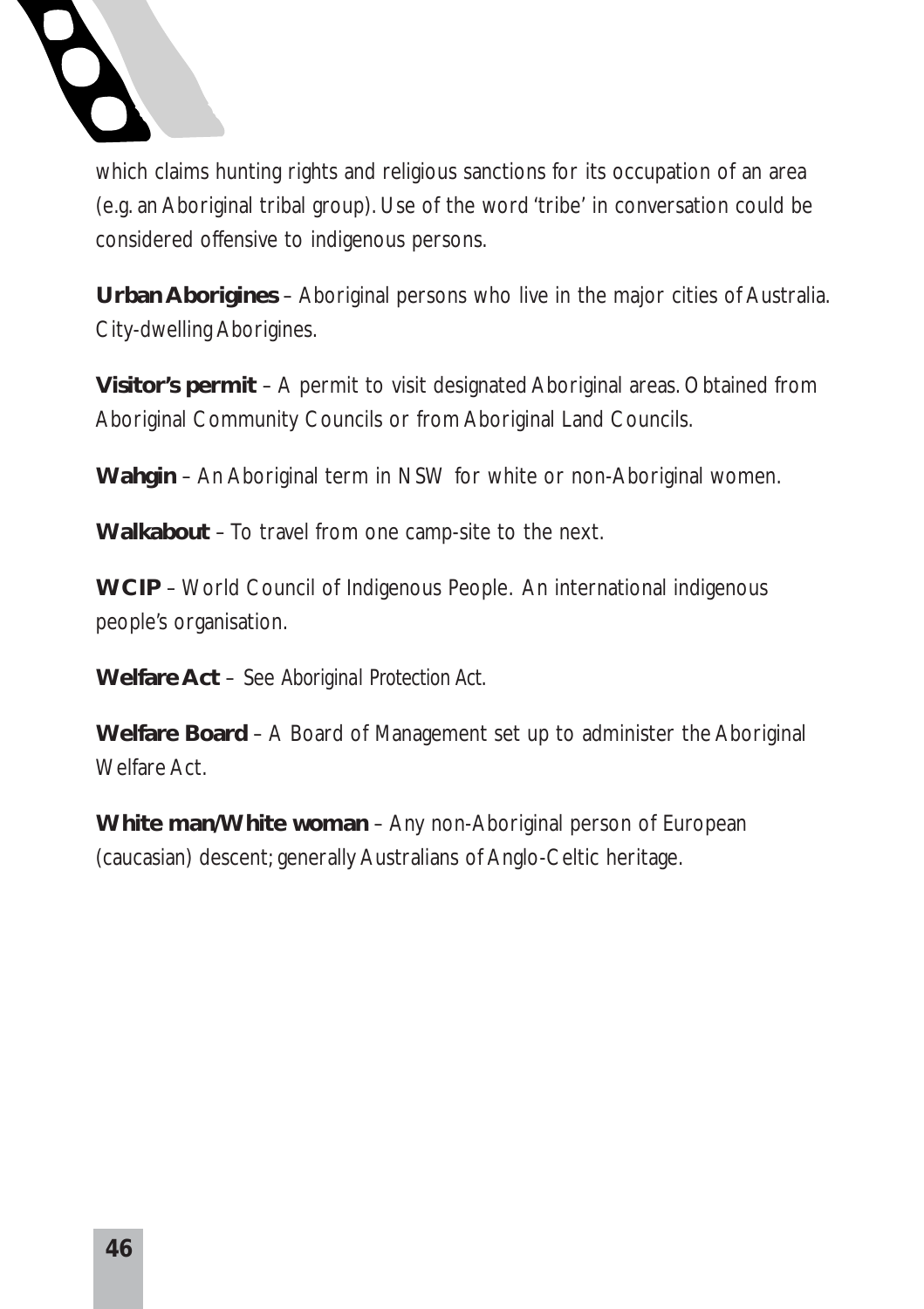

### **Sources/Bibliography**

Australian Film Commission,The – *Guideline for Working with Aboriginal people in Crew and on Screen*.

Bostock, Lester – *Aborigines in Film*. An Address to the National Video Festival (Sydney), 5 September 1987.

Bostock, Lester – *Koori Image*, Survey report for DEET on indigenous media. 1992.

Bostock, Lester – *From the Dark Side*, Survey report for ABA on the Portrayal of Aboriginal Images on Television.1993.

*Code of Ethics*, Northern Land Council (Draft report) 1988.

*Cultural History of Australia*, A Land Rights News Vol 2 No 6, January 1988.

'Double Edged Spear,The' – *The Bulletin*, 16 February 1988.

Dudgeon, Patricia and Oxenham, Darlene – *The Complexity of Aboriginal Diversity: Identity and Kindredness*. Curtin University of Technology, Centre for Aboriginal Studies, 1988.

*How English is Used to Put Koories Down* – REV 8/87 paper, Monash University.

Jones R L (ed),'Extended Self: Rethinking the so-called Negro Self-Concept', in *Black Psychology*, Harper and Row, New York, 1980.

Kirk, Mildred *A Change of Ownership – Aboriginal Land Rights*. Jakaranda Press, 1986.

MacKinolty, C and Duffy M – *Guess Who's Coming to Dinner in Arnhem Land*, Northern Land Council, undated.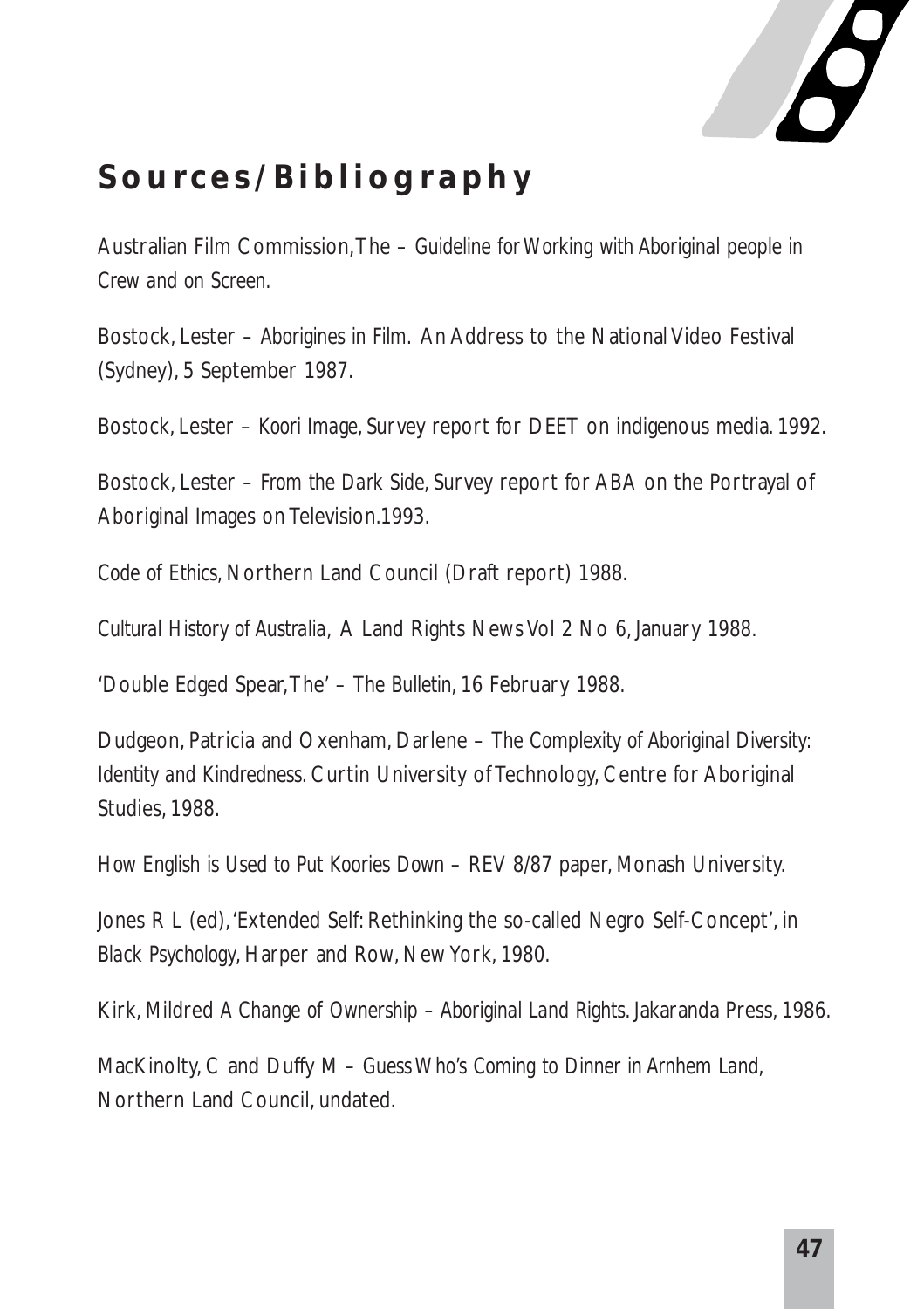

McConnochie, Keith 'An Analysis of the Concepts of race and racism and their Relevance to Australian Society' in *Realities of Race*, Australian and New Zealand Book Co. Sydney, 1973.

Markus, Andrew and Rashussen, Badha (eds) *Prejudice in the Public Arena: Racism*, Centre for Migrant and Intercultural Studies, 1987.

Mayer, Henry – 'The Racist Lurking Inside All of Us', *The Australian*, 9 November 1971, p.8.

*National Indigenous Media Association of Australia (NIMAA)* Background Briefing Paper, 1995.

*Native Title* – Information Kit,ATSIC. 1994.

Read, Peter – The Stolen Generation,The Removal of Aboriginal Children in NSW 1883 to 1969. Occasional Paper (No 1), NSW Ministry of Aboriginal Affairs.

Tickner, Robert, MP. Minister for Aboriginal and Torres Strait Islander Affairs, *Social Justice for Indigenous Australians*, 1994-95 paper.

Venner, Mary – 'Broadcasting for Remote Aboriginal Communities Scheme', Media Information Australia, No 47, February 1988.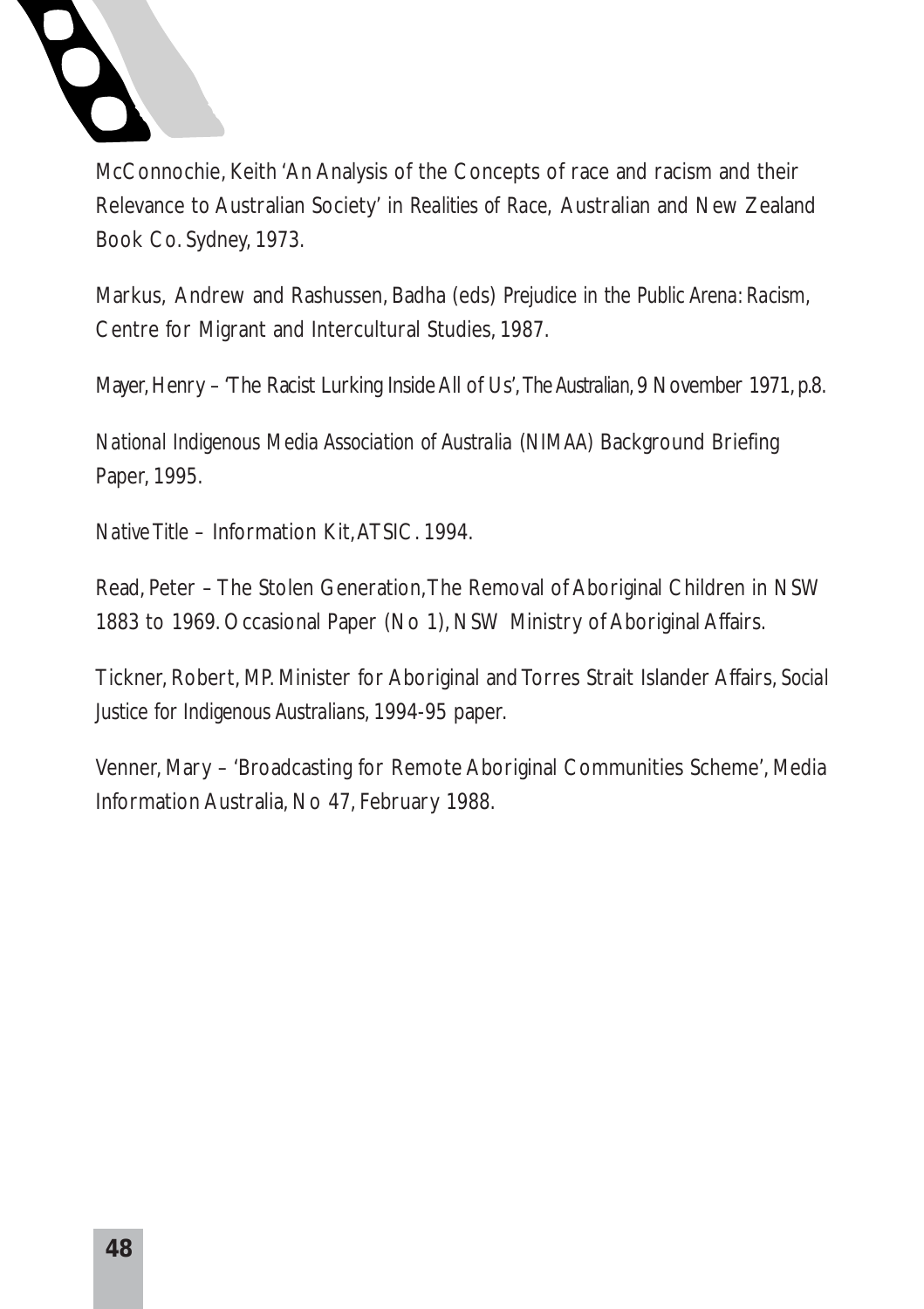

### **Researcher/Writer**

Lester Bostock has long involvement in the visual and performing arts as well as with Aboriginal community organisations. He had been a member of various government and non-government committees and working groups. In his travels he has visited the United Kingdom, U.S.A, Canada, Norway, Sweden, Finland, Central America (Panama City), New Zealand and the South Pacific region where he met with many indigenous television and film makers, sharing with them the experiences of indigenous media. He is a council member of the National Indigenous Media Association of Australia (NIMAA), representing the independent film and television producers on that body, and a member of the Australian National Commission of the United Nations Educational Scientific and Cultural Organisation (UNESCO).

His credits include:

#### **Theatre**

Theatre Manager/Producer *National Aboriginal Black Theatre*, 1971-73. Producer/Company Manager *Torres Strait Dancers on Tour*, 1973-76. Producer *Here Comes the Nigger*, 1976-77. *Where to Now*, 1991.

#### **Radio**

Producer *Aboriginal radio show*, SBS radio 2EA, 1979-90. *Koori program*, 2RSR Skid Row radio, 1983-84.

#### **Film & Television**

Co-Executive Producer *First in Line*, Aboriginal magazine (SBS TV), 1988-89. Associate Producer Lousy *Little Sixpence* (Film) 1983.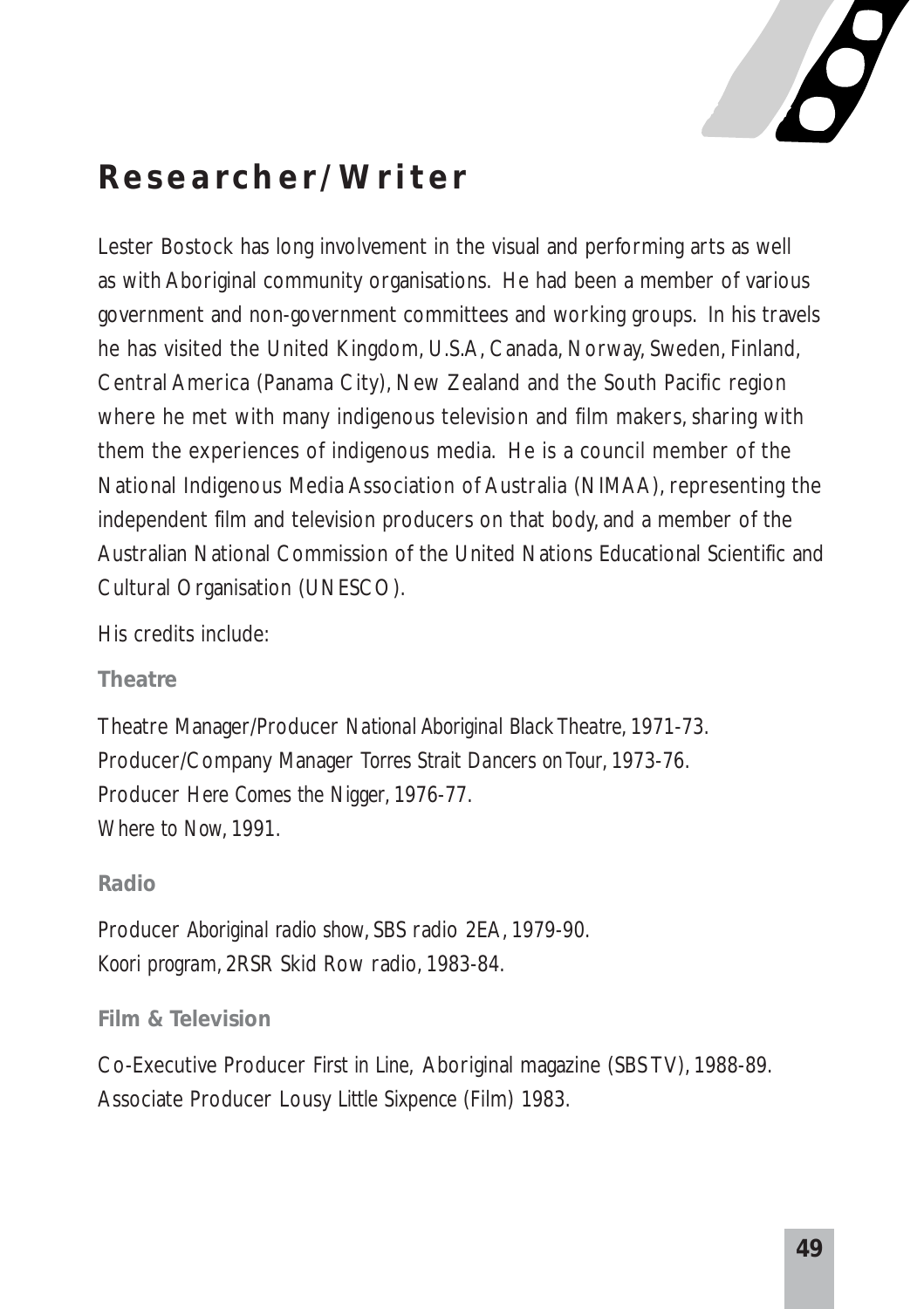

#### **Writer**

Researcher/Writer *The Greater Perspective*, protocol manual (SBS), 1990. *The Meares Oration*, paper, Disabilities and minority, 1991. *Access and Equity for Double Disadvantaged*, paper, 1991. Koori Images (Needs Analysis, Research Report), 1992. From The Dark Side (Portrayal of Aboriginal images), 1993. KooriVision, Report of the First Koori Television Course, 1993.

#### **Education**

Director of Training The Koori Television Training Course, 1993-94.

**NOTE:** A historical section is available on request from SBS Policy.